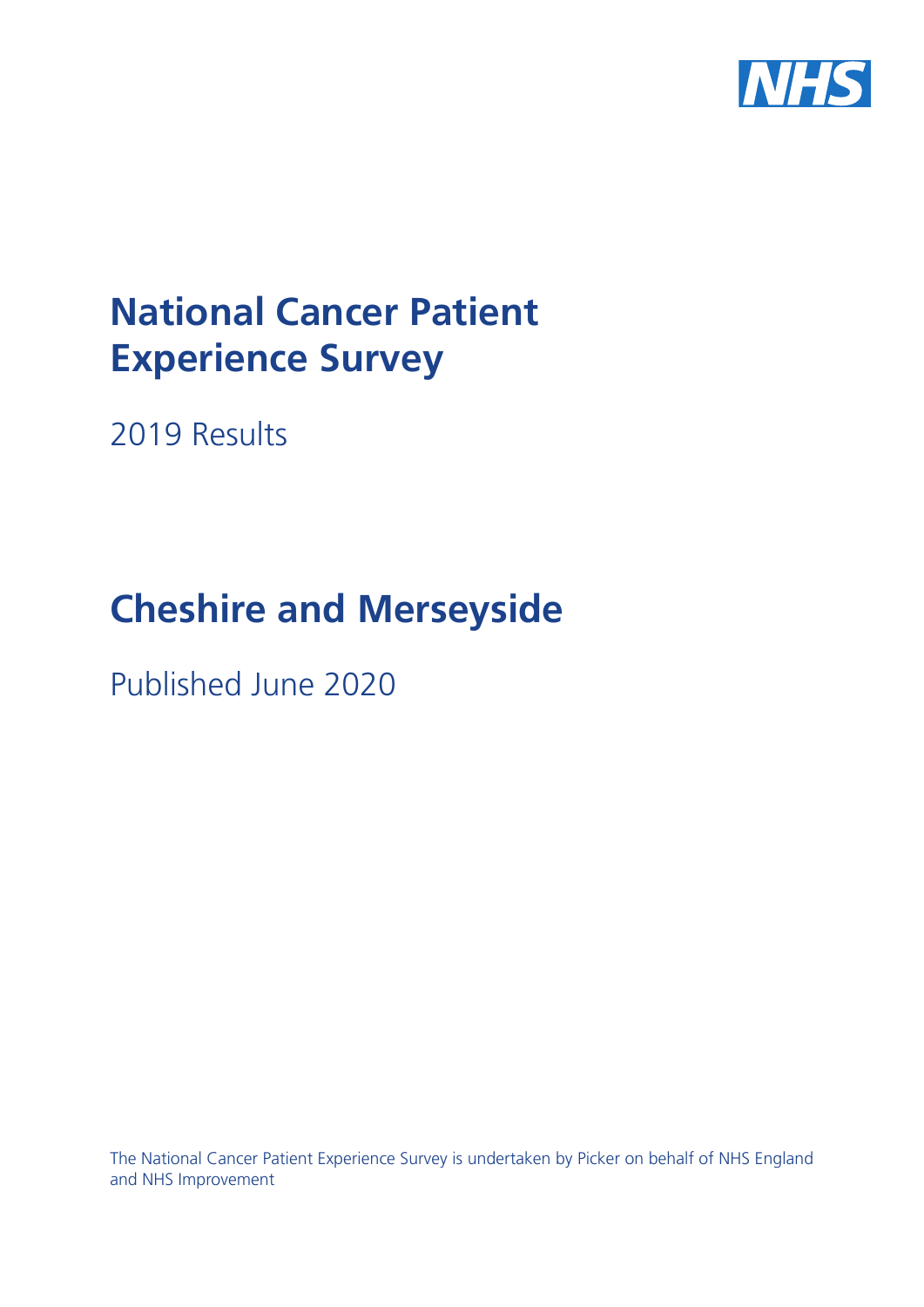## **Executive Summary** Case Mix Adjusted scores

#### **Cancer Dashboard Questions**

The following seven questions are included in phase 1 of the Cancer Dashboard developed by Public Health England and NHS England:

Q61. Patient's average rating of care scored from very poor to very good

| 0   | $\overline{2}$                                                | 3 | $\overline{4}$ | 5 | 6 | $\overline{7}$ | 8 | 9   | 10                                                                                            |  |
|-----|---------------------------------------------------------------|---|----------------|---|---|----------------|---|-----|-----------------------------------------------------------------------------------------------|--|
|     |                                                               |   |                |   |   |                |   | 8.9 |                                                                                               |  |
| 82% |                                                               |   |                |   |   |                |   |     | Q18. Patient definitely involved as much as they wanted in decisions about care and treatment |  |
|     |                                                               |   |                |   |   |                |   |     | Q19. Patient given the name of a CNS who would support them through their treatment           |  |
|     | Q20. Patient found it very or quite easy to contact their CNS |   |                |   |   |                |   |     |                                                                                               |  |
| 89% |                                                               |   |                |   |   |                |   |     | Q39. Patient always felt they were treated with respect and dignity while in hospital         |  |
| 94% | leaving hospital                                              |   |                |   |   |                |   |     | Q41. Hospital staff told patient who to contact if worried about condition or treatment after |  |
| 59% | treatment                                                     |   |                |   |   |                |   |     | Q55. General practice staff definitely did everything they could to support patient during    |  |

### **Questions Outside Expected Range**

|                                                                                |            | Case Mix Adjusted Scores   |                            |                   |
|--------------------------------------------------------------------------------|------------|----------------------------|----------------------------|-------------------|
|                                                                                | 2019 Score | Lower<br>Expected<br>Range | Upper<br>Expected<br>Range | National<br>Score |
| Q1. Saw GP once or twice before being told they needed to go to hospital       | 82%        | 77%                        | 81%                        | 79%               |
| Q14. Patient felt that treatment options were completely explained             | 86%        | 82%                        | 85%                        | 83%               |
| Q30. Hospital staff didn't talk in front of patient as if patient wasn't there | 87%        | 81%                        | 87%                        | 84%               |
| Q33. Patient had confidence and trust in all the ward nurses treating them     | 78%        | 71%                        | 77%                        | 74%               |

|                                                                                                |            | Case Mix Adjusted Scores   |                            |                   |
|------------------------------------------------------------------------------------------------|------------|----------------------------|----------------------------|-------------------|
|                                                                                                | 2019 Score | Lower<br>Expected<br>Range | Upper<br>Expected<br>Range | National<br>Score |
| Q60. Someone discussed with patient whether they would like to take part in cancer<br>research | 23%        | 23%                        | 37%                        | 30%               |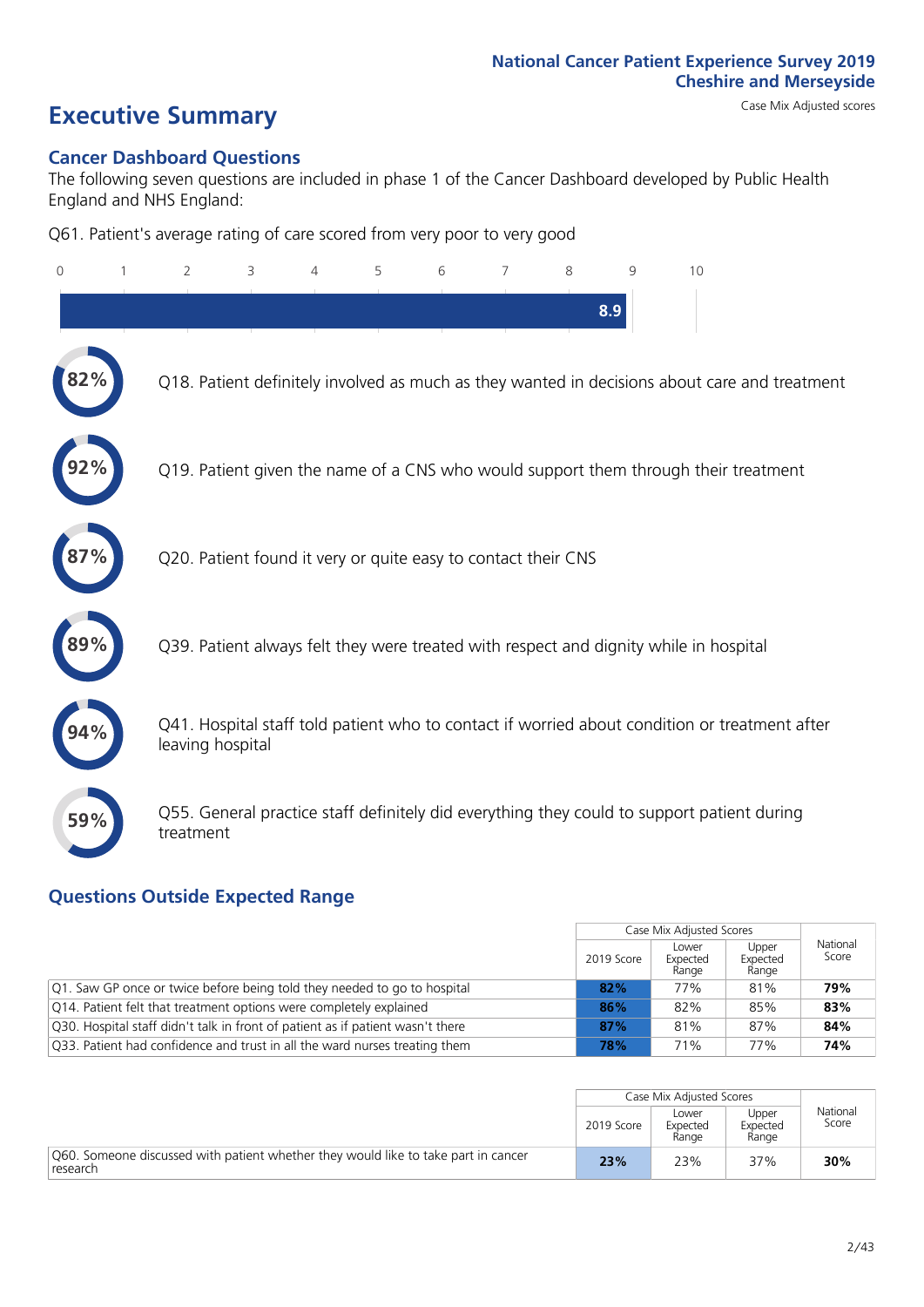### **Introduction**

The National Cancer Patient Experience Survey 2019 is the ninth iteration of the survey first undertaken in 2010. It has been designed to monitor national progress on cancer care; to provide information to drive local quality improvements; to assist commissioners and providers of cancer care; and to inform the work of the various charities and stakeholder groups supporting cancer patients.

The survey was overseen by a national Cancer Patient Experience Advisory Group. This Advisory Group set the principles and objectives of the survey programme and guided questionnaire development. The survey was commissioned and managed by NHS England. The survey provider, Picker, is responsible for designing, running and analysing the survey.

The 2019 survey involved 143 NHS Trusts. Out of 111,366 people, 67,858 people responded to the survey, yielding a response rate of 61%.

### **Methodology**

#### **Eligibility, fieldwork and survey methods**

The sample for the survey included all adult (aged 16 and over) NHS patients, with a confirmed primary diagnosis of cancer, discharged from an NHS Trust after an inpatient episode or day case attendance for cancer related treatment in the months of April, May and June 2019. The fieldwork for the survey was undertaken between December 2019 and March 2020.

As in the previous four years, the survey used a mixed mode methodology. Questionnaires were sent by post, with two reminders where necessary, but also included an option to complete the questionnaire online. A Freephone helpline and email was available for respondents to opt out, ask questions about the survey, enable them to complete their questionnaire over the phone and provide access to a translation and interpreting facility for those whose first language was not English.

#### **Case-mix adjustment**

Both unadjusted and adjusted scores are presented in this report. Case-mix adjusted scores allows us to account for the impact that differing patient populations might have on results. By using the case-mix adjusted estimates we can obtain a greater understanding of how a Cancer Alliance is performing given their patient population. The factors taken into account in this case-mix adjustment are gender, age, ethnic group, deprivation, and tumour group.

#### **Scoring methodology**

Fifty-two questions from the questionnaire are scored as these questions relate directly to patient experience. For all but one question (Q61), scores are presented as the percentage of positive responses out of all scored responses. For Q61, respondents rate their overall care on a scale of 0 to 10, of which the average was calculated for this question's presented score. The percentages in this report have been rounded to the nearest percentage point. Therefore, in some cases the figures do not appear to add up to 100%.

#### **Statistical significance**

In the reporting of 2019 results, appropriate statistical tests have been undertaken to identify unadjusted scores for which the change over time is 'statistically significant'. Thirty-seven scored questions in 2019 have been compared with those of 2018 and a statistically significant change between the two years has been reported where identified.

For the scored questions that are comparable beyond 2018, statistically significant change over the five years has also been reported where identified. A statistically significant difference means that the change in the result is very unlikely to have occurred by sampling variation.

#### **Suppression**

#### **Question-level suppression**

For scores where the base size per question is  $<$ 21, the score will be suppressed and replaced with an asterisk (\*). The base size will include neutral response options.

#### **Double suppression**

If any group within a particular sub-group breakdown (such as the tumour group breakdown) has <21 responses, then the figure for this particular group is suppressed and replaced with an asterisk (\*). If there is only one group within the sub-group breakdown that has <21 respondents, and is therefore suppressed, the group with the next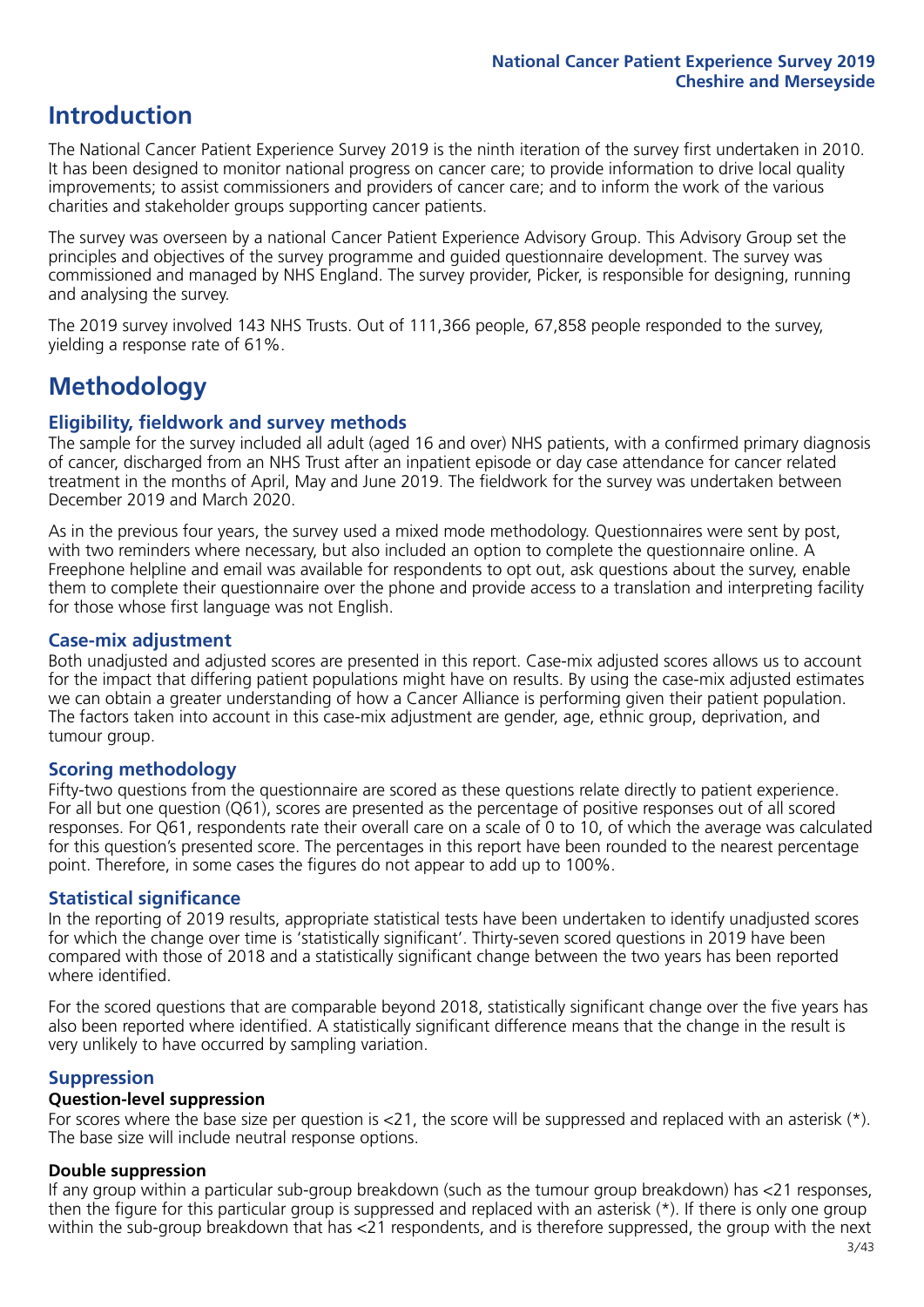lowest number of respondents is also supressed and replaced with an asterisk (\*) (regardless if it is greater than or less than 21).

### **Understanding the results**

This report shows how this Alliance scored for each question in the survey, compared with national results and previous year's results. It is aimed at helping individual Alliances to understand their performance and identify areas for local improvement. Below is a description of the type of results presented within this report and how to understand them.

#### **Expected range charts**

The expected range charts in this report show a bar with the lowest and highest score received for each question nationally. Within this bar, an expected range is given (in grey) and a black diamond represents the actual score for this Alliance.

Alliances whose score is above the upper limit of the expected range (in the dark blue) are positive outliers, with a score statistically significantly higher than the national mean. This indicates that the Alliance performs better than what Alliances of the same size and demographics are expected to perform. The opposite is true if the score is below the lower limit of the expected range (in the light blue); these are negative outliers. For scores within the expected range (in the grey), the score is what we would expect given the Alliance's size and demographics.

#### **Comparability tables**

The comparability tables show the 2018 and 2019 unadjusted scores for this Alliance for each scored question. If there is a significant change from 2018 and 2019 or overall from 2016 to 2019, an arrow will be presented for the direction of change. The adjusted 2019 score will also be presented for each scored question along with the lower and upper expected range and national score. Scores above the upper limit of the expected range will be highlighted dark blue, scores below the lower limit of the expected range will be highlighted light blue, and scores within the lower and upper limit of the expected ranges will be highlighted grey.

#### **Tumour type tables**

The tumour type tables show the unadjusted scores for each scored question for each of the 13 tumour groups. The national score for that tumour group is also shown. Unadjusted scores for the same tumour type across different Alliances may not be comparable, as they do not account for the impact that differing patient populations might have on results. Central nervous system is abbreviated as 'CNS' and lower gastrointestinal tract is abbreviated as 'LGT' throughout this report.

#### **Year on year charts**

The year on year charts show four columns representing the unadjusted scores of the last four years (2016, 2017, 2018 and 2019) for each scored question.

#### **Notes on specific questions**

Following the development phase of the 2019 survey, several changes were made to the questionnaire. Six scored questions were amended (Q5, Q18, Q30, Q35, Q56 and Q60) and one non-scored question (Q29) was amended that impacted the comparability of questions Q30 to Q41. Of all questions changed or impacted by change, only Q60 is presented with historical comparisons; though the results should be interpreted with caution.

#### **Unadjusted data and case-mix adjusted data**

Unadjusted data should be used to see the actual responses from patients relating to the Alliance. Case-mix adjusted data, together with expected ranges, should be used to understand whether the results are significantly higher or lower than national results taking account of the patient mix.

### **Further information**

This research was carried out in accordance with the international standard for organisations conducting social research (accreditation to ISO20252:2012; certificate number GB08/74322). The 2019 survey data has been produced and published in line with the Code of Practice for Official Statistics.

For more information on the methodology, please see the Technical Document. It can be viewed along with the 2019 questionnaire and survey guidance on the website at [www.ncpes.co.uk](https://www.ncpes.co.uk/supporting-documents). For all other outputs at National, Trust, CCG and Cancer Alliance level, please see the PDF reports, Excel tables and dashboards at [www.ncpes.co.uk.](https://www.ncpes.co.uk/current-results)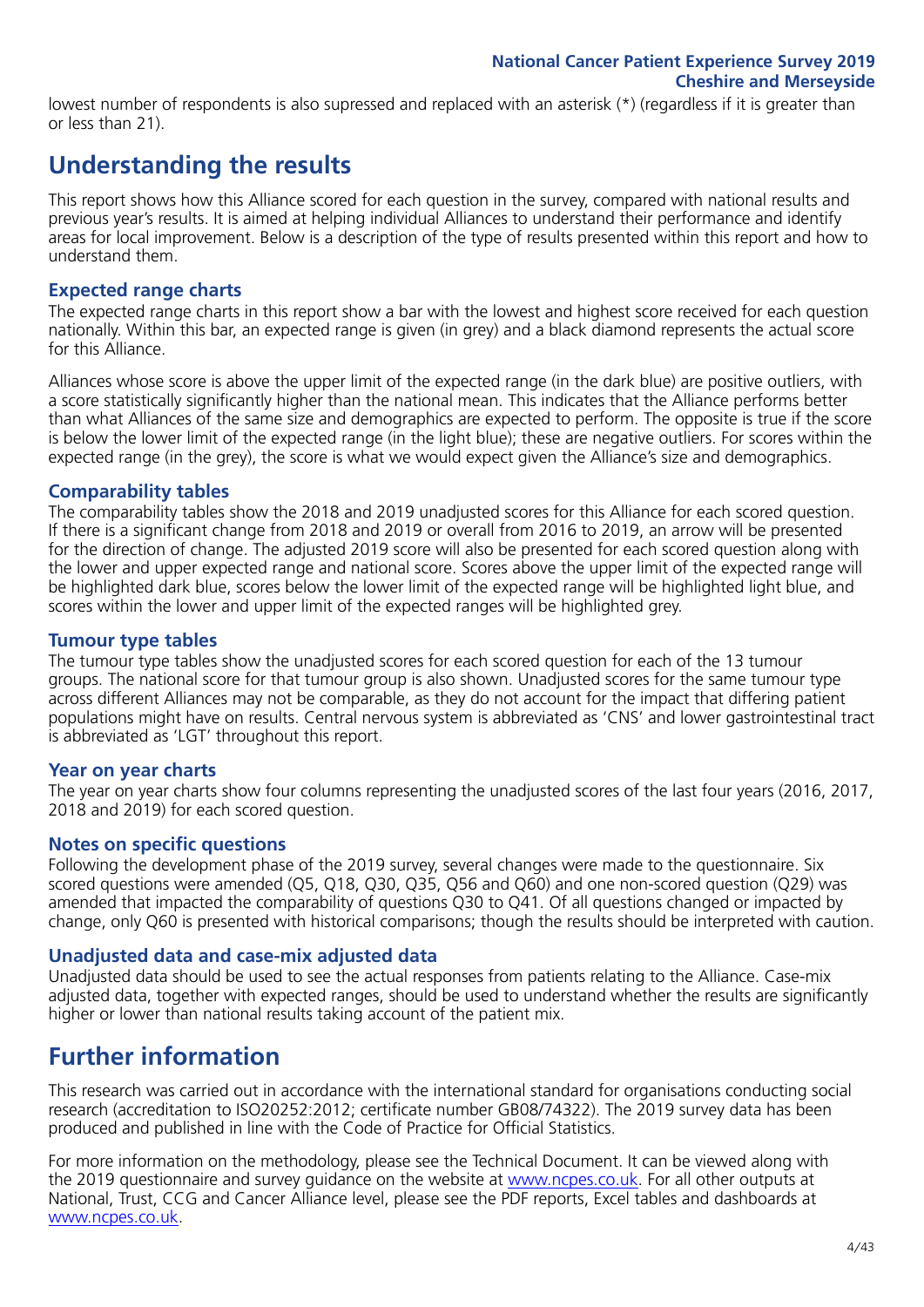### **Response Rate**

#### **Overall Response Rate**

2,297 patients responded out of a total of 3,826 patients, resulting in a response rate of 60%.

|          | Sample Size | Adjusted<br>Sample | Completed | Response Rate |
|----------|-------------|--------------------|-----------|---------------|
| Alliance | 4.087       | 3.826              | 2.297     | 60%           |
| National | 119,855     | 111.366            | 67.858    | 61%           |

#### **Respondents by Survey Type**

|                            | Number of<br>Respondents |
|----------------------------|--------------------------|
| Online                     | 212                      |
| Paper                      | 2,085                    |
| Phone                      |                          |
| <b>Translation Service</b> |                          |

#### **Respondents by Tumour Group**

|                      | Number of<br>Respondents |
|----------------------|--------------------------|
| <b>Brain / CNS</b>   | հ                        |
| <b>Breast</b>        | 376                      |
| Colorectal / LGT     | 256                      |
| Gynaecological       | 95                       |
| Haematological       | 438                      |
| <b>Head and Neck</b> | 74                       |
| Lung                 | 121                      |
| Prostate             | 319                      |
| Sarcoma              | 31                       |
| Skin                 | 59                       |
| Upper Gastro         | 109                      |
| Urological           | 241                      |
| Other                | 172                      |

#### **Respondents by Age and Gender**

Respondents year of birth has been used to determine age. This information has been amalgamated into 8 age bands. The age and gender distribution for the Alliance was as follows:

|        | Age 16-24 | Age 25-34 | Age 35-44 | Age 45-54 | Age 55-64 | Age 65-74 | Age 75-84 | Age 85+ | Total |
|--------|-----------|-----------|-----------|-----------|-----------|-----------|-----------|---------|-------|
| Male   |           |           | 15        | 42        | 230       | 486       | 355       | 67      | ,205  |
| Female |           | 16        | 49        | 118       | 253       | 358       | 240       | 53      | ,092  |
| Total  | 10        |           | 64        | 160       | 483       | 844       | 595       | 120     | 2,297 |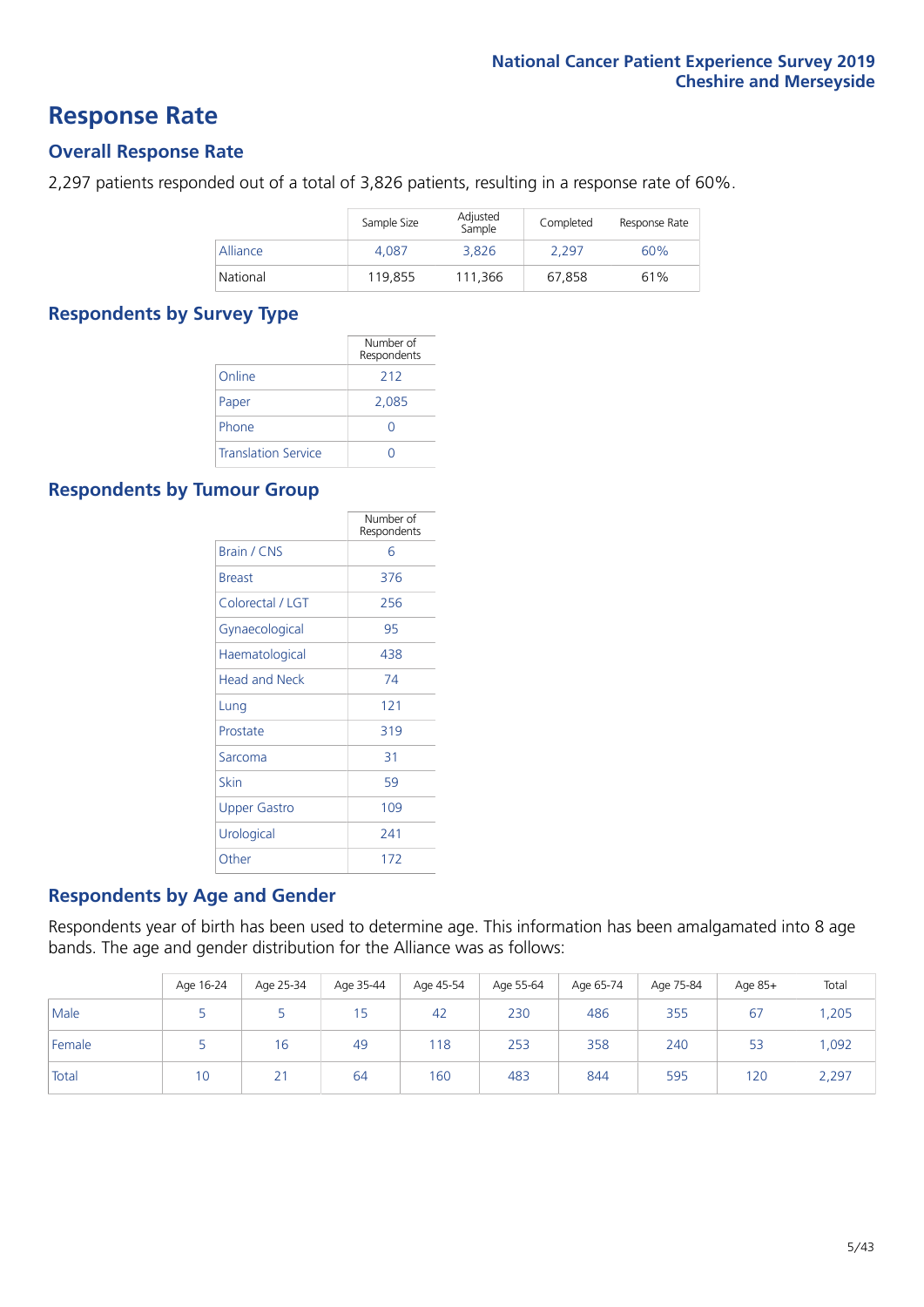## **Expected Range Charts**

| Lower Expected Range<br>Average                                                                                                                                                                                                                                                                |       |     |     | Upper Expected Range |     |     |     | Case Mix Adjusted Score |                   |                   |          |
|------------------------------------------------------------------------------------------------------------------------------------------------------------------------------------------------------------------------------------------------------------------------------------------------|-------|-----|-----|----------------------|-----|-----|-----|-------------------------|-------------------|-------------------|----------|
| <b>SEEING YOUR GP</b><br>Q1. Saw GP once or twice before being told they needed to go to<br>hospital<br>Q2. Patient thought they were seen as soon as necessary                                                                                                                                | $0\%$ | 10% | 20% | 30%                  | 40% | 50% | 60% | 70%                     | 80%<br>82%<br>85% |                   | 90% 100% |
| <b>DIAGNOSTIC TESTS</b><br>Q5. Received all the information needed about the test<br>Q6. The length of time waiting for the test to be done was about<br>right                                                                                                                                 | $0\%$ | 10% | 20% | 30%                  | 40% | 50% | 60% | 70%                     | 80%               | 95%<br>89%        | 90% 100% |
| Q7. Test results explained in completely understandable way                                                                                                                                                                                                                                    |       |     |     |                      |     |     |     |                         | 82%               |                   |          |
| <b>FINDING OUT WHAT WAS WRONG WITH YOU</b><br>Q10. Patient told they could bring a family member or friend when<br>first told they had cancer                                                                                                                                                  | $0\%$ | 10% | 20% | 30%                  | 40% | 50% | 60% | 70%                     | 80%<br>77%        |                   | 90% 100% |
| Q11. Patient felt they were told sensitively that they had cancer<br>Q12. Patient completely understood the explanation of what was<br>wrong                                                                                                                                                   |       |     |     |                      |     |     |     |                         | 76%               | 87%               |          |
| Q13. Patient given easy to understand written information about<br>the type of cancer they had<br><b>DECIDING THE BEST TREATMENT FOR YOU</b>                                                                                                                                                   | $0\%$ | 10% | 20% | 30%                  | 40% | 50% | 60% | 70%                     | 75%<br>80%        |                   | 90% 100% |
| Q14. Patient felt that treatment options were completely explained<br>Q15. Patient felt possible side effects were definitely explained in<br>an understandable way<br>Q16. Patient definitely given practical advice and support in dealing<br>with side effects of treatment                 |       |     |     |                      |     |     |     | 74%<br>69%              |                   | 86%               |          |
| Q17. Patient definitely told about side effects that could affect<br>them in the future<br>Q18. Patient definitely involved as much as they wanted in<br>decisions about care and treatment                                                                                                    |       |     |     |                      |     |     | 59% |                         | 82%               |                   |          |
| <b>CLINICAL NURSE SPECIALIST (CNS)</b><br>Q19. Patient given the name of a CNS who would support them<br>through their treatment<br>Q20. Patient found it very or quite easy to contact their CNS<br>Q21. Patient got understandable answers to important questions<br>all or most of the time | $0\%$ | 10% | 20% | 30%                  | 40% | 50% | 60% | 70%                     | 80%               | 92%<br>87%<br>87% | 90% 100% |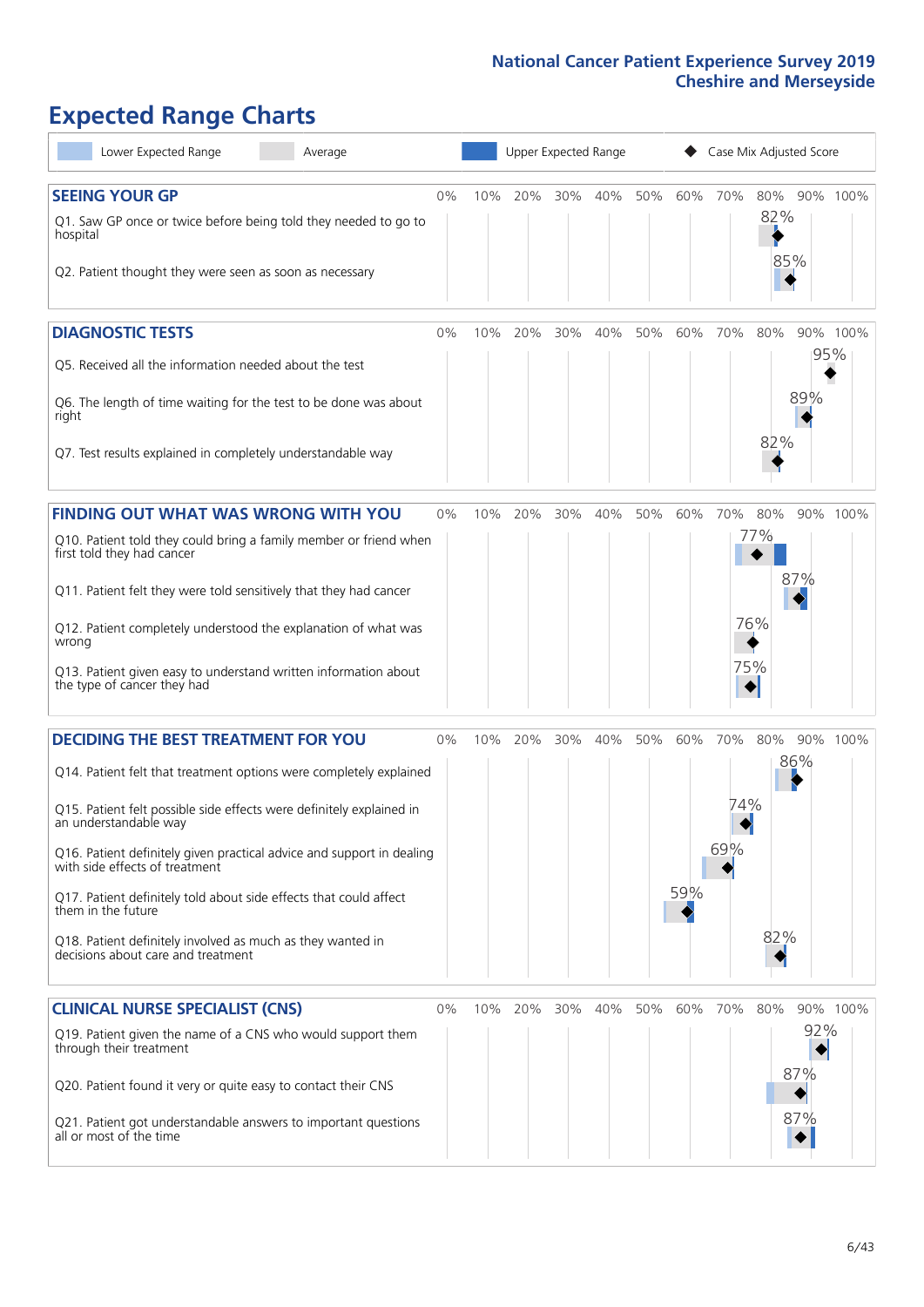## **Expected Range Charts**

| Lower Expected Range<br>Average                                                                                                                                                                                       |     | Upper Expected Range |     |     |     |                 |                        | Case Mix Adjusted Score |          |
|-----------------------------------------------------------------------------------------------------------------------------------------------------------------------------------------------------------------------|-----|----------------------|-----|-----|-----|-----------------|------------------------|-------------------------|----------|
| <b>SUPPORT FOR PEOPLE WITH CANCER</b><br>0%<br>Q22. Hospital staff gave information about support or self-help<br>groups for people with cancer<br>Q23. Hospital staff discussed or gave information about the impact | 10% | 20%                  | 30% | 40% | 50% | 60%             | 70%                    | 80%<br>88%<br>84%       | 90% 100% |
| cancer could have on day to day activities<br>Q24. Hospital staff gave information on getting financial help or<br>possible benefits<br>Q25. Hospital staff told patient they could get free prescriptions            |     |                      |     |     |     | 60%             |                        | 83%                     |          |
|                                                                                                                                                                                                                       |     |                      |     |     |     |                 |                        |                         |          |
| <b>OPERATIONS</b><br>0%                                                                                                                                                                                               | 10% | 20%                  | 30% | 40% | 50% | 60%             | 70%                    | 80%                     | 90% 100% |
| Q27. Beforehand, patient had all the information needed about the<br>operation                                                                                                                                        |     |                      |     |     |     |                 |                        |                         | 97%      |
| Q28. Afterwards, staff completely explained how operation had<br>gone in understandable way                                                                                                                           |     |                      |     |     |     |                 |                        | 81%                     |          |
| <b>HOSPITAL CARE AS AN INPATIENT</b><br>0%                                                                                                                                                                            | 10% | 20%                  | 30% | 40% | 50% | 60%             | 70%                    | 80%<br>90%              | 100%     |
| Q30. Hospital staff didn't talk in front of patient as if patient wasn't<br>there                                                                                                                                     |     |                      |     |     |     |                 |                        | 87%                     |          |
| Q31. Patient had confidence and trust in all doctors treating them                                                                                                                                                    |     |                      |     |     |     |                 |                        | 85%                     |          |
| Q32. Patient's family or someone close definitely felt able to talk to<br>a doctor                                                                                                                                    |     |                      |     |     |     |                 | 74%<br>$\blacklozenge$ |                         |          |
| Q33. Patient had confidence and trust in all the ward nurses<br>treating them                                                                                                                                         |     |                      |     |     |     |                 |                        | 78%                     |          |
| Q34. Patient thought there were always or nearly always enough<br>nurses on duty to care for them                                                                                                                     |     |                      |     |     |     |                 | 65%                    |                         |          |
| Q35. All hospital staff asked patient what name they prefer to be<br>called by                                                                                                                                        |     |                      |     |     |     |                 | 74%                    |                         |          |
| Q36. Patient always given enough privacy when discussing<br>condition or treatment                                                                                                                                    |     |                      |     |     |     |                 |                        | 86%                     |          |
| Q37. Patient definitely found hospital staff to discuss worries or<br>fears during their inpatient visit                                                                                                              |     |                      |     |     | 54% | $\blacklozenge$ |                        |                         |          |
| Q38. Hospital staff definitely did everything they could to help<br>control pain                                                                                                                                      |     |                      |     |     |     |                 |                        | 83%                     |          |
| Q39. Patient always felt they were treated with respect and dignity<br>while in hospital                                                                                                                              |     |                      |     |     |     |                 |                        | 89%                     |          |
| Q40. Patient given clear written information about what should or<br>should not do after leaving hospital                                                                                                             |     |                      |     |     |     |                 |                        | 87%                     |          |
| Q41. Hospital staff told patient who to contact if worried about<br>condition or treatment after leaving hospital                                                                                                     |     |                      |     |     |     |                 |                        |                         | 94%      |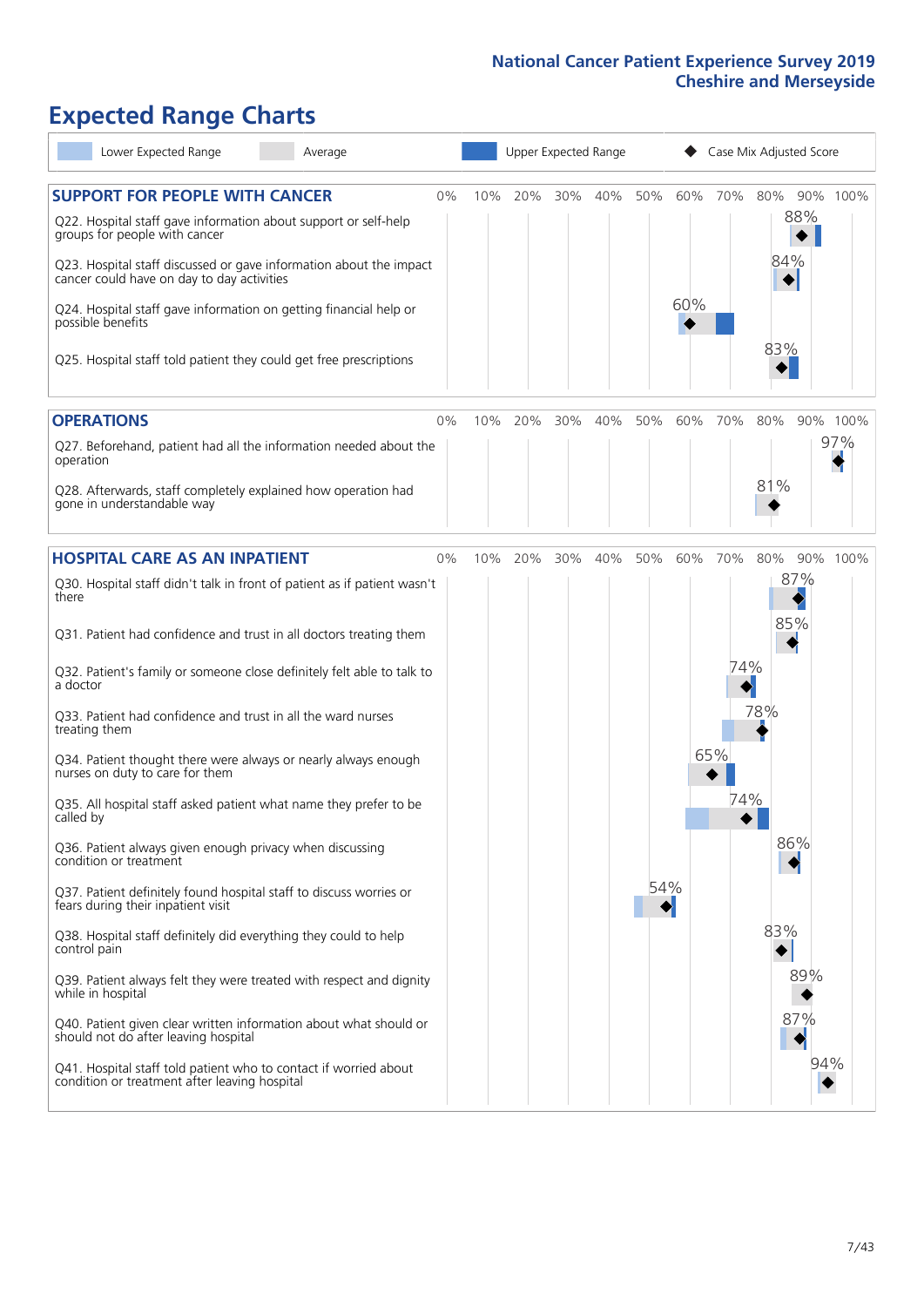# **Expected Range Charts**

| Lower Expected Range                                                                                                  |  | Average                                                             |    |     |     |     | Upper Expected Range |     |     | Case Mix Adjusted Score |     |     |          |
|-----------------------------------------------------------------------------------------------------------------------|--|---------------------------------------------------------------------|----|-----|-----|-----|----------------------|-----|-----|-------------------------|-----|-----|----------|
|                                                                                                                       |  | <b>HOSPITAL CARE AS A DAY PATIENT / OUTPATIENT 0%</b>               |    | 10% | 20% | 30% | 40%                  | 50% | 60% | 70%                     | 80% |     | 90% 100% |
| Q43. Patient definitely found hospital staff to discuss worries or<br>fears during their outpatient or day case visit |  |                                                                     |    |     |     |     |                      |     |     | 73%                     |     |     |          |
| Q44. Cancer doctor had the right documents at patient's last<br>outpatient appointment                                |  |                                                                     |    |     |     |     |                      |     |     |                         |     |     | 96%      |
| about radiotherapy treatment                                                                                          |  | Q46. Beforehand patient completely had all information needed       |    |     |     |     |                      |     |     |                         |     | 88% |          |
| whether radiotherapy was working                                                                                      |  | Q47. Patient completely given understandable information about      |    |     |     |     |                      |     | 61% |                         |     |     |          |
| about chemotherapy treatment                                                                                          |  | Q49. Beforehand patient completely had all information needed       |    |     |     |     |                      |     |     |                         |     | 86% |          |
| Q50. Patient given enough information about whether                                                                   |  | chemotherapy was working in a completely understandable way         |    |     |     |     |                      |     |     | 66%                     |     |     |          |
| <b>HOME CARE AND SUPPORT</b>                                                                                          |  |                                                                     | 0% | 10% | 20% | 30% | 40%                  | 50% |     | 60% 70%                 | 80% |     | 90% 100% |
| information needed to help care at home                                                                               |  | Q51. Hospital staff definitely gave family or someone close all the |    |     |     |     |                      |     | 62% |                         |     |     |          |
| services during treatment                                                                                             |  | Q52. Patient definitely given enough support from health or social  |    |     |     |     |                      |     | 57% |                         |     |     |          |
| services after treatment                                                                                              |  | Q53. Patient definitely given enough support from health or social  |    |     |     |     |                      | 49% |     |                         |     |     |          |
| <b>CARE FROM YOUR GENERAL PRACTICE</b>                                                                                |  |                                                                     | 0% | 10% | 20% | 30% | 40%                  | 50% | 60% | 70%                     | 80% |     | 90% 100% |
| treatment                                                                                                             |  | Q54. GP given enough information about patient's condition and      |    |     |     |     |                      |     |     |                         |     |     | 95%      |
| support patient during treatment                                                                                      |  | Q55. General practice staff definitely did everything they could to |    |     |     |     |                      |     | 59% |                         |     |     |          |
| <b>YOUR OVERALL NHS CARE</b>                                                                                          |  |                                                                     | 0% | 10% | 20% |     | 30% 40% 50%          |     | 60% | 70% 80%                 |     |     | 90% 100% |
| well together to give best possible care                                                                              |  | Q56. Different people treating and caring for patient always work   |    |     |     |     |                      |     |     | 74%                     |     |     |          |
| Q57. Patient given a care plan                                                                                        |  |                                                                     |    |     |     |     | 42%                  |     |     |                         |     |     |          |
| Q58. Overall the administration of care was good or very good                                                         |  |                                                                     |    |     |     |     |                      |     |     |                         |     | 91% |          |
| Q59. Patient felt length of time for attending clinics and<br>appointments for cancer was about right                 |  |                                                                     |    |     |     |     |                      |     |     | 71%                     |     |     |          |
| take part in cancer research                                                                                          |  | Q60. Someone discussed with patient whether they would like to      |    |     | 23% |     |                      |     |     |                         |     |     |          |
|                                                                                                                       |  |                                                                     | 0  |     | 2   | 3   | 4                    | 5   | 6   |                         | 8   | 9   | 10       |
| good                                                                                                                  |  | Q61. Patient's average rating of care scored from very poor to very |    |     |     |     |                      |     |     |                         |     | 8.9 |          |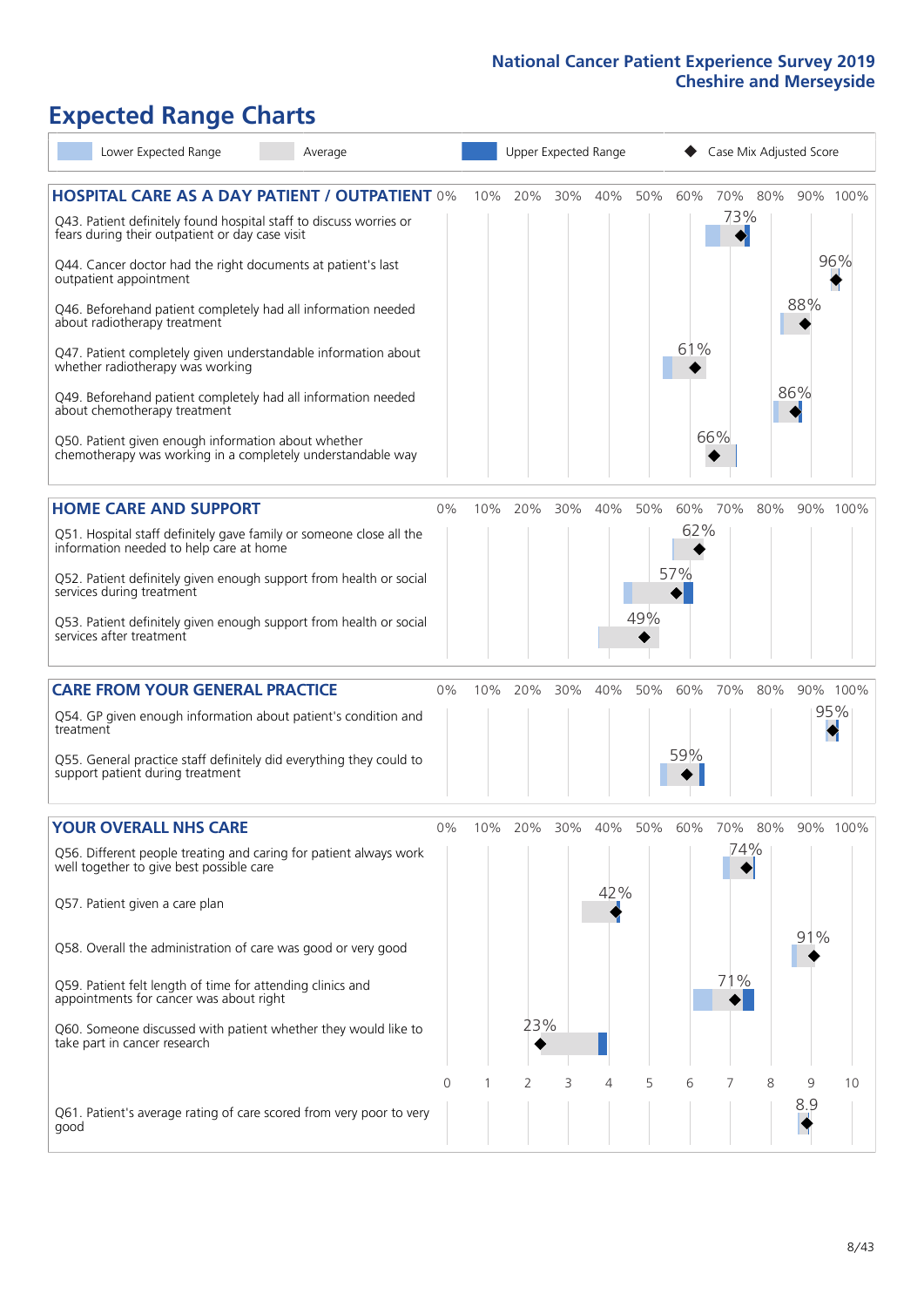### **Comparability Tables**

\* Indicates where a score has been suppressed because there are less than 21 responses.

\*\* No score available for 2018.

 $\triangle$  or  $\nabla$ 

Change 2018-2019: Indicates where 2019 score is significantly higher or lower than 2018 score Change Overall: Indicates significant change overall (2016, 2017, 2018 and 2019).

Adjusted Score below Lower Expected Range Adjusted Score between Upper and Lower Expected Ranges Adjusted Score above Upper Expected Range

|                                                                             | Unadjusted Scores<br>Case Mix Adjusted Scores |               |           |               |                                                   |         |               |                |                                     |                   |
|-----------------------------------------------------------------------------|-----------------------------------------------|---------------|-----------|---------------|---------------------------------------------------|---------|---------------|----------------|-------------------------------------|-------------------|
|                                                                             | 2018<br>n                                     | 2018<br>Score | 2019<br>n | 2019<br>Score | $\sim$  Change   Change   $\sim$<br>2018-<br>2019 | Overall | 2019<br>Score | Lower<br>Range | Upper<br>Expected Expected<br>Range | National<br>Score |
| <b>SEEING YOUR GP</b>                                                       |                                               |               |           |               |                                                   |         |               |                |                                     |                   |
| Q1. Saw GP once or twice before being told they needed to go<br>to hospital | 1660                                          | 79%           | 1575      | 81%           |                                                   |         | 82%           | 77%            | 81%                                 | 79%               |
| Q2. Patient thought they were seen as soon as necessary                     | 2260                                          | 84%           | 2230      | 85%           |                                                   |         | 85%           | 82%            | 85%                                 | 84%               |

| <b>DIAGNOSTIC TESTS</b>                                                   |      |     |      |     |  |     |     |     |     |
|---------------------------------------------------------------------------|------|-----|------|-----|--|-----|-----|-----|-----|
| O5. Received all the information needed about the test                    | $**$ | **  | 897  | 95% |  | 95% | 94% | 96% | 95% |
| Q6. The length of time waiting for the test to be done was<br>about right | 1929 | 88% | 1945 | 89% |  | 89% | 87% | 90% | 88% |
| Q7. Test results explained in completely understandable way               | 1946 | 80% | 959  | 82% |  | 82% | 78% | 82% | 80% |

| <b>FINDING OUT WHAT WAS WRONG WITH YOU</b>                                                      |      |     |      |     |  |     |     |     |     |
|-------------------------------------------------------------------------------------------------|------|-----|------|-----|--|-----|-----|-----|-----|
| Q10. Patient told they could bring a family member or friend<br>when first told they had cancer | 2115 | 75% | 2082 | 77% |  | 77% | 73% | 81% | 77% |
| Q11. Patient felt they were told sensitively that they had cancer                               | 2271 | 85% | 2273 | 87% |  | 87% | 84% | 87% | 86% |
| Q12. Patient completely understood the explanation of what<br>was wrong                         | 2301 | 73% | 2275 | 75% |  | 76% | 71% | 76% | 73% |
| Q13. Patient given easy to understand written information<br>about the type of cancer they had  | 2012 | 75% | 2016 | 76% |  | 75% | 72% | 77% | 74% |

| <b>DECIDING THE BEST TREATMENT FOR YOU</b>                                                              |      |     |      |     |   |     |     |     |     |
|---------------------------------------------------------------------------------------------------------|------|-----|------|-----|---|-----|-----|-----|-----|
| Q14. Patient felt that treatment options were completely<br>explained                                   | 2022 | 83% | 2023 | 87% | ▲ | 86% | 82% | 85% | 83% |
| Q15. Patient felt possible side effects were definitely explained<br>in an understandable way           | 2174 | 73% | 2125 | 74% |   | 74% | 71% | 75% | 73% |
| Q16. Patient definitely given practical advice and support in<br>dealing with side effects of treatment | 2173 | 68% | 2143 | 69% |   | 69% | 64% | 71% | 67% |
| Q17. Patient definitely told about side effects that could affect<br>them in the future                 | 2035 | 58% | 1980 | 60% |   | 59% | 54% | 59% | 57% |
| Q18. Patient definitely involved as much as they wanted in<br>decisions about care and treatment        | $**$ | **  | 2216 | 83% |   | 82% | 79% | 83% | 81% |

| <b>CLINICAL NURSE SPECIALIST (CNS)</b>                                                                          |      |     |      |     |     |     |     |     |
|-----------------------------------------------------------------------------------------------------------------|------|-----|------|-----|-----|-----|-----|-----|
| Q19. Patient given the name of a CNS who would support them $\vert$ 2208 $\vert$ 92%<br>through their treatment |      |     | 2158 | 92% | 92% | 90% | 94% | 92% |
| Q20. Patient found it very or quite easy to contact their CNS                                                   | 1801 | 87% | 1774 | 87% | 87% | 81% | 89% | 85% |
| Q21. Patient got understandable answers to important<br>questions all or most of the time                       | 1709 | 89% | 1697 | 88% | 87% | 85% | 90% | 87% |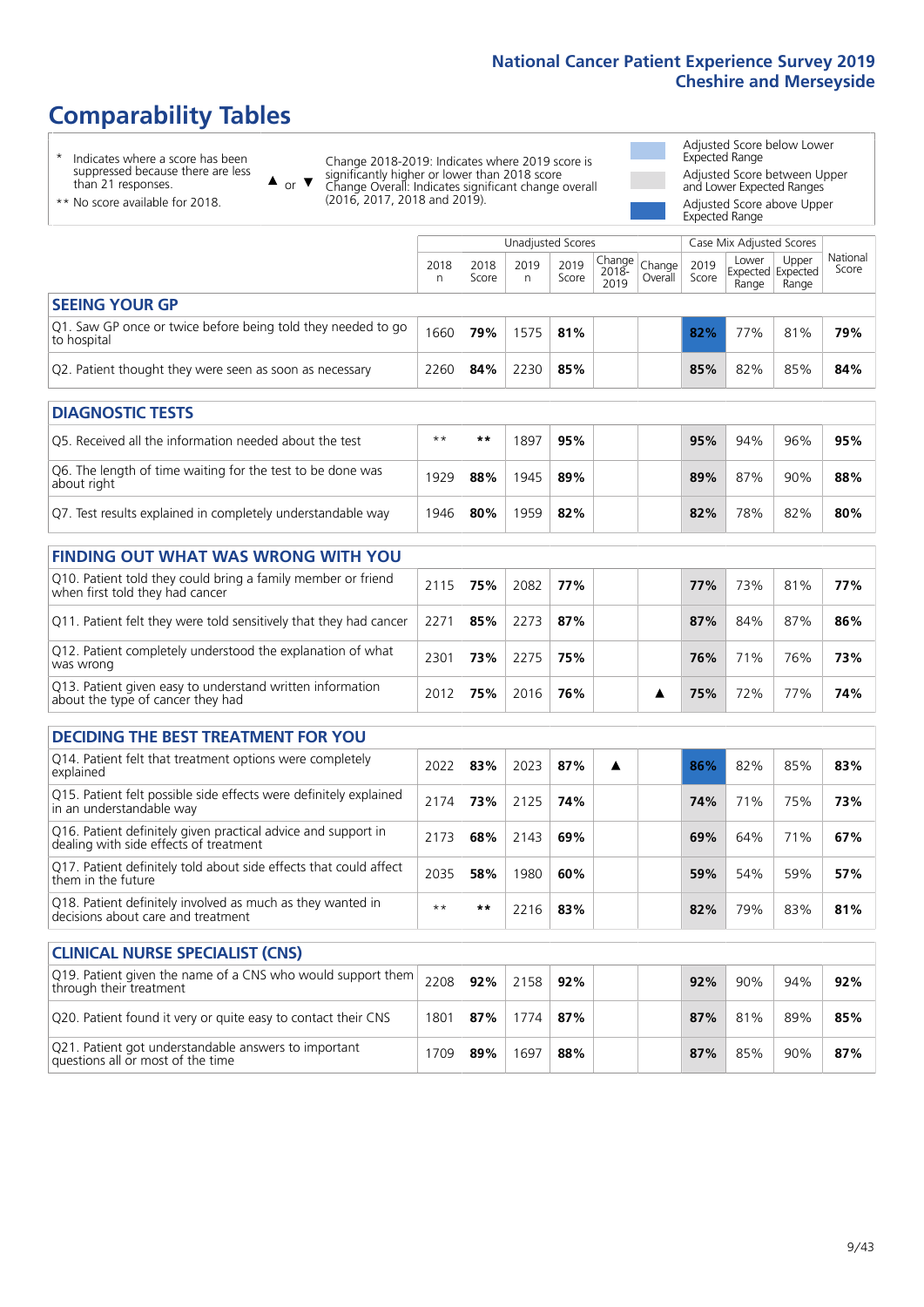### **Comparability Tables**

\* Indicates where a score has been suppressed because there are less than 21 responses.

\*\* No score available for 2018.

 $\triangle$  or  $\nabla$ 

Change 2018-2019: Indicates where 2019 score is significantly higher or lower than 2018 score Change Overall: Indicates significant change overall (2016, 2017, 2018 and 2019).

Adjusted Score below Lower Expected Range Adjusted Score between Upper and Lower Expected Ranges Adjusted Score above Upper Expected Range

|                                                                                                                   |              |               | Unadjusted Scores |               |                         |                   |               | Case Mix Adjusted Scores |                                     |                   |
|-------------------------------------------------------------------------------------------------------------------|--------------|---------------|-------------------|---------------|-------------------------|-------------------|---------------|--------------------------|-------------------------------------|-------------------|
|                                                                                                                   | 2018<br>n    | 2018<br>Score | 2019<br>n.        | 2019<br>Score | Change<br>2018-<br>2019 | Change<br>Overall | 2019<br>Score | Lower<br>Range           | Upper<br>Expected Expected<br>Range | National<br>Score |
| <b>SUPPORT FOR PEOPLE WITH CANCER</b>                                                                             |              |               |                   |               |                         |                   |               |                          |                                     |                   |
| Q22. Hospital staff gave information about support or self-help<br>groups for people with cancer                  | 1709         | 85%           | 1759              | 87%           |                         |                   | 88%           | 85%                      | 91%                                 | 88%               |
| Q23. Hospital staff discussed or gave information about the<br>impact cancer could have on day to day activities  | 1494         | 82%           | 1471              | 85%           |                         |                   | 84%           | 82%                      | 86%                                 | 84%               |
| Q24. Hospital staff gave information on getting financial help or<br>possible benefits                            | 1141         | 59%           | 1137              | 59%           |                         |                   | 60%           | 59%                      | 66%                                 | 63%               |
| Q25. Hospital staff told patient they could get free prescriptions                                                | 912          | 81%           | 902               | 82%           |                         |                   | 83%           | 79%                      | 84%                                 | 82%               |
| <b>OPERATIONS</b>                                                                                                 |              |               |                   |               |                         |                   |               |                          |                                     |                   |
| Q27. Beforehand, patient had all the information needed about<br>the operation                                    | 1347         | 96%           | 1312              | 97%           |                         |                   | 97%           | 95%                      | 97%                                 | 96%               |
| Q28. Afterwards, staff completely explained how operation had<br>gone in understandable way                       | 1340         | 79%           | 1306              | 81%           |                         |                   | 81%           | 76%                      | 82%                                 | 79%               |
| <b>HOSPITAL CARE AS AN INPATIENT</b>                                                                              |              |               |                   |               |                         |                   |               |                          |                                     |                   |
| Q30. Hospital staff didn't talk in front of patient as if patient<br>wasn't there                                 | $**$         | **            | 1212              | 87%           |                         |                   | 87%           | 81%                      | 87%                                 | 84%               |
| Q31. Patient had confidence and trust in all doctors treating<br>them                                             | $* *$        | $***$         | 1224              | 86%           |                         |                   | 85%           | 81%                      | 86%                                 | 84%               |
| Q32. Patient's family or someone close definitely felt able to talk<br>to a doctor                                | $* *$        | **            | 1041              | 74%           |                         |                   | 74%           | 69%                      | 75%                                 | 72%               |
| Q33. Patient had confidence and trust in all the ward nurses<br>treating them                                     | $* *$        | **            | 1220              | 78%           |                         |                   | 78%           | 71%                      | 77%                                 | 74%               |
| Q34. Patient thought there were always or nearly always<br>enough nurses on duty to care for them                 | $**$         | $***$         | 1215              | 66%           |                         |                   | 65%           | 60%                      | 69%                                 | 64%               |
| Q35. All hospital staff asked patient what name they prefer to<br>be called by                                    | $**$         | $***$         | 1206              | 75%           |                         |                   | 74%           | 65%                      | 77%                                 | 71%               |
| Q36. Patient always given enough privacy when discussing<br>condition or treatment                                | $\star\star$ | $***$         | 1219              | 86%           |                         |                   | 86%           | 83%                      | 87%                                 | 85%               |
| Q37. Patient definitely found hospital staff to discuss worries or<br>fears during their inpatient visit          | $* *$        | **            | 895               | 55%           |                         |                   | 54%           | 48%                      | 55%                                 | 52%               |
| Q38. Hospital staff definitely did everything they could to help<br>control pain                                  | $* *$        | **            | 1087              | 83%           |                         |                   | 83%           | 81%                      | 85%                                 | 83%               |
| Q39. Patient always felt they were treated with respect and<br>dignity while in hospital                          | $***$        | **            | 1227              | 89%           |                         |                   | 89%           | 85%                      | 90%                                 | 88%               |
| Q40. Patient given clear written information about what should<br>or should not do after leaving hospital         | $**$         | $***$         | 1149              | 87%           |                         |                   | 87%           | 84%                      | 88%                                 | 86%               |
| Q41. Hospital staff told patient who to contact if worried about<br>condition or treatment after leaving hospital | $**$         | **            | 1171              | 94%           |                         |                   | 94%           | 92%                      | 96%                                 | 94%               |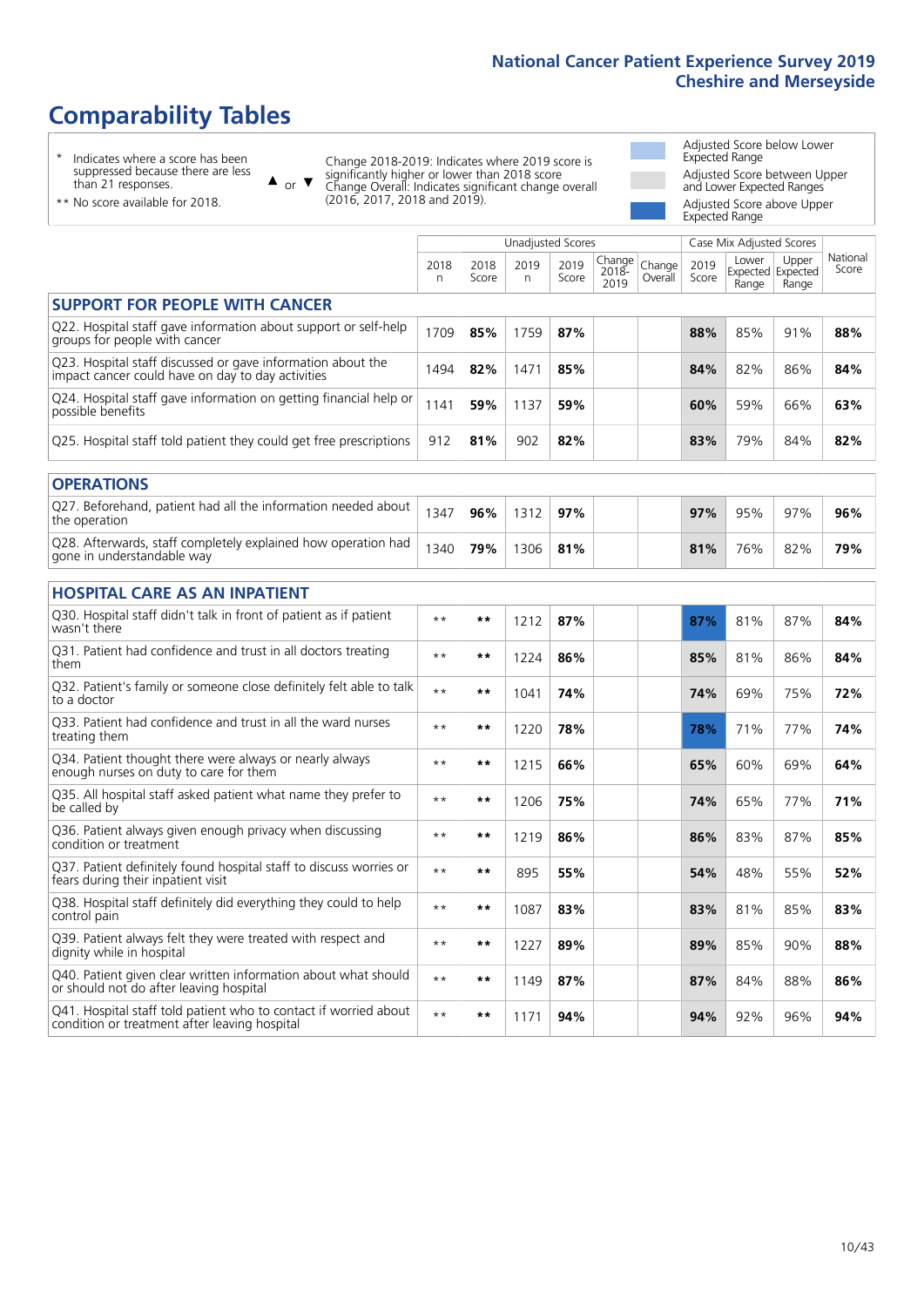### **Comparability Tables**

\* Indicates where a score has been suppressed because there are less than 21 responses.

 $\triangle$  or  $\nabla$ 

Change 2018-2019: Indicates where 2019 score is significantly higher or lower than 2018 score Change Overall: Indicates significant change overall (2016, 2017, 2018 and 2019).

Adjusted Score below Lower Expected Range Adjusted Score between Upper and Lower Expected Ranges Adjusted Score above Upper Expected Range

\*\* No score available for 2018.

|                                                                                                                       |           |               | <b>Unadjusted Scores</b> |               |                         |                   |               | Case Mix Adjusted Scores |                                     |                   |
|-----------------------------------------------------------------------------------------------------------------------|-----------|---------------|--------------------------|---------------|-------------------------|-------------------|---------------|--------------------------|-------------------------------------|-------------------|
|                                                                                                                       | 2018<br>n | 2018<br>Score | 2019<br>n.               | 2019<br>Score | Change<br>2018-<br>2019 | Change<br>Overall | 2019<br>Score | Lower<br>Range           | Upper<br>Expected Expected<br>Range | National<br>Score |
| <b>HOSPITAL CARE AS A DAY PATIENT / OUTPATIENT</b>                                                                    |           |               |                          |               |                         |                   |               |                          |                                     |                   |
| Q43. Patient definitely found hospital staff to discuss worries or<br>fears during their outpatient or day case visit | 1655      | 71%           | 1639                     | 73%           |                         |                   | 73%           | 67%                      | 74%                                 | 71%               |
| Q44. Cancer doctor had the right documents at patient's last<br>outpatient appointment                                | 1944      | 97%           | 1911                     | 96%           |                         |                   | 96%           | 95%                      | 97%                                 | 96%               |
| Q46. Beforehand patient completely had all information needed<br>about radiotherapy treatment                         | 620       | 86%           | 617                      | 89%           |                         |                   | 88%           | 83%                      | 90%                                 | 86%               |
| Q47. Patient completely given understandable information<br>about whether radiotherapy was working                    | 537       | 61%           | 548                      | 61%           |                         |                   | 61%           | 56%                      | 64%                                 | 60%               |
| Q49. Beforehand patient completely had all information needed<br>about chemotherapy treatment                         | 826       | 82%           | 815                      | 86%           |                         |                   | 86%           | 82%                      | 87%                                 | 84%               |
| Q50. Patient given enough information about whether<br>chemotherapy was working in a completely understandable way    | 746       | 67%           | 739                      | 68%           |                         |                   | 66%           | 64%                      | 71%                                 | 68%               |
| <b>HOME CARE AND SUPPORT</b>                                                                                          |           |               |                          |               |                         |                   |               |                          |                                     |                   |
| Q51. Hospital staff definitely gave family or someone close all<br>the information needed to help care at home        | 1859      | 62%           | 1817                     | 63%           |                         |                   | 62%           | 56%                      | 63%                                 | 60%               |
| Q52. Patient definitely given enough support from health or<br>social services during treatment                       | 1216      | 57%           | 1118                     | 57%           |                         |                   | 57%           | 46%                      | 59%                                 | 52%               |
| Q53. Patient definitely given enough support from health or<br>social services after treatment                        | 792       | 52%           | 722                      | 49%           |                         |                   | 49%           | 37%                      | 53%                                 | 45%               |
| <b>CARE FROM YOUR GENERAL PRACTICE</b>                                                                                |           |               |                          |               |                         |                   |               |                          |                                     |                   |
| Q54. GP given enough information about patient's condition<br>and treatment                                           | 1840      | 95%           | 1850                     | 95%           |                         |                   | 95%           | 94%                      | 96%                                 | 95%               |
| Q55. General practice staff definitely did everything they could<br>to support patient during treatment               | 1451      | 61%           | 1417                     | 59%           |                         |                   | 59%           | 54%                      | 62%                                 | 58%               |
| <b>YOUR OVERALL NHS CARE</b>                                                                                          |           |               |                          |               |                         |                   |               |                          |                                     |                   |
| Q56. Different people treating and caring for patient always<br>work well together to give best possible care         | $* *$     | $***$         | 2149                     | 75%           |                         |                   | 74%           | 70%                      | 76%                                 | 73%               |
| Q57. Patient given a care plan                                                                                        | 1817      | 37%           | 1747                     | 42%           | ▲                       | ▲                 | 42%           | 33%                      | 42%                                 | 38%               |
| Q58. Overall the administration of care was good or very good                                                         | 2280      | 89%           | 2242                     | 91%           |                         |                   | 91%           | 86%                      | 91%                                 | 89%               |
| Q59. Patient felt length of time for attending clinics and<br>appointments for cancer was about right                 | 2270      | 73%           | 2218                     | 72%           |                         |                   | 71%           | 66%                      | 73%                                 | 69%               |
| Q60. Someone discussed with patient whether they would like<br>to take part in cancer research                        | 2182      | 25%           | 2096                     | 23%           |                         |                   | 23%           | 23%                      | 37%                                 | 30%               |
| Q61. Patient's average rating of care scored from very poor to<br>very good                                           | 2241      | 8.8           | 2204                     | 8.9           |                         |                   | 8.9           | 8.7                      | 8.9                                 | 8.8               |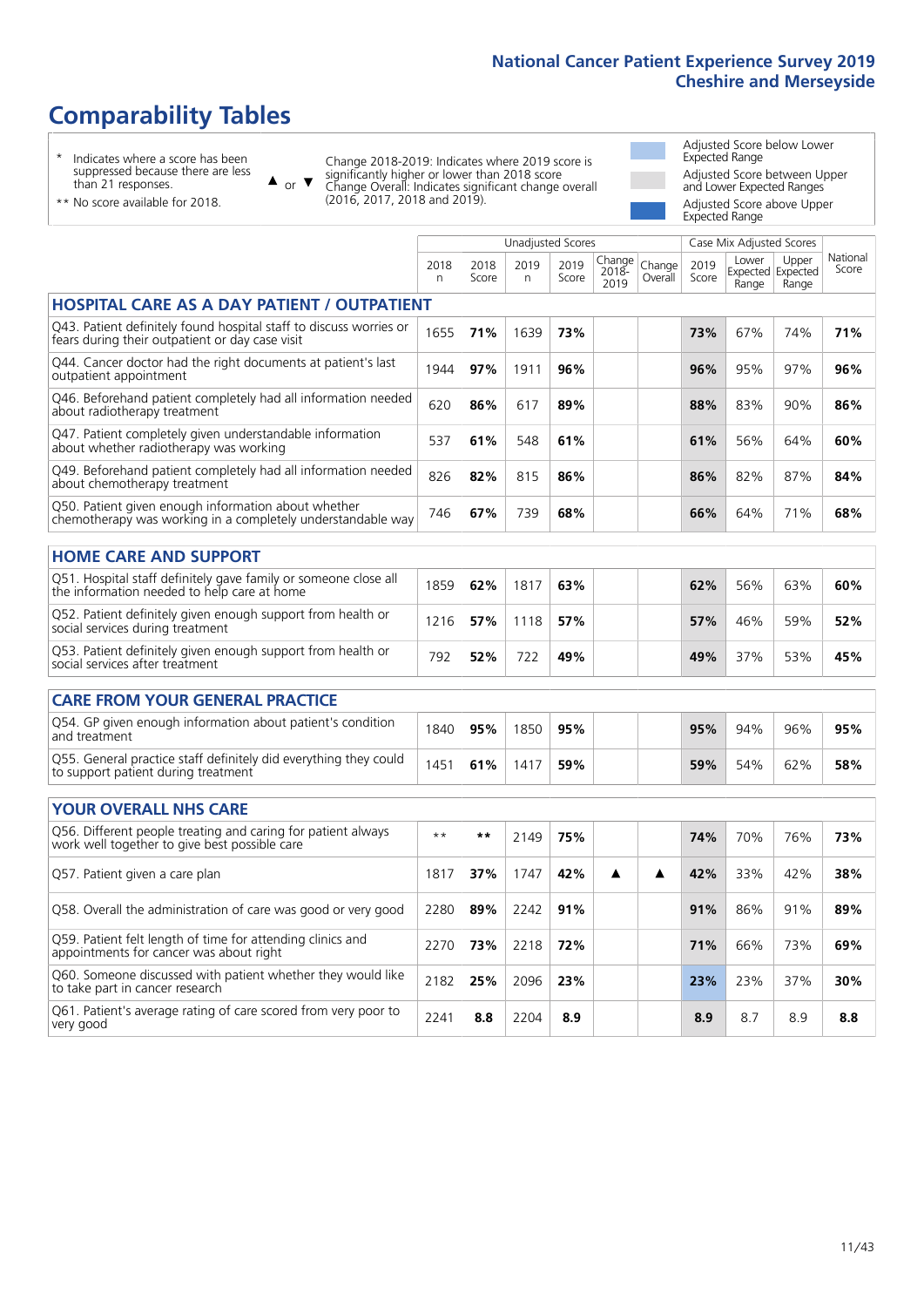### **Tumour Type Tables**

- \* Indicates where a score has been suppressed because there are less than 21 responses.
- n.a. Indicates that there were no respondents for that tumour group.

| <b>SEEING YOUR GP</b>                           |                 |              |               |                  |                    |                |                             |      | Tumour Group |         |      |                 |                                                     |       |                |
|-------------------------------------------------|-----------------|--------------|---------------|------------------|--------------------|----------------|-----------------------------|------|--------------|---------|------|-----------------|-----------------------------------------------------|-------|----------------|
|                                                 |                 | Brain<br>CNS | <b>Breast</b> | olorectal<br>LGT | ᠊ᢛ<br>Gynaecologic | Haematological | Head and<br>Neck            | Lung | Prostate     | Sarcoma | Skin | Upper<br>Gastro | $\sigma$<br>Jrologica                               | Other | All<br>Cancers |
| Q1. Saw GP once or twice before being told they | <b>Alliance</b> |              |               |                  |                    |                | 99% 83% 69% 70% 83% 76% 86% |      |              |         |      |                 | 90% 81% 83% 76% 81%                                 |       |                |
| needed to go to hospital                        | National        | 59%          |               |                  |                    |                |                             |      |              |         |      |                 | 94% 75% 77% 67% 79% 71% 82% 71% 90% 74% 83% 74% 79% |       |                |
| Q2. Patient thought they were seen as soon as   | <b>Alliance</b> |              | 91%           |                  |                    |                | 88% 73% 84% 85% 89% 89%     |      |              |         |      |                 | 80% 80% 82% 77% 85%                                 |       |                |
| necessary                                       | National        | 79%          |               |                  |                    |                |                             |      |              |         |      |                 | 89% 83% 81% 82% 81% 84% 86% 69% 85% 79% 85% 79% 84% |       |                |

#### **DIAGNOSTIC TESTS** Tumour Group

|                                                   |                                                                  | Brain   | <b>Breast</b> | Colorectal<br>LGT | त्त<br>Gynaecologic | Haematological      | Head and<br>Neck | Lung | Prostate                | Sarcoma | Skin | Upper<br>Gastro | Jrological           | Other | All<br>Cancers |
|---------------------------------------------------|------------------------------------------------------------------|---------|---------------|-------------------|---------------------|---------------------|------------------|------|-------------------------|---------|------|-----------------|----------------------|-------|----------------|
| Q5. Received all the information needed about     | Alliance                                                         | $\star$ | 94%           | $ 96\% $          | 95%                 | 95% 85% 94%         |                  |      | 96%                     |         |      |                 | 100% 96% 94% 94% 95% |       |                |
| the test                                          | National                                                         | 93%     | 95%           | 95%               |                     |                     |                  |      | 93% 95% 93% 95% 95% 93% |         | 96%  |                 | 95% 95% 95% 95%      |       |                |
| Q6. The length of time waiting for the test to be | Alliance                                                         |         |               | 95% 91%           |                     | 86% 91% 91% 90% 87% |                  |      |                         |         |      |                 | 93% 87% 80% 87% 89%  |       |                |
| done was about right                              | National 84% 91% 88% 86% 89% 88% 87% 87% 81% 87% 84% 87% 86% 88% |         |               |                   |                     |                     |                  |      |                         |         |      |                 |                      |       |                |
| Q7. Test results explained in completely          | Alliance                                                         |         |               | 84% 87%           |                     | 86% 76% 75% 82% 86% |                  |      |                         | $\star$ |      |                 | 89% 80% 76% 78% 82%  |       |                |
| understandable way                                | National 71% 83% 82% 77% 77% 79% 80% 80% 78% 84% 75% 80% 76% 80% |         |               |                   |                     |                     |                  |      |                         |         |      |                 |                      |       |                |

| <b>FINDING OUT WHAT WAS WRONG WITH YOU</b>        |                 |         |               |            |                | <b>Tumour Group</b>             |                  |      |                 |         |      |                 |                     |       |                |
|---------------------------------------------------|-----------------|---------|---------------|------------|----------------|---------------------------------|------------------|------|-----------------|---------|------|-----------------|---------------------|-------|----------------|
|                                                   |                 | Brain   | <b>Breast</b> | Colorectal | Gynaecological | Haematological                  | Head and<br>Neck | Lung | Prostate        | Sarcoma | Skin | Upper<br>Gastro | Urological          | Other | All<br>Cancers |
| Q10. Patient told they could bring a family       | <b>Alliance</b> | $\star$ | 85%           | 85%        | 69%            |                                 | 70% 64% 82% 81%  |      |                 | $\star$ | 59%  | 76%             | 74% 72%             |       | 77%            |
| member or friend when first told they had cancer  | National        | 85%     | 82%           | 82%        |                | 71% 71% 71%                     |                  |      | 77% 79%         | 73%     | 69%  |                 | 76% 73%             |       | 75% 77%        |
| Q11. Patient felt they were told sensitively that | Alliance        | $\star$ | $94\%$        |            |                | 89% 86% 82% 86% 91% 89%         |                  |      |                 |         |      |                 | 81% 89% 82% 82% 87% |       |                |
| they had cancer                                   | National        | 79%     |               |            |                | 89% 87% 82% 84% 87% 83% 86% 84% |                  |      |                 |         |      |                 | 89% 81% 84% 83% 86% |       |                |
| Q12. Patient completely understood the            | Alliance        | $\star$ | $80\%$        | 83%        |                | 79% 61% 81% 83% 81%             |                  |      |                 | $\star$ | 75%  |                 | 78% 77% 68% 75%     |       |                |
| explanation of what was wrong                     | National        | 66%     | 77%           | 79%        | 73%            |                                 |                  |      | 60% 78% 76% 79% | 67%     | 80%  |                 | 70% 77%             |       | 70% 73%        |
| Q13. Patient given easy to understand written     | Alliance        | $\star$ | 82%           | 72%        | 77%            | 74% 59% 68% 89%                 |                  |      |                 | $\star$ |      | 83% 71%         | 69% 65%             |       | 76%            |
| information about the type of cancer they had     | National        | 66%     | 78%           | 73%        |                | 71% 76% 69% 67% 83% 67%         |                  |      |                 |         |      |                 | 84%   67%   74%     | 65%   | 74%            |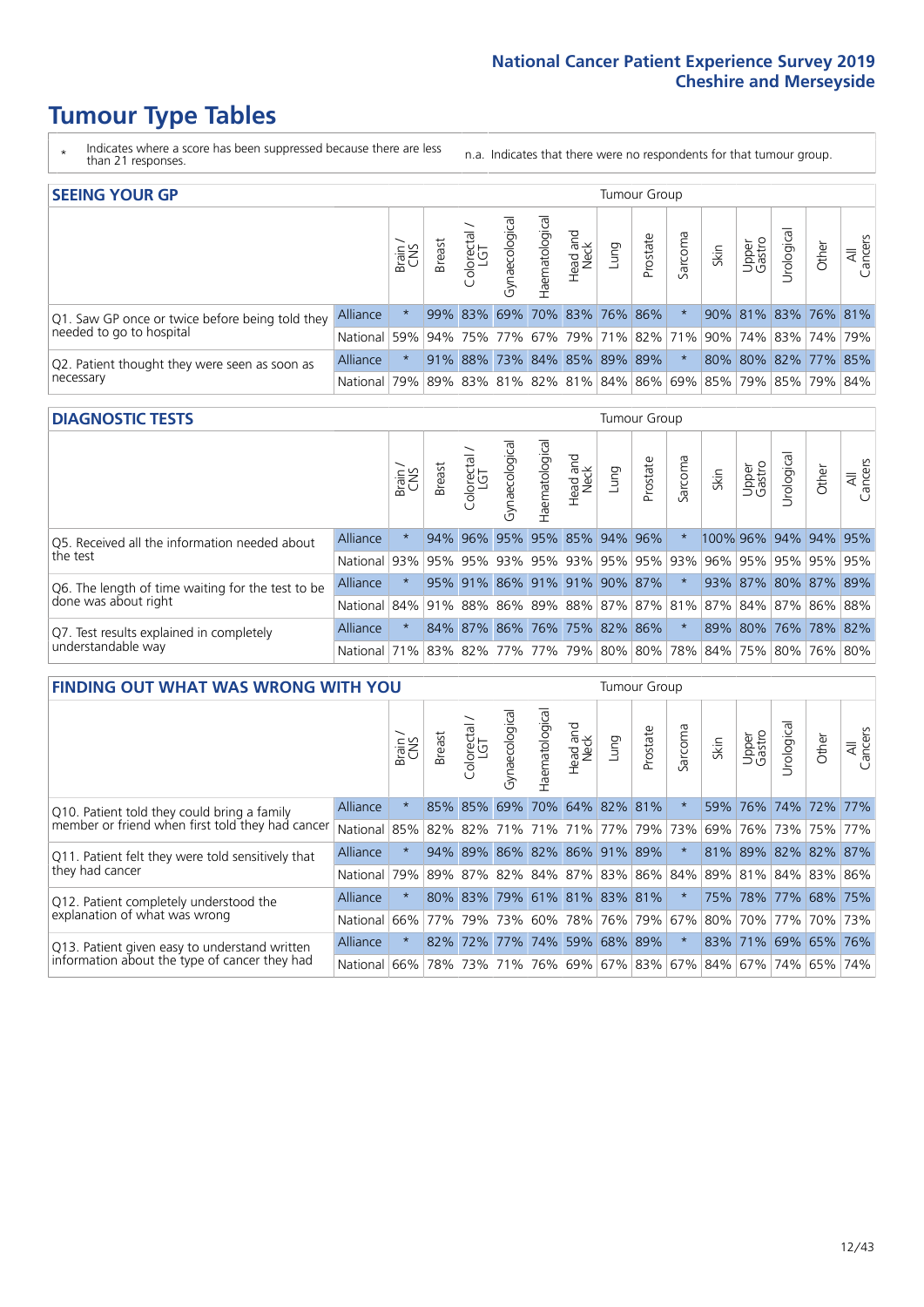### **Tumour Type Tables**

\* Indicates where a score has been suppressed because there are less than 21 responses.

n.a. Indicates that there were no respondents for that tumour group.

| <b>DECIDING THE BEST TREATMENT FOR YOU</b>         |                 |         |               |            |                         |                |                         |         | <b>Tumour Group</b> |              |      |                 |            |                     |                |
|----------------------------------------------------|-----------------|---------|---------------|------------|-------------------------|----------------|-------------------------|---------|---------------------|--------------|------|-----------------|------------|---------------------|----------------|
|                                                    |                 | Brain   | <b>Breast</b> | Colorectal | Gynaecological          | Haematological | ead and<br>Neck<br>Head | Lung    | Prostate            | arcoma<br>ιñ | Skin | Upper<br>Gastro | Jrological | Other               | All<br>Cancers |
| Q14. Patient felt that treatment options were      | Alliance        | $\star$ | 87%           | 90%        | 85%                     | 84%            | 91%                     | 88%     | 90%                 | 大            | 90%  | 85%             |            | 81% 85%             | 87%            |
| completely explained                               | National        | 85%     | 85%           | 85%        |                         | 85% 82%        | 87%                     |         | 84% 83%             | 83%          | 89%  | 81%             | 83%        | 79% 83%             |                |
| Q15. Patient felt possible side effects were       | Alliance        | $\star$ | 77%           | 80%        | 70%                     | 68% 75%        |                         |         | 77% 78%             |              | 73%  | 73%             |            | 68% 72% 74%         |                |
| definitely explained in an understandable way      | National        | 69%     | 74%           | 76%        | 75%                     | 69%            | 73%                     |         | 74% 73%             | 73%          | 77%  | 72%             | 71%        | 70%                 | 73%            |
| Q16. Patient definitely given practical advice and | Alliance        | $\star$ | 74%           | $ 74\% $   |                         |                | 68% 65% 71% 73% 75%     |         |                     | $\ast$       |      |                 |            | 68% 66% 60% 65% 69% |                |
| support in dealing with side effects of treatment  | National        | 63%     | 70%           | 70%        |                         | 69% 65%        | 70%                     | 69% 65% |                     | 66%          | 71%  | 66%             |            | 63% 64%             | 67%            |
| Q17. Patient definitely told about side effects    | <b>Alliance</b> | $\star$ |               | 62% 66%    |                         |                | 53% 51% 75%             |         | 57% 73%             | $\ast$       | 66%  | 51%             |            | 55% 52%             | 60%            |
| that could affect them in the future               | National        | 62%     | 57%           | 59%        |                         | 56% 51%        | 64%                     | 56%     | 66%                 | 54%          | 66%  | 53%             | 56%        | 52%                 | 57%            |
| Q18. Patient definitely involved as much as they   | <b>Alliance</b> | $\star$ | 87%           | 86%        |                         |                | 84% 78% 84% 85% 88%     |         |                     | $\star$      | 84%  | 78%             | 75%        | 84% 83%             |                |
| wanted in decisions about care and treatment       | National        | 79%     | 81%           | 83%        | 81% 80% 81% 81% 84% 81% |                |                         |         |                     |              | 87%  | 79%             | 79%        | 78%                 | 81%            |

#### **CLINICAL NURSE SPECIALIST (CNS)** Tumour Group

|                                             |          | Brain   | Breast      | olorectal<br>LGT | Gynaecologic | $\overline{\sigma}$<br>Haematologic | Head and<br>Neck                | Lung | Prostate | Sarcoma | Skin | Upper<br>Gastro | ᅲ<br>Jrologica                                                  | Other | All<br>Cancers |
|---------------------------------------------|----------|---------|-------------|------------------|--------------|-------------------------------------|---------------------------------|------|----------|---------|------|-----------------|-----------------------------------------------------------------|-------|----------------|
| Q19. Patient given the name of a CNS who    | Alliance | $\star$ |             | 99% 94%          | 93%          |                                     | 91% 85% 95% 96%                 |      |          |         |      |                 | 84% 95% 81% 88% 92%                                             |       |                |
| would support them through their treatment  | National | 95%     |             |                  |              |                                     |                                 |      |          |         |      |                 | 95% 92% 95% 92% 91% 94% 91% 91% 91% 93% 85% 89% 92%             |       |                |
| Q20. Patient found it very or quite easy to | Alliance |         |             |                  |              |                                     | 89% 93% 86% 88% 82% 90% 86%     |      |          | $\star$ |      |                 | 87% 86% 80% 84% 87%                                             |       |                |
| contact their CNS                           | National | 86%     |             |                  |              |                                     | 84% 88% 85% 87% 86% 86% 80% 86% |      |          |         | 90%  |                 | 85% 83% 83% 85%                                                 |       |                |
| Q21. Patient got understandable answers to  | Alliance |         |             | 89% 91%          |              |                                     | 82% 87% 79% 88% 89%             |      |          | $\star$ |      |                 | 93% 89% 87% 81% 88%                                             |       |                |
| important questions all or most of the time | National |         | 82% 87% 89% |                  |              |                                     |                                 |      |          |         |      |                 | 86%   89%   88%   86%   87%   87%   93%   86%   87%   86%   87% |       |                |

| <b>SUPPORT FOR PEOPLE WITH CANCER</b>                                                             |              |         |               |                             |                |                         |                        |             | <b>Tumour Group</b> |          |             |                 |            |                 |                |
|---------------------------------------------------------------------------------------------------|--------------|---------|---------------|-----------------------------|----------------|-------------------------|------------------------|-------------|---------------------|----------|-------------|-----------------|------------|-----------------|----------------|
|                                                                                                   |              | Brain   | <b>Breast</b> | ╮<br>olorectal.<br>LGT<br>Ũ | Gynaecological | Haematological          | ad and<br>Neck<br>Head | <b>Dung</b> | Prostate            | Sarcoma  | Skin        | Upper<br>Gastro | Jrological | Other           | All<br>Cancers |
| Q22. Hospital staff gave information about<br>support or self-help groups for people with         | Alliance     | $\star$ | 92%           | 90%                         | 89%            |                         | 80% 76%                | $90\%$      | 95%                 |          | 95%         | 93%             |            | 76% 83% 87%     |                |
| cancer                                                                                            | National     | 92%     | 92%           | 88%                         | 87%            |                         | 86% 88% 87% 91%        |             |                     | 86%      | 90%         | 88%             | 81%        | 83%             | 88%            |
| Q23. Hospital staff discussed or gave information<br>about the impact cancer could have on day to | Alliance     | $\star$ |               | 88% 85%                     |                | 86% 81% 78% 88% 92%     |                        |             |                     | $\star$  | 87%         | 81%             |            | 74% 79% 85%     |                |
| day activities                                                                                    | National     | 84%     |               |                             | 86% 85% 82%    | 84% 84% 83% 88%         |                        |             |                     | 81%      | 86%         | 83%             |            | 78% 79%         | 84%            |
| Q24. Hospital staff gave information on getting                                                   | Alliance     | $\star$ | 68%           |                             |                | 60% 62% 55% 53% 69% 59% |                        |             |                     | $^\star$ | $\star$     |                 |            | 60% 38% 55%     | 59%            |
| financial help or possible benefits                                                               | National 78% |         |               | 68% 61%                     |                | 66% 61% 67% 72% 55%     |                        |             |                     | 64% 60%  |             | 64%             | 47%        | 59%             | 63%            |
| Q25. Hospital staff told patient they could get                                                   | Alliance     | $\star$ |               | 84% 84%                     | 78%            | 88% 80% 88% 81%         |                        |             |                     | $\star$  | $\star$     |                 |            | 71% 75% 79% 82% |                |
| free prescriptions                                                                                | National 82% |         |               | 81% 83%                     |                | 79% 87% 84% 86% 80%     |                        |             |                     |          | 78% 71% 84% |                 |            | 73% 81% 82%     |                |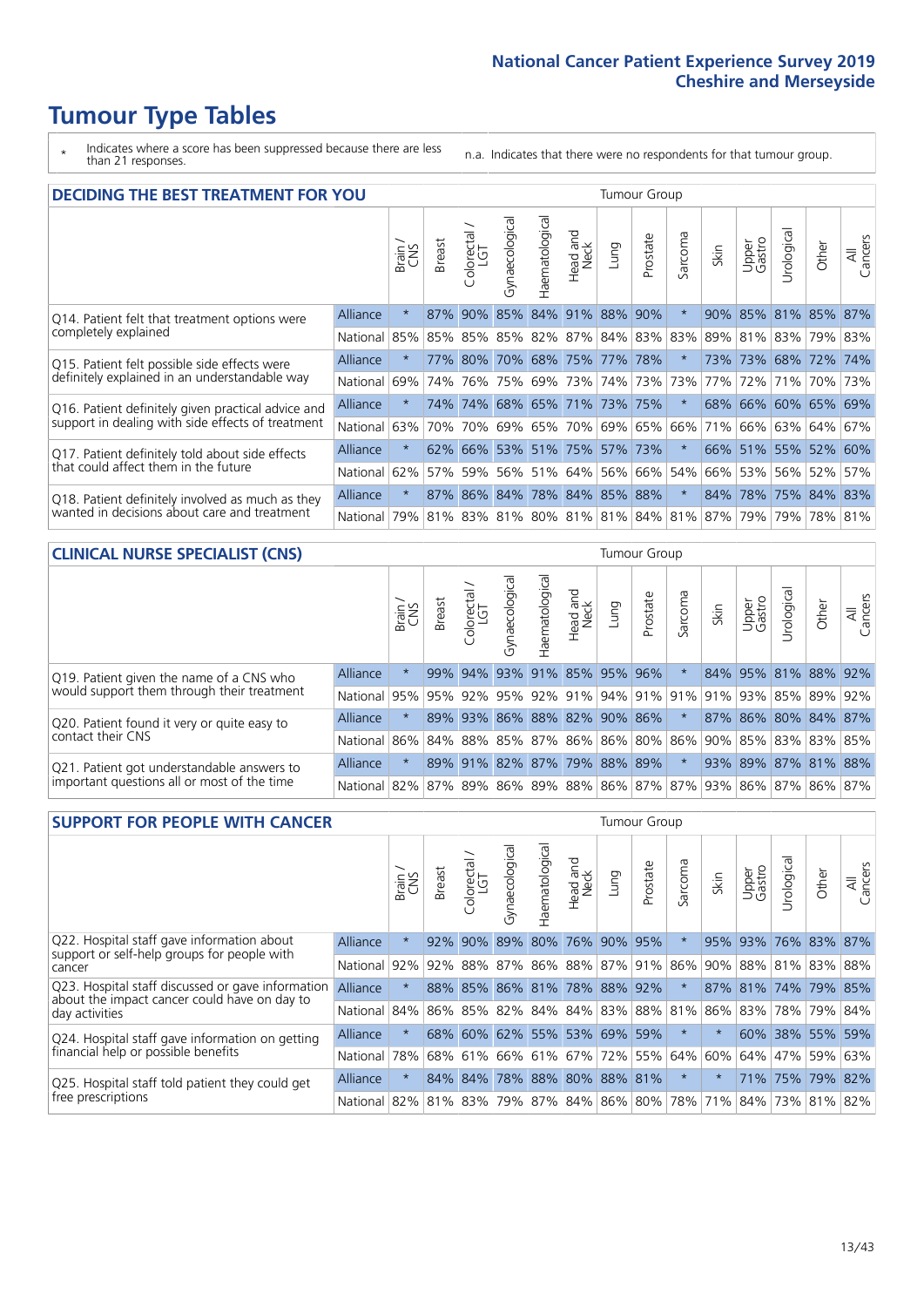Urological

Other

₹ Cancers

### **Tumour Type Tables**

- \* Indicates where a score has been suppressed because there are less than 21 responses.
- n.a. Indicates that there were no respondents for that tumour group.

| <b>OPERATIONS</b>                                |                 |               |               |            |                |                |                                                     |      | Tumour Group |         |      |                 |                     |       |                |
|--------------------------------------------------|-----------------|---------------|---------------|------------|----------------|----------------|-----------------------------------------------------|------|--------------|---------|------|-----------------|---------------------|-------|----------------|
|                                                  |                 | Brain.<br>CNS | <b>Breast</b> | Colorectal | Gynaecological | Haematological | Head and<br>Neck                                    | Lung | Prostate     | Sarcoma | Skin | Upper<br>Gastro | σ<br>Jrologica      | Other | All<br>Cancers |
| Q27. Beforehand, patient had all the information | <b>Alliance</b> |               |               | 97% 98%    |                |                | 94% 94% 100% 97% 98%                                |      |              |         |      |                 | 96% 96% 96% 98% 97% |       |                |
| needed about the operation                       | National 96%    |               |               |            |                |                | 97%   96%   96%   94%   96%   95%   97%   95%   96% |      |              |         |      |                 | 96% 95% 95% 96%     |       |                |
| Q28. Afterwards, staff completely explained how  | <b>Alliance</b> |               |               |            |                |                | 80% 90% 81% 81% 81% 83% 74%                         |      |              |         |      |                 | 88% 80% 73% 84% 81% |       |                |
| operation had gone in understandable way         | National 76%    |               |               |            |                |                | 79% 83% 79% 78% 79% 79% 78% 80% 82% 79% 76% 77% 79% |      |              |         |      |                 |                     |       |                |

#### **HOSPITAL CARE AS AN INPATIENT THE CARE AS AN INPATIENT Tumour Group** Haematological Gynaecological Gynaecological Haematological Colorectal / Head and Prostate Sarcoma Breast Lung Upper Gastro Brain / CNS Neck Skin  $\overline{5}$ Alliance \* 92% 89% 88% 85% 87% 91% 88% 100% \* 79% 83% 78% 87% Q30. Hospital staff didn't talk in front of patient National 81% 86% 81% 83% 84% 83% 81% 88% 86% 86% 81% 83% 82% 84% Q31. Patient had confidence and trust in all Alliance \* 87% 88% 88% 77% 92% 94% 91% \* 95% 86% 80% 85% 86% doctors treating them National 82% 83% 83% 83% 82% 87% 83% 89% 86% 85% 81% 85% 80% 84% Q32. Patient's family or someone close definitely Alliance \* 73% 71% 70% 73% 79% 82% 68% 82% \* 83% 71% 75% 74% felt able to talk to a doctor National 67% 72% 73% 72% 74% 75% 74% 72% 71% 74% 73% 71% 69% 72% Q33. Patient had confidence and trust in all the Alliance \* 75% 74% 69% 79% 77% 89% 81% \* 100% 81% 79% 82% 78% ward nurses treating them National 72% 73% 72% 71% 77% 75% 77% 79% 74% 75% 73% 77% 69% 74% Alliance \* 62% 63% 59% 60% 69% 81% 71% \* 86% 67% 66% 71% 66% Q34. Patient thought there were always or nearly always enough nurses on duty to care for them National 68% 64% 62% 63% 63% 65% 68% 72% 65% 70% 65% 66% 60% 64% Alliance \* 65% 76% 63% 76% 77% 91% 75% \* 77% 79% 78% 78% 75% Q35. All hospital staff asked patient what name they prefer to be called by National 68% 62% 74% 65% 72% 71% 76% 72% 74% 70% 78% 76% 69% 71% Q36. Patient always given enough privacy when Alliance \* 84% 91% 79% 86% 94% 94% 89% 82% \* 85% 82% 80% 86% discussing condition or treatment National 78% 84% 84% 87% 87% 87% 84% 87% 84% 84% 84% 84% 85% 82% 85% Alliance \* 51% 58% 55% 61% 49% 70% 51% \* \* 57% 44% 53% 55% Q37. Patient definitely found hospital staff to discuss worries or fears during their inpatient visit National 45% 51% 55% 51% 56% 52% 49% 53% 54% 51% 53% 49% 46% 52% Alliance \* 84% 84% 79% 83% 79% 89% 78% 76% \* 77% 82% 89% 83% Q38. Hospital staff definitely did everything they could to help control pain National 85% 83% 84% 82% 82% 80% 84% 85% 83% 85% 82% 81% 82% 83% Alliance \* 90% 87% 88% 88% 90% 96% 84% \* 95% 94% 89% 87% 89% Q39. Patient always felt they were treated with respect and dignity while in hospital National 85% 87% 87% 85% 89% 87% 88% 91% 89% 89% 88% 90% 86% 88%

Q40. Patient given clear written information Alliance \* 93% 86% 88% 81% 79% 91% 93% \* 95% 82% 89% 84% 87% about what should or should not do after leaving hospital National 80% 89% 86% 86% 83% 87% 82% 91% 85% 90% 82% 87% 83% 86% Q41. Hospital staff told patient who to contact Alliance \* 95% 92% 95% 98% 94% 94% 96% 95% \* 94% 90% 91% 94% if worried about condition or treatment after leaving hospital National 94% 95% 95% 93% 96% 93% 92% 96% 94% 95% 92% 92% 93% 94%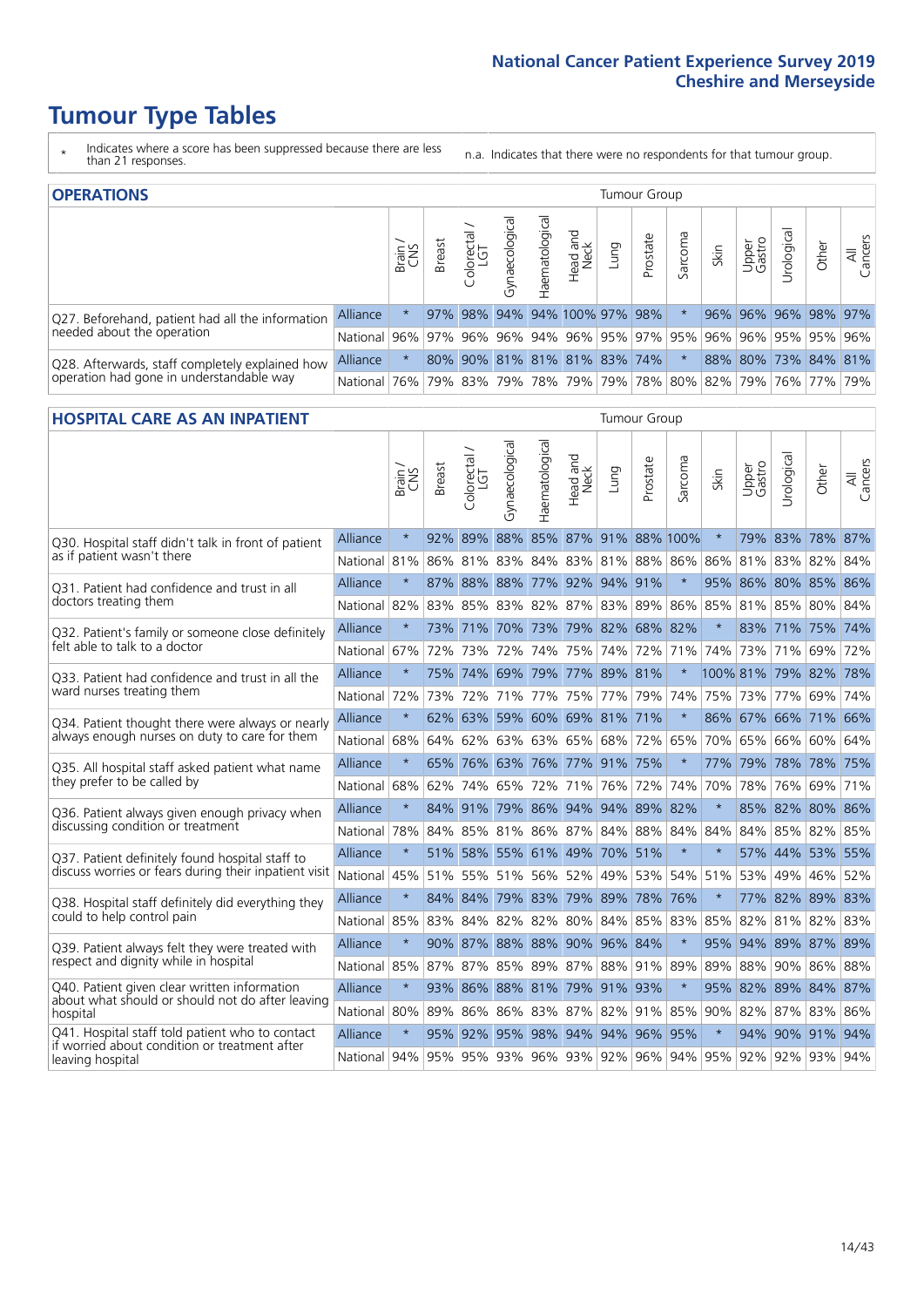## **Tumour Type Tables**

- \* Indicates where a score has been suppressed because there are less than 21 responses.
- n.a. Indicates that there were no respondents for that tumour group.

| <b>HOSPITAL CARE AS A DAY PATIENT / OUTPATIENT</b>                                                     |                 |         |        |                     |                |                |                            | <b>Tumour Group</b> |          |                  |         |                 |            |         |                |
|--------------------------------------------------------------------------------------------------------|-----------------|---------|--------|---------------------|----------------|----------------|----------------------------|---------------------|----------|------------------|---------|-----------------|------------|---------|----------------|
|                                                                                                        |                 | Brain   | Breast | Colorectal /<br>LGT | Gynaecological | Haematological | and<br><b>Neck</b><br>Head | Lung                | Prostate | arcoma<br>$\sim$ | Skin    | Upper<br>Gastro | Jrological | Other   | All<br>Cancers |
| Q43. Patient definitely found hospital staff to<br>discuss worries or fears during their outpatient or | Alliance        | $\star$ | 72%    | 74%                 | 74%            | 74%            | 65%                        | 75%                 | 80%      | $\star$          | 71%     | 80%             | 61%        | 71%     | 73%            |
| day case visit                                                                                         | National        | 66%     | 68%    | 73%                 | 70%            | 73%            | 72%                        | 70%                 | 74%      | 72%              | 72%     | 71%             | 67%        | 68%     | 71%            |
| Q44. Cancer doctor had the right documents at                                                          | Alliance        | $\star$ | 97%    | 95%                 | 96%            | $96\%$         | 98%                        | 96%                 | 98%      | $\star$          | 96%     | 91%             | 96%        | 95%     | 96%            |
| patient's last outpatient appointment                                                                  | National        | 94%     | 96%    | 96%                 | 96%            | 97%            | 96%                        | 96%                 | 96%      | 96%              | 96%     | 94%             | 96%        | 95%     | 96%            |
| Q46. Beforehand patient completely had<br>all information needed about radiotherapy                    | <b>Alliance</b> | $\star$ | 90%    | 84%                 |                |                |                            | 86% 89% 88% 89% 93% |          | $\star$          |         |                 | $\star$    |         | 81% 89%        |
| treatment                                                                                              | National        | 91%     | 88%    | 83%                 | 88%            | 84%            |                            | 86% 86% 88%         |          | 88%              | 84%     | 86%             | 83%        | 84%     | 86%            |
| Q47. Patient completely given understandable<br>information about whether radiotherapy was             | Alliance        | $\star$ | 66%    | 64%                 | 54%            |                | 64% 45%                    | 55%                 | 59%      | $\star$          | $\star$ | $\star$         | $\star$    |         | 63% 61%        |
| working                                                                                                | National        | 56%     | 60%    | 57%                 | 61%            | 62%            | 63%                        |                     | 59% 60%  | 67%              | 57%     | 52%             | 59%        | 59%     | 60%            |
| Q49. Beforehand patient completely had all<br>information needed about chemotherapy                    | Alliance        | $\star$ | 82%    | 88%                 | 89%            | 86%            | $\star$                    | 91%                 | $\star$  | $\star$          | $\star$ | 88%             | 92%        | 85% 86% |                |
| treatment                                                                                              | National        | 80%     | 82%    | 86%                 | 87%            | 85%            | 79%                        | 84%                 | 86%      | 86%              | 90%     | 84%             | 85%        | 85%     | 84%            |
| Q50. Patient given enough information about<br>whether chemotherapy was working in a                   | Alliance        | $\star$ | 60%    | 61%                 | 54%            | 78%            | $\star$                    | 64%                 | $\star$  | $\star$          | $\star$ |                 | 56% 61%    | 63%     | 68%            |
| completely understandable way                                                                          | National        | 54%     | 62%    | 64%                 | 68%            | 75%            | 57%                        | 67%                 | 66%      | 71%              | 79%     | 61%             | 68%        | 69%     | 68%            |
|                                                                                                        |                 |         |        |                     |                |                |                            |                     |          |                  |         |                 |            |         |                |
| <b>HOME CARE AND SUPPORT</b><br><b>Tumour Group</b>                                                    |                 |         |        |                     |                |                |                            |                     |          |                  |         |                 |            |         |                |

| <b>HUME CAKE AND SUPPORT</b>                                                                 |                                          |              |               |                             |                |                |                             | iumour Group |          |                                               |         |                 |                 |             |                |
|----------------------------------------------------------------------------------------------|------------------------------------------|--------------|---------------|-----------------------------|----------------|----------------|-----------------------------|--------------|----------|-----------------------------------------------|---------|-----------------|-----------------|-------------|----------------|
|                                                                                              |                                          | Brain<br>CNS | <b>Breast</b> | olorectal.<br>LGT<br>$\cup$ | Gynaecological | Haematological | ad and<br>Neck<br>Head      | Lung         | Prostate | Sarcoma                                       | Skin    | Upper<br>Gastro | rological       | Other       | All<br>Cancers |
| Q51. Hospital staff definitely gave family or<br>someone close all the information needed to | Alliance                                 | $\star$      | 63%           | 67%                         | 54%            |                | 62% 63% 66% 65%             |              |          |                                               | 68%     | 67%             |                 | 56% 61% 63% |                |
| help care at home                                                                            | National                                 | 58%          |               |                             |                |                |                             |              |          | 58% 63% 57% 62% 67% 59% 61% 62% 65%           |         |                 | 60% 59% 55%     |             | 60%            |
| Q52. Patient definitely given enough support                                                 | Alliance                                 | $\star$      |               |                             |                |                | 54% 67% 45% 50% 66% 57% 55% |              |          | $\star$                                       |         |                 | 56% 50% 63% 57% |             |                |
| from health or social services during treatment                                              | National                                 | 42%          | 52%           |                             |                |                |                             |              |          | 60%   45%   51%   59%   50%   48%   53%   57% |         |                 | 54% 48% 51%     |             | 52%            |
| Q53. Patient definitely given enough support                                                 | Alliance                                 | n.a.         | 50%           |                             |                |                | 60% 26% 42% 56% 40% 51%     |              |          | $\star$                                       | $\star$ |                 | 61% 41% 51%     |             | 149%           |
| from health or social services after treatment                                               | National 39% 41% 53% 39% 43% 56% 40% 46% |              |               |                             |                |                |                             |              |          |                                               | 48% 59% |                 | 47%   44%   44% |             | 45%            |

| <b>CARE FROM YOUR GENERAL PRACTICE</b>                                                                    |            |        |               |                   |                                     | <b>Tumour Group</b> |                     |      |                     |         |                                             |                 |                      |       |                |
|-----------------------------------------------------------------------------------------------------------|------------|--------|---------------|-------------------|-------------------------------------|---------------------|---------------------|------|---------------------|---------|---------------------------------------------|-----------------|----------------------|-------|----------------|
|                                                                                                           |            | Brain, | <b>Breast</b> | Colorectal<br>LGT | $\overline{\sigma}$<br>Gynaecologic | Haematological      | Head and<br>Neck    | Lung | Prostate            | Sarcoma | Skin                                        | Upper<br>Gastro | Irologica            | Other | All<br>Cancers |
| Q54. GP given enough information about                                                                    | Alliance   |        |               | 96% 93%           |                                     |                     | 97% 96% 97% 94% 96% |      |                     | $\star$ |                                             |                 | 100% 95% 97% 91% 95% |       |                |
| patient's condition and treatment                                                                         | National I | 91%    |               |                   | 96% 95% 95% 96% 94% 94% 96% 94%     |                     |                     |      |                     |         | 96% 93% 95% 94% 95%                         |                 |                      |       |                |
| Q55. General practice staff definitely did<br>Alliance<br>everything they could to support patient during |            |        |               | 64% 59%           |                                     |                     |                     |      | 57% 55% 53% 62% 57% | $\star$ |                                             |                 | 83% 63% 60% 57% 59%  |       |                |
| treatment                                                                                                 | National   | 55%    |               | 58% 59%           |                                     |                     |                     |      |                     |         | 56% 56% 59% 56% 64% 56% 65% 59% 59% 55% 58% |                 |                      |       |                |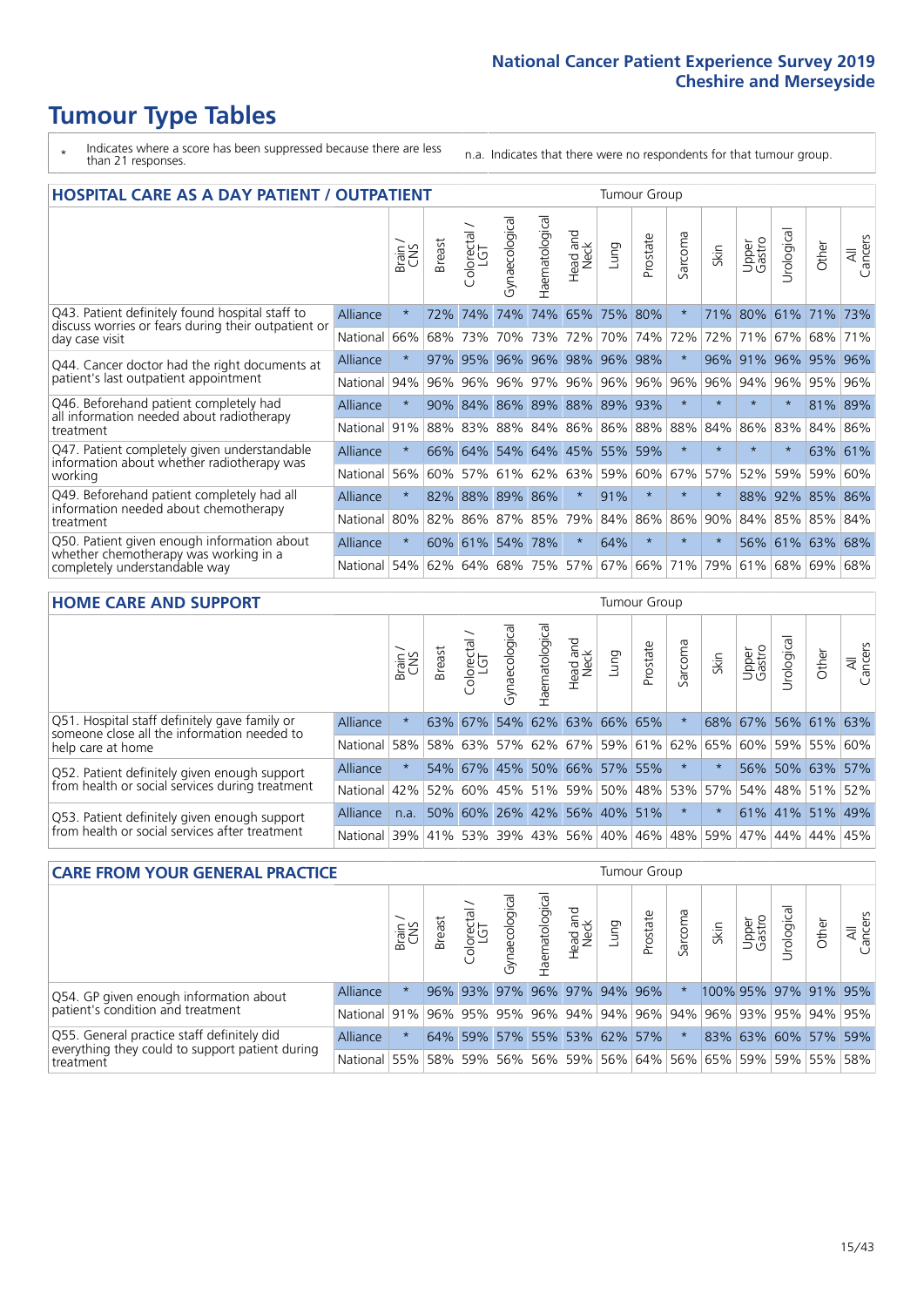### **Tumour Type Tables**

- \* Indicates where a score has been suppressed because there are less than 21 responses.
- n.a. Indicates that there were no respondents for that tumour group.

#### **YOUR OVERALL NHS CARE** THE TWO CONTROLLER THE THE THROUP CHANGE THE TUMOUR GROUP

|          | Brain   | <b>Breast</b> | Colorectal | Gynaecological | Haematological     | aad and<br>Neck<br>Head | Lung                                            | Prostate | Sarcoma                                                                             | Skin    | Upper<br>Gastro | Urological | Other              | All<br>Cancers                                      |
|----------|---------|---------------|------------|----------------|--------------------|-------------------------|-------------------------------------------------|----------|-------------------------------------------------------------------------------------|---------|-----------------|------------|--------------------|-----------------------------------------------------|
| Alliance | $\star$ | 76%           | 76%        | 63%            | 77%                | 69%                     | 78%                                             |          | $\star$                                                                             | 83%     | 72%             | 71%        | 70%                | 75%                                                 |
| National | 60%     |               |            | 69%            | 75%                | 73%                     |                                                 |          | 70%                                                                                 | 79%     | 69%             | 74%        |                    | 73%                                                 |
| Alliance | $\star$ | 54%           |            |                |                    |                         |                                                 |          | $\ast$                                                                              | 45%     |                 |            |                    |                                                     |
| National | 36%     | 41%           | 40%        | 34%            | 36%                | 39%                     | 36%                                             |          | 34%                                                                                 | 44%     | 36%             | 33%        | 31%                | 38%                                                 |
| Alliance | $\star$ | 93%           | 92%        |                |                    |                         |                                                 |          | $\star$                                                                             | 86%     |                 |            |                    | 91%                                                 |
| National |         |               |            |                |                    |                         |                                                 |          | 88%                                                                                 | 90%     |                 |            |                    |                                                     |
| Alliance | $\star$ |               |            |                |                    |                         |                                                 |          | $\star$                                                                             | 69%     | 68%             |            |                    | 72%                                                 |
| National | 58%     | 68%           | 73%        | 66%            | 66%                |                         | 71%                                             |          | 68%                                                                                 | 73%     | 66%             | 75%        | 64%                | 69%                                                 |
| Alliance | $\star$ | 26%           | 23%        | 14%            | 20%                | 17%                     | 37%                                             |          | $\star$                                                                             | 21%     | 32%             | 9%         | 26%                | 23%                                                 |
| National | 42%     | 30%           | 32%        | 31%            | 33%                |                         | 34%                                             |          | 36%                                                                                 | 20%     | 36%             | 21%        | 32%                | 30%                                                 |
| Alliance | $\star$ | 9.1           | 9.0        | 8.7            | 9.0                | 8.9                     | 9.0                                             | 8.9      | $\star$                                                                             | 8.9     | 8.7             | 8.5        | 8.7                | 8.9                                                 |
| National | 8.6     | 8.9           | 8.8        | 8.7            | 8.9                | 8.8                     | 8.8                                             | 8.8      | 8.8                                                                                 | 8.9     | 8.7             | 8.7        | 8.7                | 8.8                                                 |
|          |         |               | 85%        | 42%            | 73% 73%<br>90% 88% | 87% 93%<br>87% 91%      | 89%<br>90%<br>71% 80% 65% 69% 69%<br>71%<br>21% | 72%      | 78%<br>73% 75%<br>38% 38% 34% 40% 48%<br>40%<br>91% 91%<br>79%<br>76%<br>22%<br>31% | 90% 88% |                 |            | 40% 29%<br>88% 84% | 68%<br>40% 42%<br>91%<br>86% 85% 87% 89%<br>74% 65% |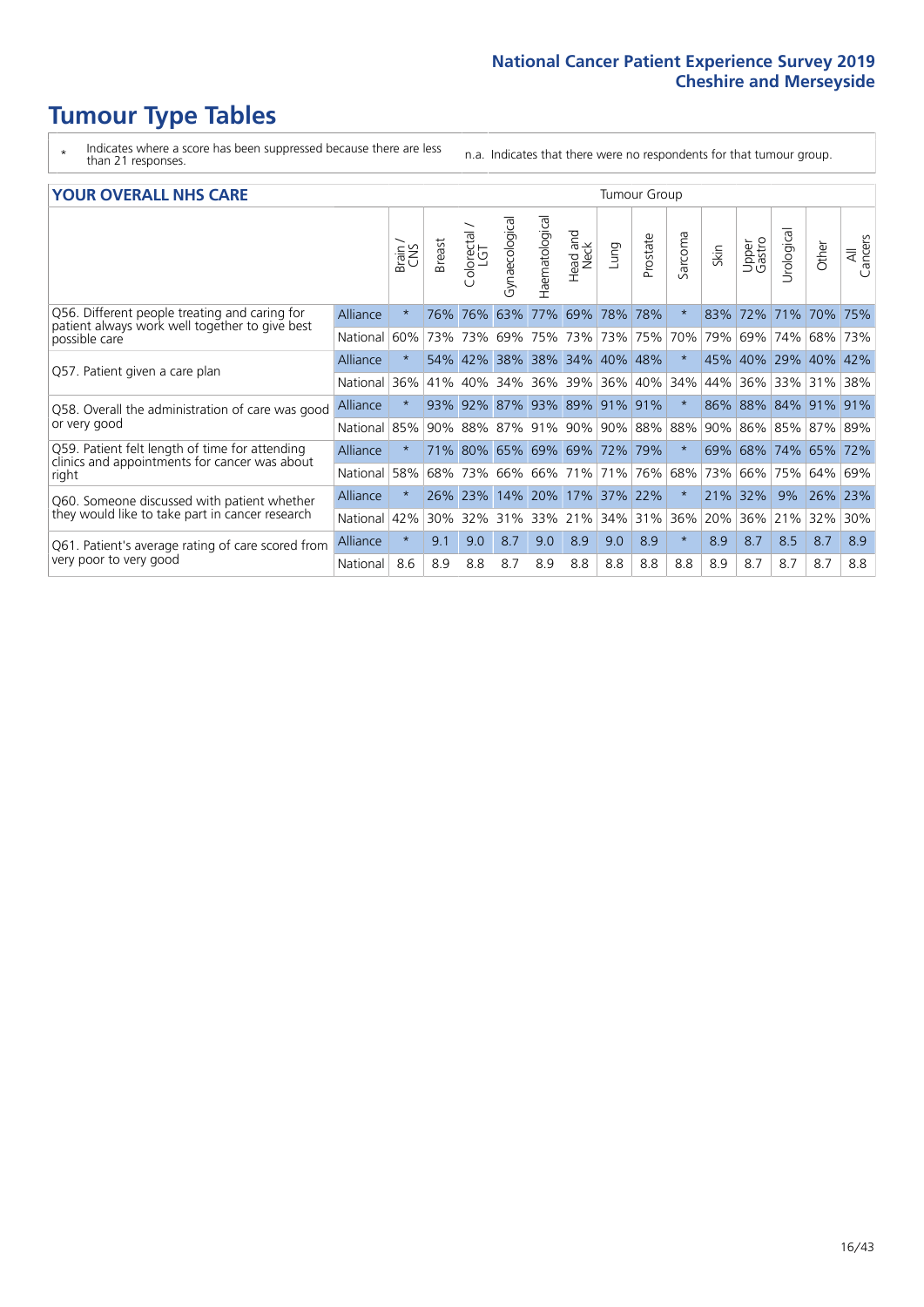### **Year on Year Charts**





#### **DIAGNOSTIC TESTS**





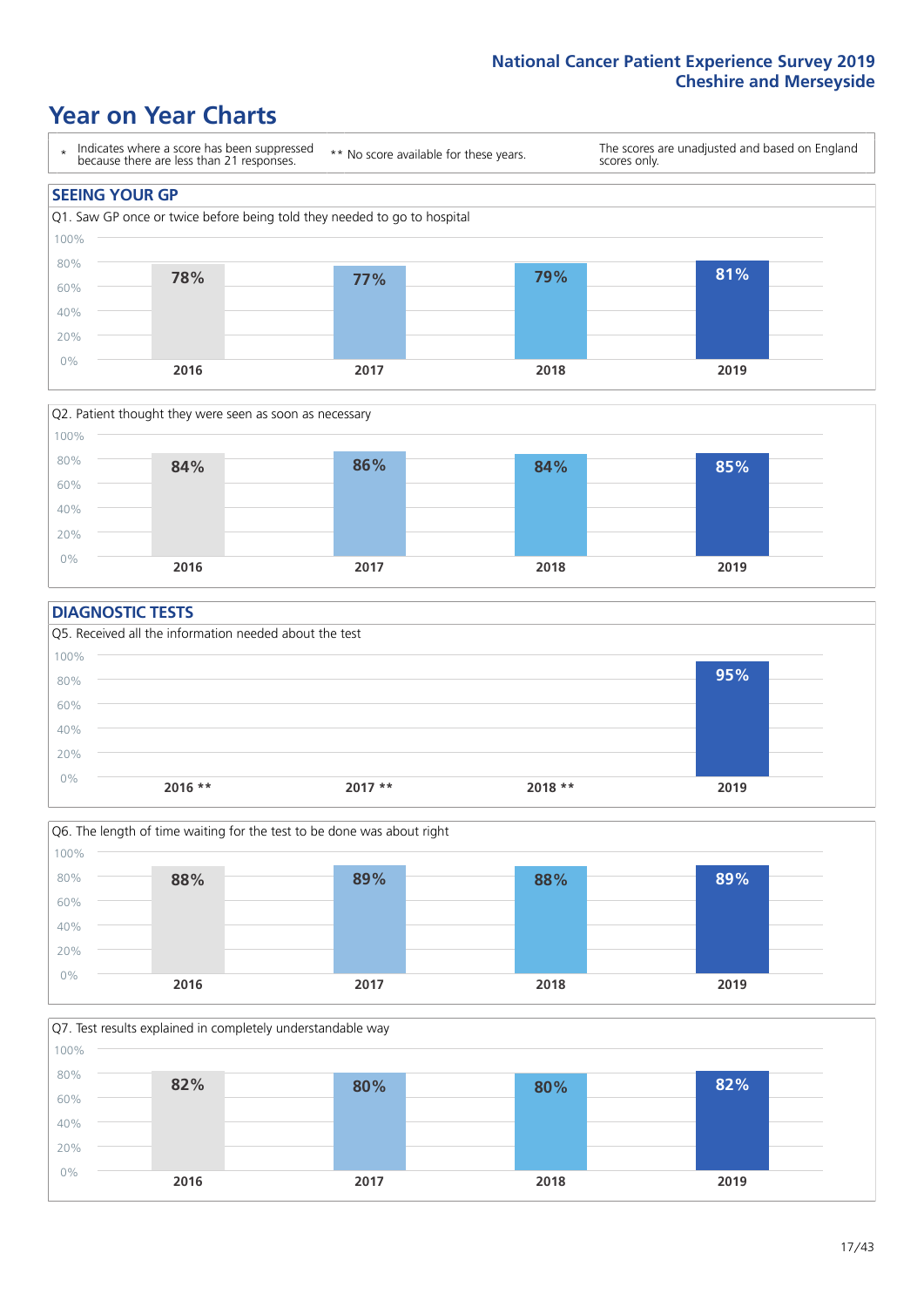### **Year on Year Charts**

\* Indicates where a score has been suppressed because there are less than 21 responses.

\*\* No score available for these years.

The scores are unadjusted and based on England scores only.









#### **DECIDING THE BEST TREATMENT FOR YOU**

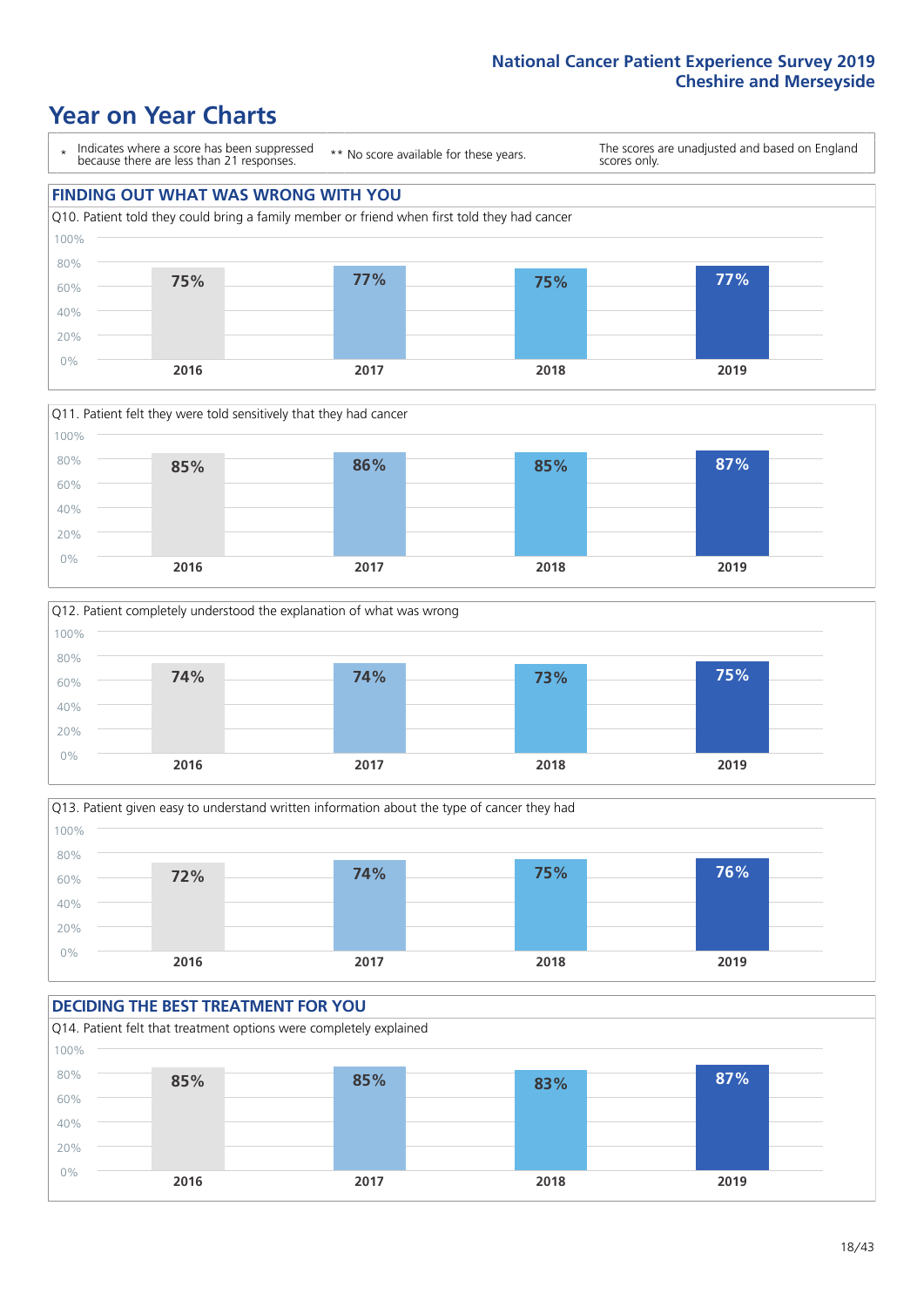### **Year on Year Charts**







Q18. Patient definitely involved as much as they wanted in decisions about care and treatment  $0%$ 20% 40% 60% 80% 100% **2016 \*\* 2017 \*\* 2018 \*\* 2019 83%**

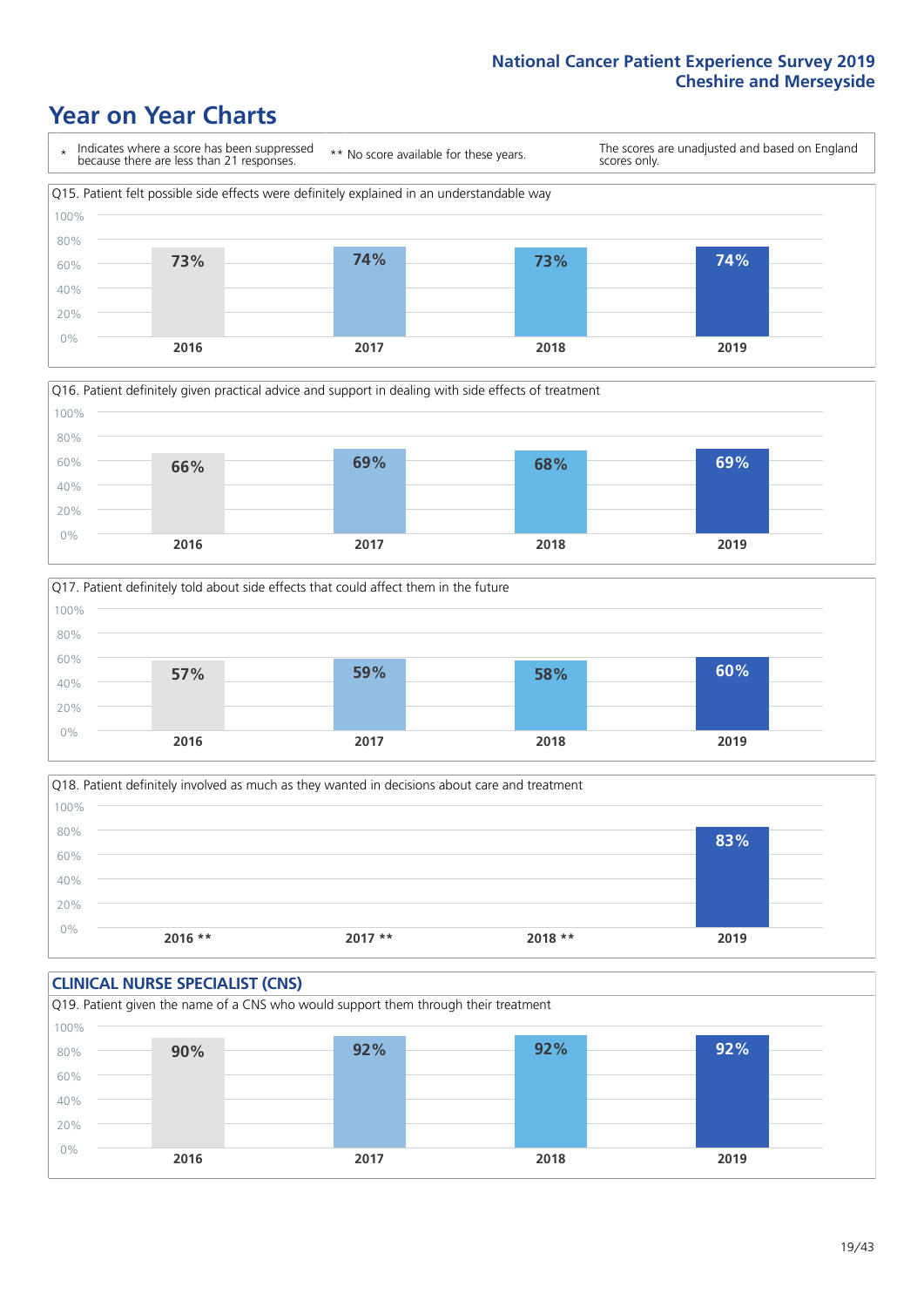### **Year on Year Charts**









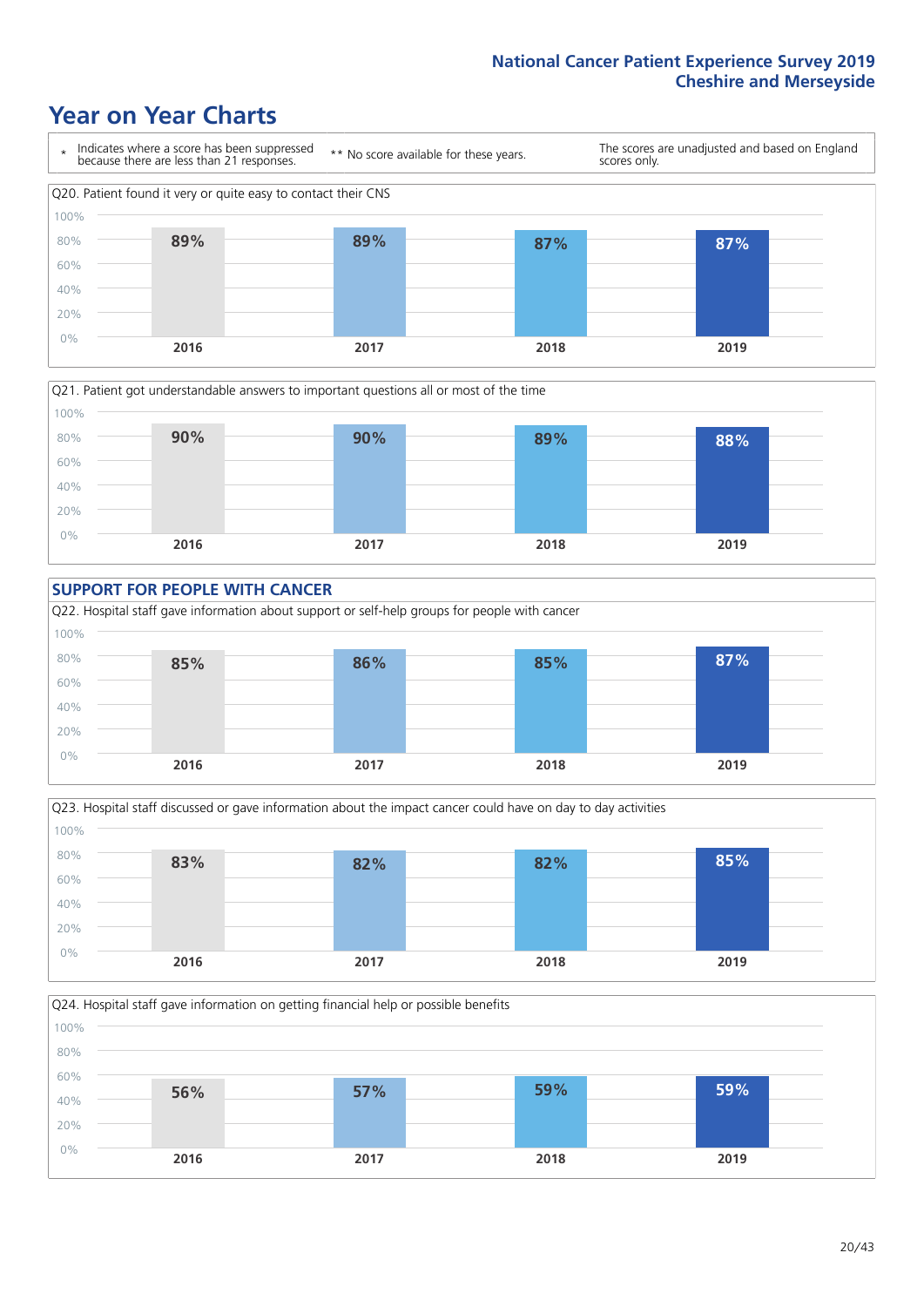### **Year on Year Charts**



#### **OPERATIONS**





#### **HOSPITAL CARE AS AN INPATIENT** Q30. Hospital staff didn't talk in front of patient as if patient wasn't there 0% 20% 40% 60% 80% 100% **2016 \*\* 2017 \*\* 2018 \*\* 2019 87%**

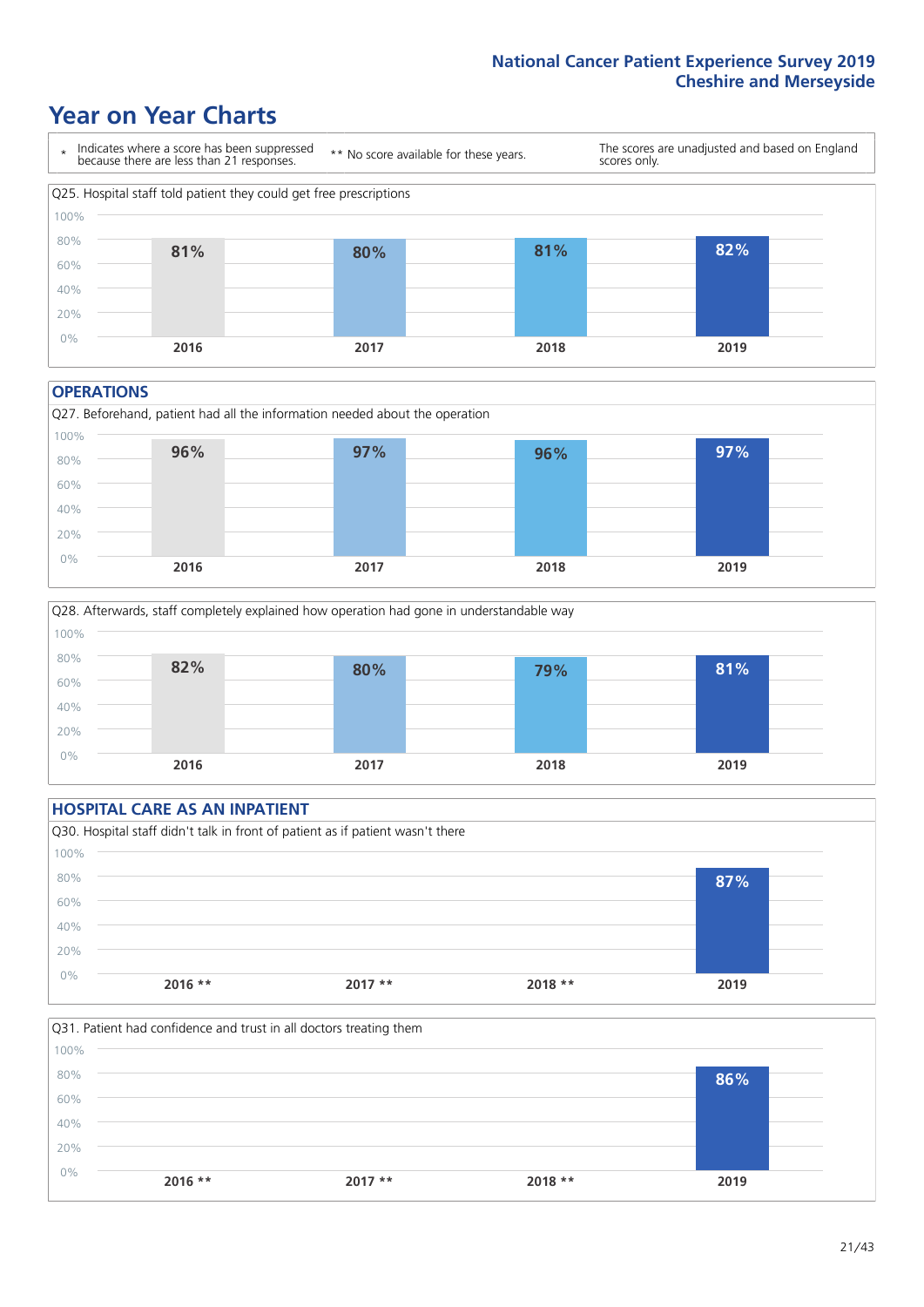### **Year on Year Charts**

|      | Indicates where a score has been suppressed<br>because there are less than 21 responses. | ** No score available for these years. | scores only. | The scores are unadjusted and based on England |
|------|------------------------------------------------------------------------------------------|----------------------------------------|--------------|------------------------------------------------|
|      | Q32. Patient's family or someone close definitely felt able to talk to a doctor          |                                        |              |                                                |
| 100% |                                                                                          |                                        |              |                                                |
| 80%  |                                                                                          |                                        |              |                                                |
| 60%  |                                                                                          |                                        |              | 74%                                            |
| 40%  |                                                                                          |                                        |              |                                                |
| 20%  |                                                                                          |                                        |              |                                                |
| 0%   | $2016$ **                                                                                | $2017**$                               | $2018**$     | 2019                                           |



|       | Q34. Patient thought there were always or nearly always enough nurses on duty to care for them |           |          |      |
|-------|------------------------------------------------------------------------------------------------|-----------|----------|------|
| 100%  |                                                                                                |           |          |      |
| 80%   |                                                                                                |           |          |      |
| 60%   |                                                                                                |           |          | 66%  |
| 40%   |                                                                                                |           |          |      |
| 20%   |                                                                                                |           |          |      |
| $0\%$ | $2016$ **                                                                                      | $2017$ ** | $2018**$ | 2019 |
|       |                                                                                                |           |          |      |



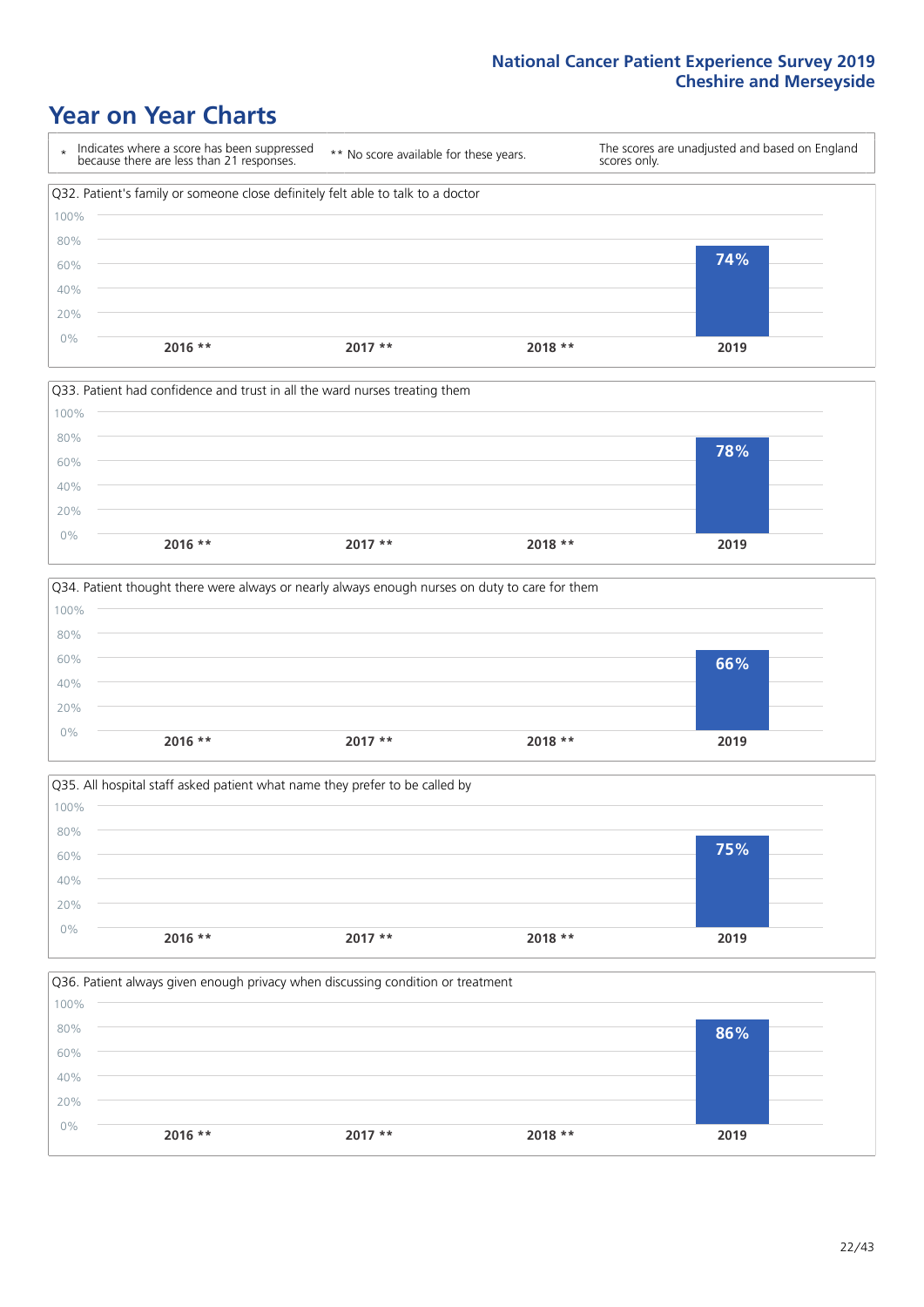### **Year on Year Charts**

\* Indicates where a score has been suppressed because there are less than 21 responses. \*\* No score available for these years. The scores are unadjusted and based on England scores only. Q37. Patient definitely found hospital staff to discuss worries or fears during their inpatient visit 0% 20% 40% 60% 80% 100% **2016 \*\* 2017 \*\* 2018 \*\* 2019 55%**



|       | Q39. Patient always felt they were treated with respect and dignity while in hospital |          |          |      |
|-------|---------------------------------------------------------------------------------------|----------|----------|------|
| 100%  |                                                                                       |          |          |      |
| 80%   |                                                                                       |          |          | 89%  |
| 60%   |                                                                                       |          |          |      |
| 40%   |                                                                                       |          |          |      |
| 20%   |                                                                                       |          |          |      |
| $0\%$ | $2016$ **                                                                             | $2017**$ | $2018**$ | 2019 |
|       |                                                                                       |          |          |      |

|       |           |          | Q40. Patient given clear written information about what should or should not do after leaving hospital |      |  |
|-------|-----------|----------|--------------------------------------------------------------------------------------------------------|------|--|
| 100%  |           |          |                                                                                                        |      |  |
| 80%   |           |          |                                                                                                        | 87%  |  |
| 60%   |           |          |                                                                                                        |      |  |
| 40%   |           |          |                                                                                                        |      |  |
| 20%   |           |          |                                                                                                        |      |  |
| $0\%$ |           |          |                                                                                                        |      |  |
|       | $2016$ ** | $2017**$ | $2018**$                                                                                               | 2019 |  |

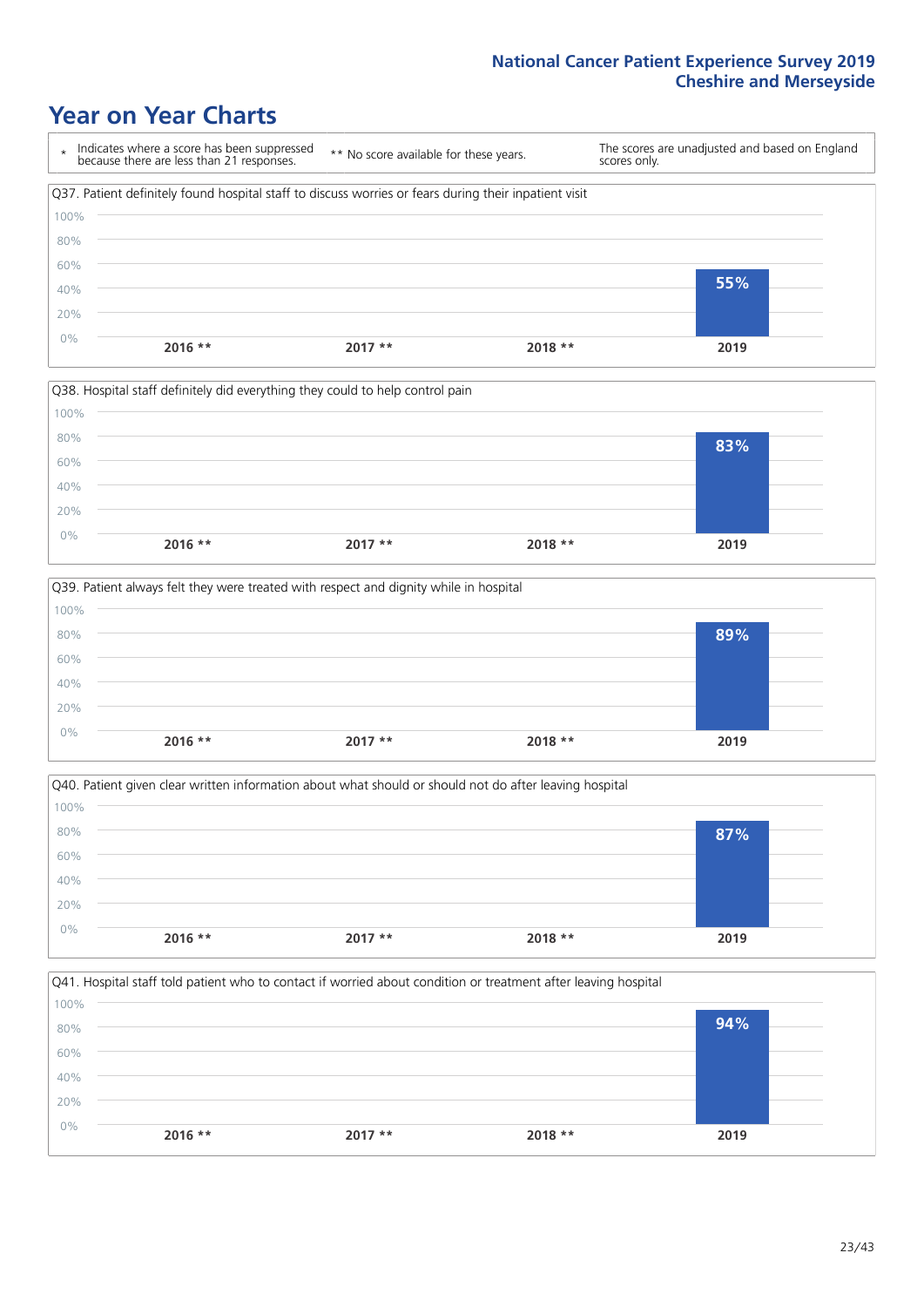### **Year on Year Charts**

\* Indicates where a score has been suppressed because there are less than 21 responses.

\*\* No score available for these years.

The scores are unadjusted and based on England scores only.

#### **HOSPITAL CARE AS A DAY PATIENT / OUTPATIENT**









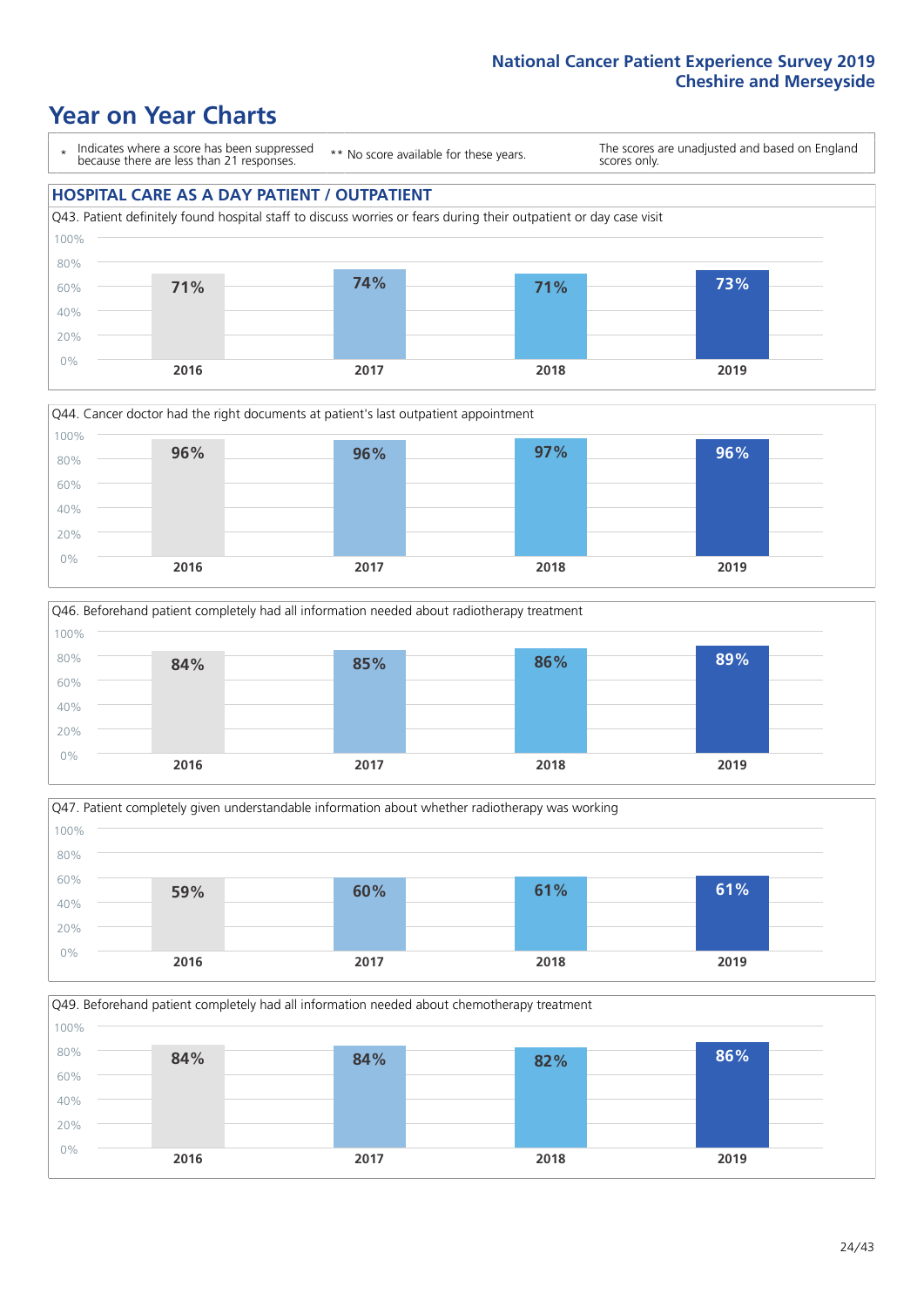### **Year on Year Charts**



#### **HOME CARE AND SUPPORT**







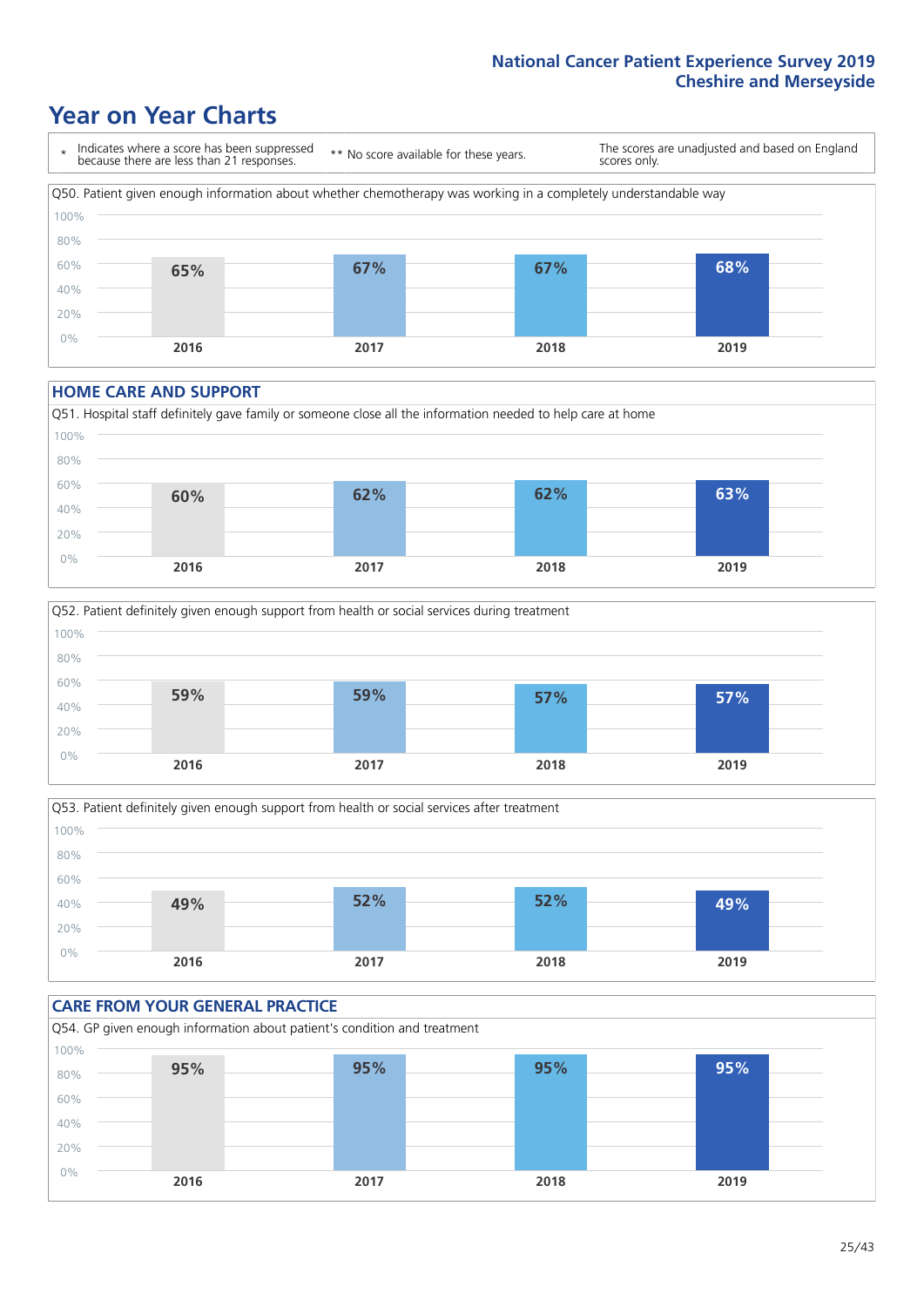### **Year on Year Charts**

\* Indicates where a score has been suppressed because there are less than 21 responses.

\*\* No score available for these years.

The scores are unadjusted and based on England scores only.



#### **YOUR OVERALL NHS CARE**







Q59. Patient felt length of time for attending clinics and appointments for cancer was about right 0% 20% 40% 60% 80% 100% **2016 2017 2018 2019 73% 71% 73% 72%**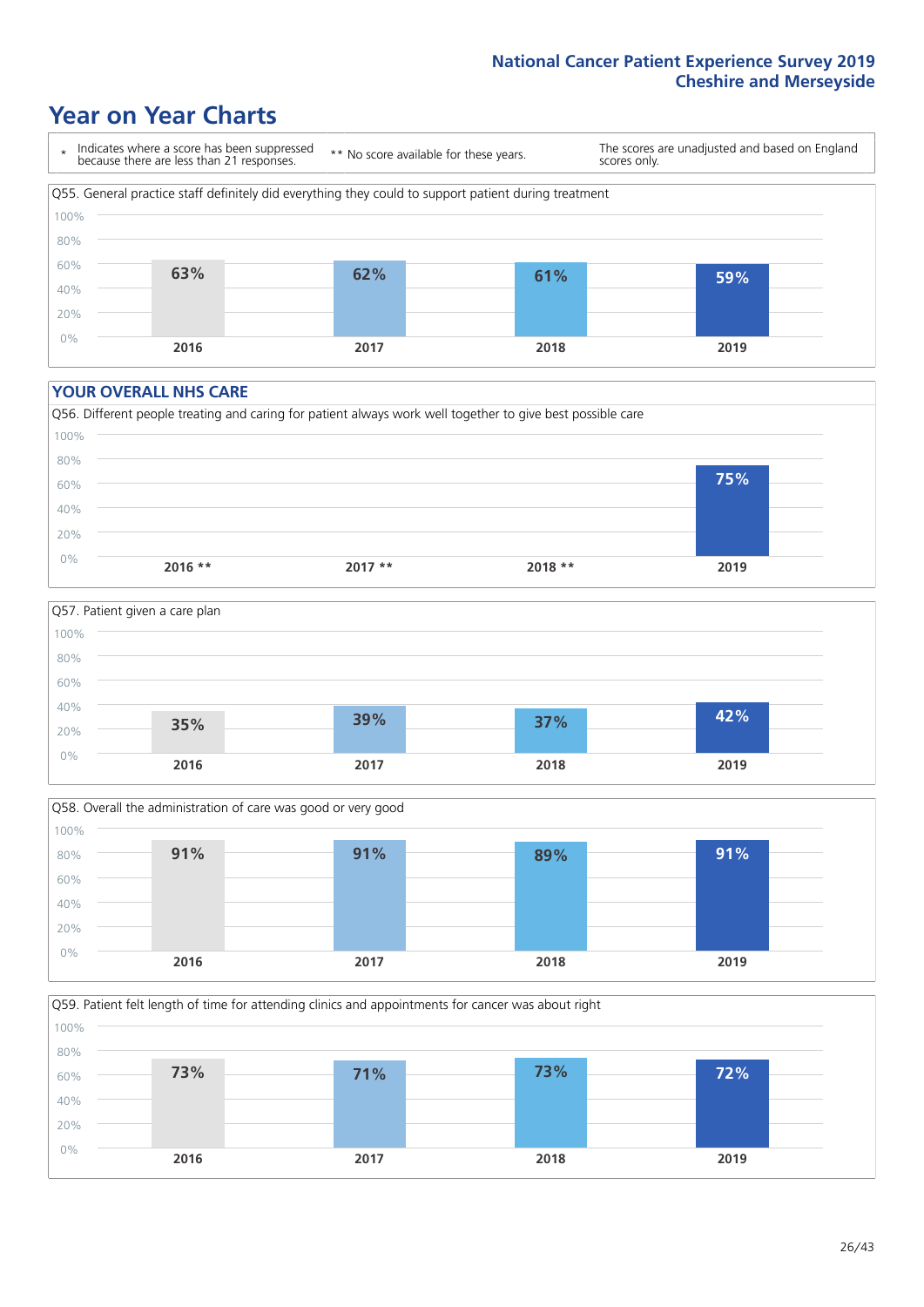### **Year on Year Charts**



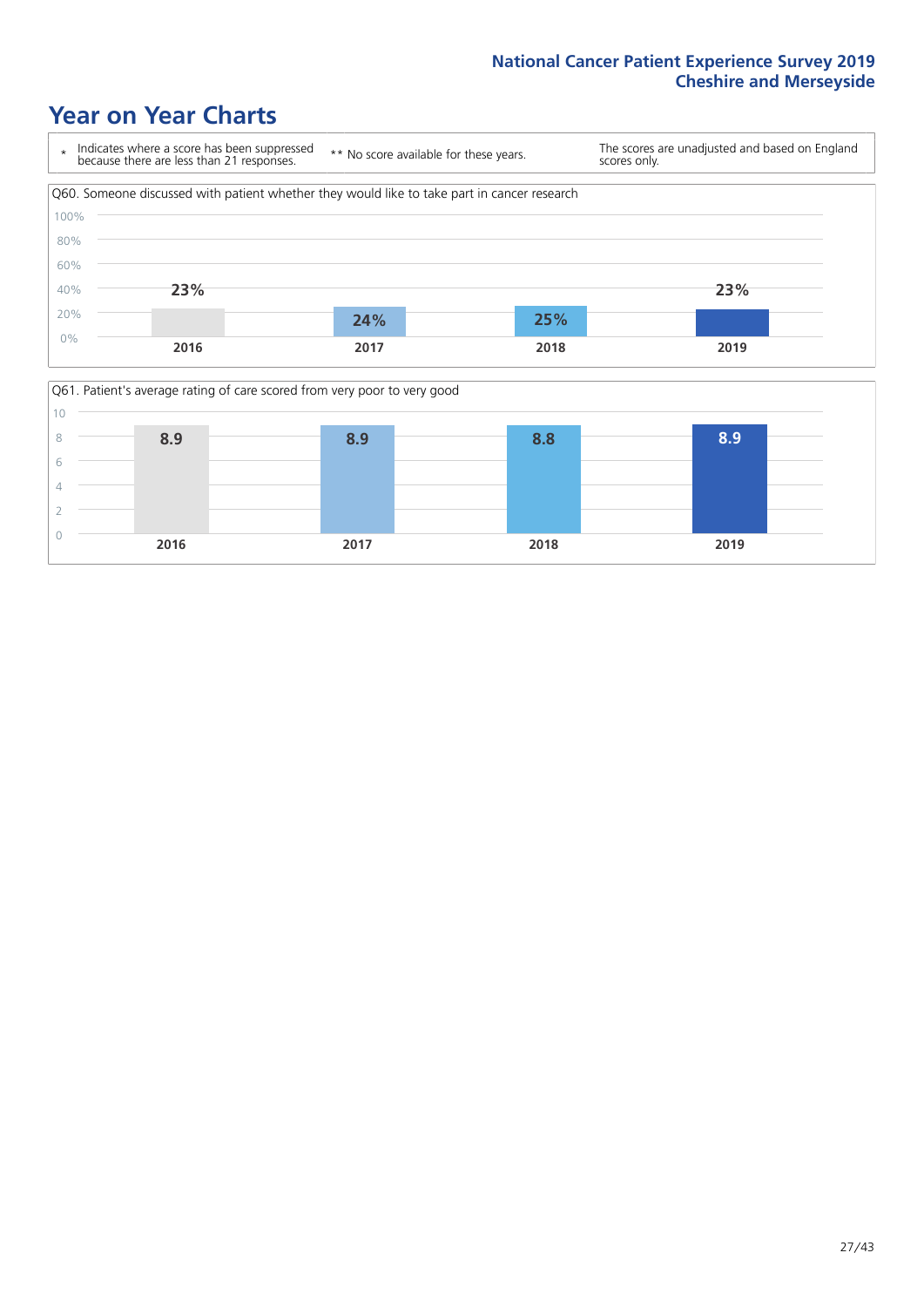## **Trust Expected Range Summary**

|            | Alliance                                                      |                         | <b>Expected Range Classification</b> |           |
|------------|---------------------------------------------------------------|-------------------------|--------------------------------------|-----------|
| <b>REN</b> | The Clatterbridge Cancer Centre NHS Foundation Trust          |                         | 37                                   | 15        |
| <b>RBQ</b> | Liverpool Heart and Chest Hospital NHS Foundation Trust       |                         | 38                                   | 9         |
| <b>RBT</b> | Mid Cheshire Hospitals NHS Foundation Trust                   |                         | 46                                   | 6         |
| RQ6        | Royal Liverpool and Broadgreen University Hospitals NHS Trust |                         | 46                                   | 6         |
| <b>RBN</b> | St Helens and Knowsley Teaching Hospitals NHS Trust           |                         | 47                                   |           |
| RBL        | Wirral University Teaching Hospital NHS Foundation Trust      |                         | 51                                   |           |
| <b>REM</b> | Aintree University Hospital NHS Foundation Trust              |                         | 49                                   | $\vert$ 2 |
| <b>RJN</b> | East Cheshire NHS Trust                                       | $\overline{\mathbf{3}}$ | 49                                   |           |
| <b>RJR</b> | Countess of Chester Hospital NHS Foundation Trust             | 4                       | 48                                   |           |
| <b>RVY</b> | Southport and Ormskirk Hospital NHS Trust                     | $\overline{4}$          | 46                                   |           |
| <b>REP</b> | Liverpool Women's NHS Foundation Trust                        | 5                       | 39                                   |           |
| <b>RWW</b> | Warrington and Halton Teaching Hospitals NHS Foundation Trust | 18                      | 33                                   |           |
| <b>RET</b> | The Walton Centre NHS Foundation Trust                        |                         |                                      |           |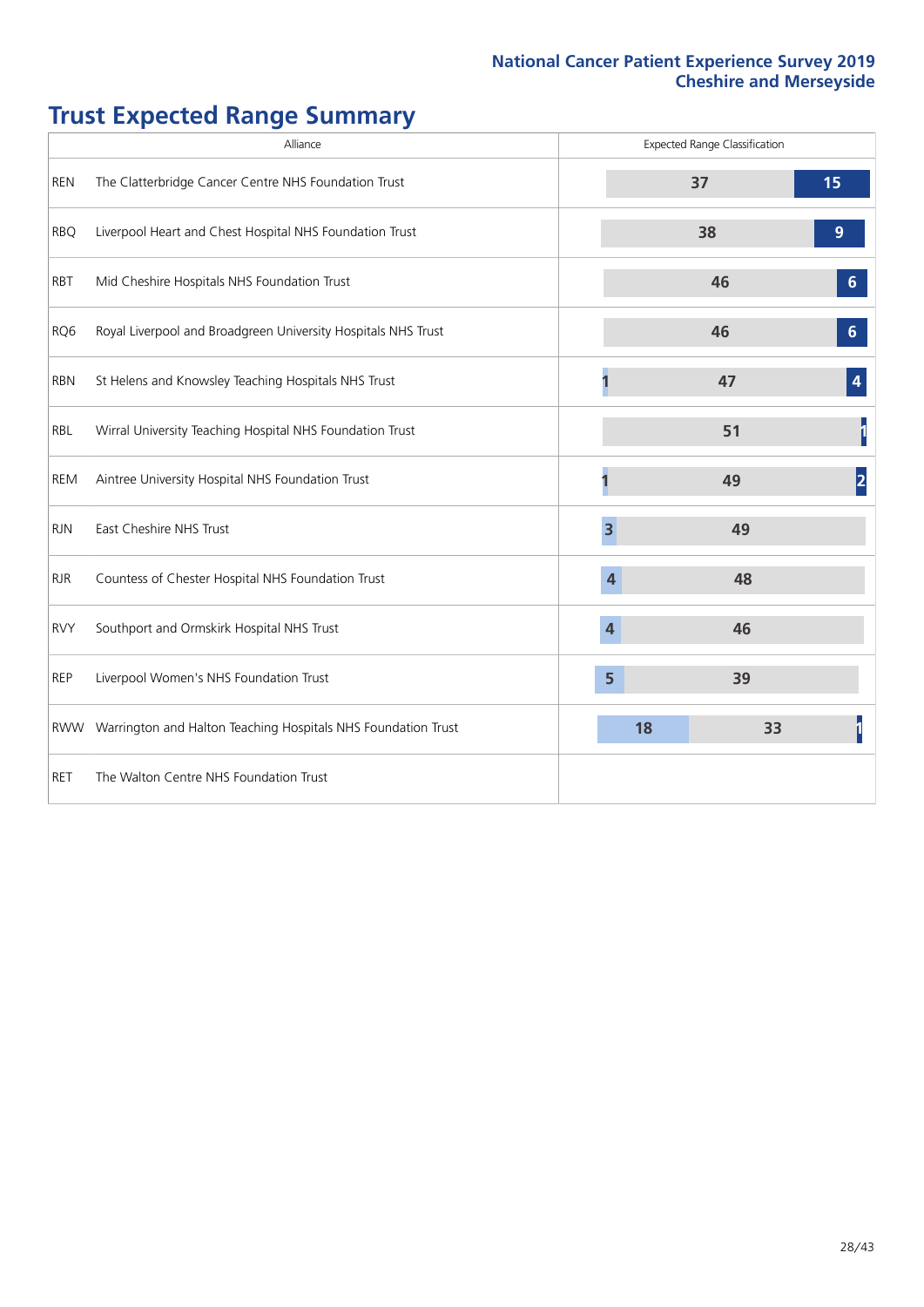| Q61. Patient's average rating of care scored from very poor to very good |                                                               |                |                  |  |  |  |  |  |  |
|--------------------------------------------------------------------------|---------------------------------------------------------------|----------------|------------------|--|--|--|--|--|--|
| Code                                                                     | Name                                                          | Base           | Score            |  |  |  |  |  |  |
| All                                                                      | National                                                      | 65,135         | 8.8              |  |  |  |  |  |  |
| E56000005                                                                | Cheshire and Merseyside                                       | 2,204          | 8.9              |  |  |  |  |  |  |
| <b>RBQ</b>                                                               | Liverpool Heart and Chest Hospital NHS Foundation Trust       | 76             | 9.2              |  |  |  |  |  |  |
| <b>REN</b>                                                               | The Clatterbridge Cancer Centre NHS Foundation Trust          | 252            | 9.1              |  |  |  |  |  |  |
| <b>RBN</b>                                                               | St Helens and Knowsley Teaching Hospitals NHS Trust           | 251            | 9.1              |  |  |  |  |  |  |
| RQ6                                                                      | Royal Liverpool and Broadgreen University Hospitals NHS Trust | 181            | 9.0              |  |  |  |  |  |  |
| <b>RBT</b>                                                               | Mid Cheshire Hospitals NHS Foundation Trust                   | 151            | 8.9              |  |  |  |  |  |  |
| RBL                                                                      | Wirral University Teaching Hospital NHS Foundation Trust      | 307            | 8.9              |  |  |  |  |  |  |
| <b>RJN</b>                                                               | East Cheshire NHS Trust                                       | 114            | 8.8              |  |  |  |  |  |  |
| <b>RJR</b>                                                               | Countess of Chester Hospital NHS Foundation Trust             | 183            | 8.8              |  |  |  |  |  |  |
| <b>REM</b>                                                               | Aintree University Hospital NHS Foundation Trust              | 235            | 8.7              |  |  |  |  |  |  |
| <b>RVY</b>                                                               | Southport and Ormskirk Hospital NHS Trust                     | 109            | 8.7              |  |  |  |  |  |  |
| <b>RWW</b>                                                               | Warrington and Halton Teaching Hospitals NHS Foundation Trust | 190            | 8.7              |  |  |  |  |  |  |
| <b>REP</b>                                                               | Liverpool Women's NHS Foundation Trust                        | 31             | 8.6              |  |  |  |  |  |  |
| <b>RET</b>                                                               | The Walton Centre NHS Foundation Trust                        | $\overline{7}$ | Score suppressed |  |  |  |  |  |  |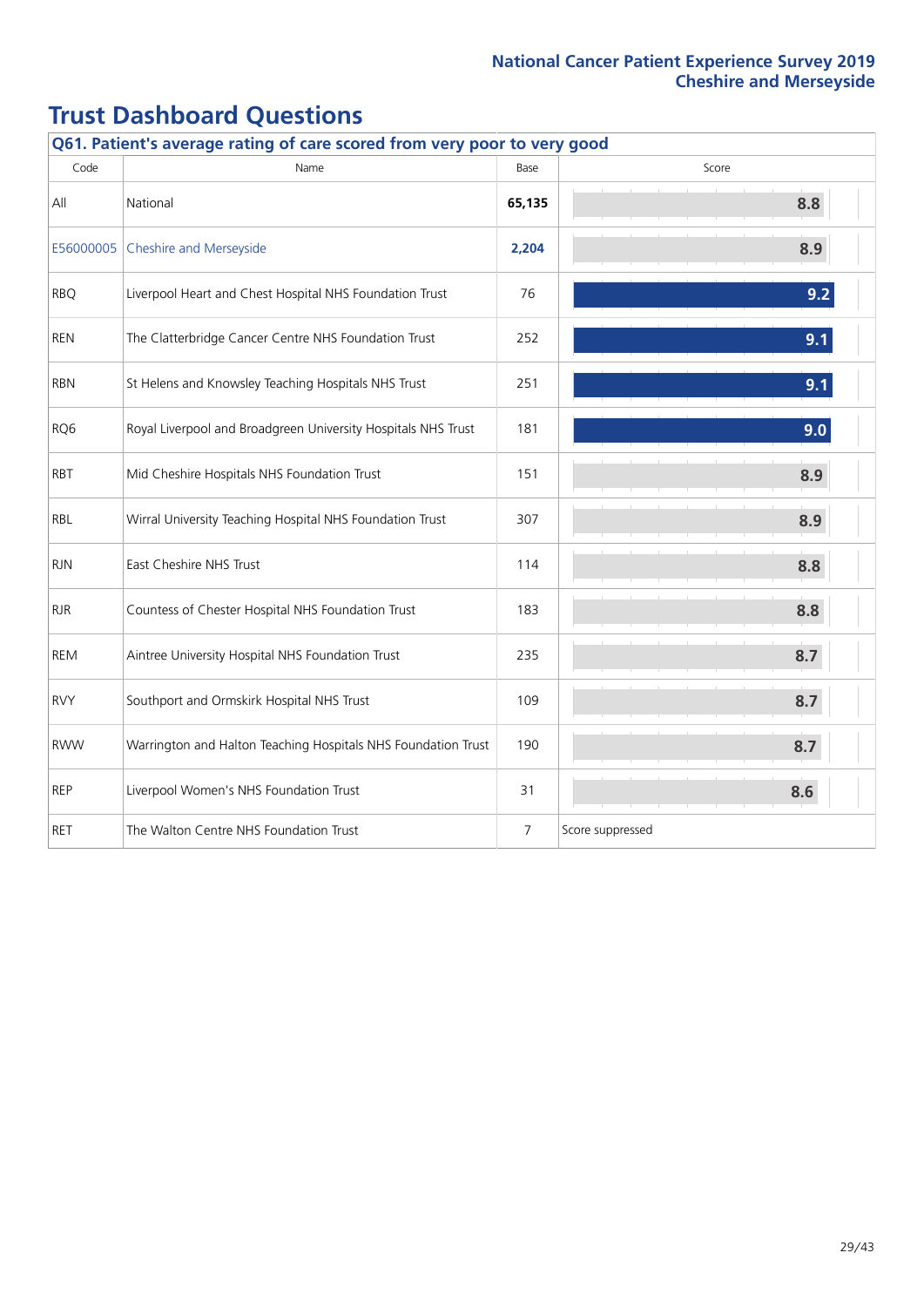| Code       | Name                                                          | Base   | Score            |
|------------|---------------------------------------------------------------|--------|------------------|
| All        | National                                                      | 65,989 | 81%              |
| E56000005  | Cheshire and Merseyside                                       | 2,216  | 82%              |
| <b>RBQ</b> | Liverpool Heart and Chest Hospital NHS Foundation Trust       | 73     | 89%              |
| <b>RBT</b> | Mid Cheshire Hospitals NHS Foundation Trust                   | 152    | 86%              |
| REM        | Aintree University Hospital NHS Foundation Trust              | 239    | 85%              |
| <b>REN</b> | The Clatterbridge Cancer Centre NHS Foundation Trust          | 259    | 85%              |
| RQ6        | Royal Liverpool and Broadgreen University Hospitals NHS Trust | 182    | 84%              |
| <b>RBL</b> | Wirral University Teaching Hospital NHS Foundation Trust      | 302    | 83%              |
| <b>RBN</b> | St Helens and Knowsley Teaching Hospitals NHS Trust           | 245    | 83%              |
| <b>RJN</b> | East Cheshire NHS Trust                                       | 109    | 82%              |
| <b>REP</b> | Liverpool Women's NHS Foundation Trust                        | 31     | 81%              |
| <b>RVY</b> | Southport and Ormskirk Hospital NHS Trust                     | 112    | 81%              |
| <b>RWW</b> | Warrington and Halton Teaching Hospitals NHS Foundation Trust | 191    | 76%              |
| <b>RJR</b> | Countess of Chester Hospital NHS Foundation Trust             | 193    | 74%              |
| <b>RET</b> | The Walton Centre NHS Foundation Trust                        | 6      | Score suppressed |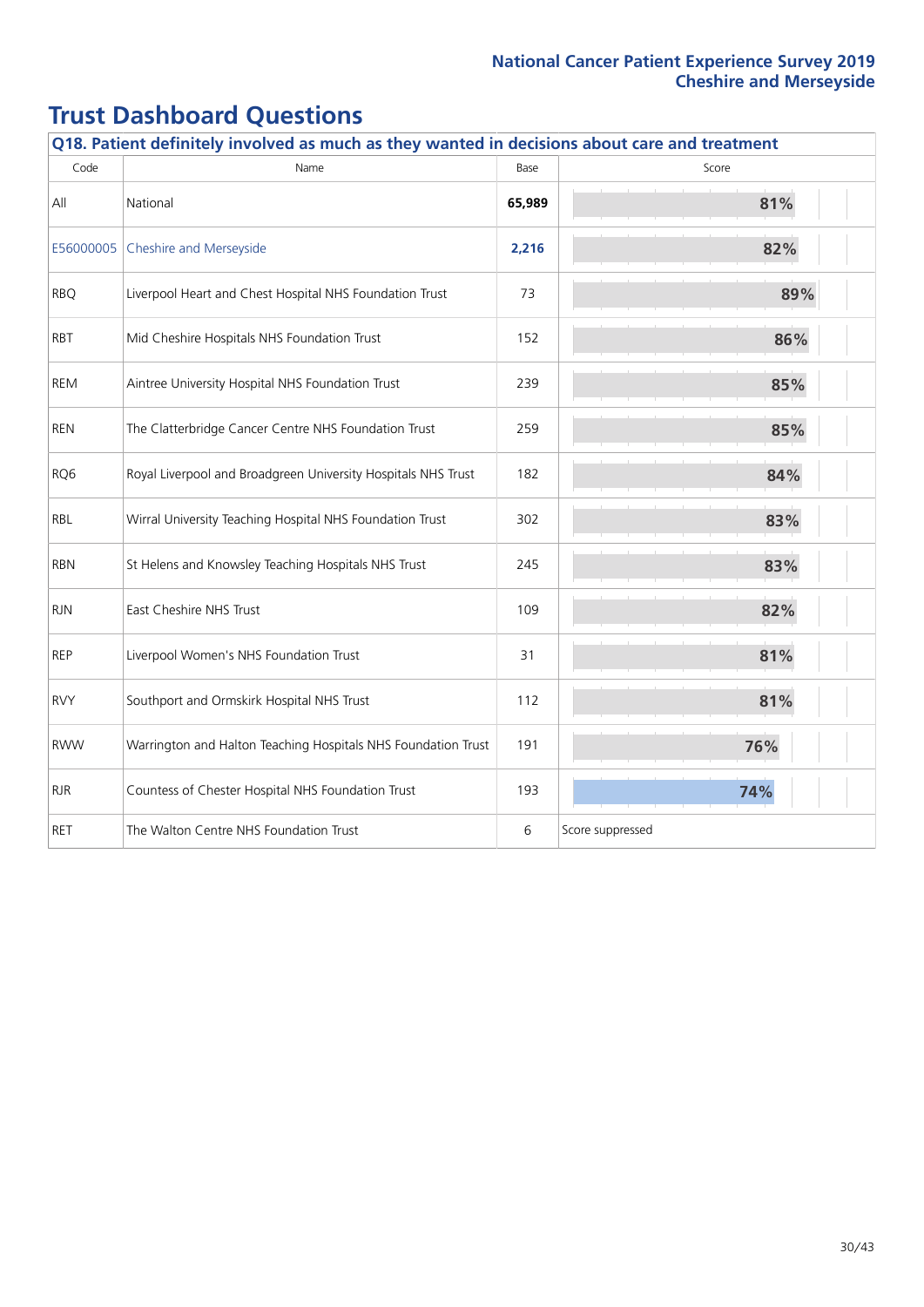|                 | Q19. Patient given the name of a CNS who would support them through their treatment |        |                  |  |  |  |  |  |  |  |
|-----------------|-------------------------------------------------------------------------------------|--------|------------------|--|--|--|--|--|--|--|
| Code            | Name                                                                                | Base   | Score            |  |  |  |  |  |  |  |
| All             | National                                                                            | 64,196 | 92%              |  |  |  |  |  |  |  |
| E56000005       | Cheshire and Merseyside                                                             | 2,158  | 92%              |  |  |  |  |  |  |  |
| <b>RBT</b>      | Mid Cheshire Hospitals NHS Foundation Trust                                         | 145    | 99%              |  |  |  |  |  |  |  |
| <b>REN</b>      | The Clatterbridge Cancer Centre NHS Foundation Trust                                | 252    | 97%              |  |  |  |  |  |  |  |
| <b>REP</b>      | Liverpool Women's NHS Foundation Trust                                              | 30     | 96%              |  |  |  |  |  |  |  |
| RQ <sub>6</sub> | Royal Liverpool and Broadgreen University Hospitals NHS Trust                       | 182    | 94%              |  |  |  |  |  |  |  |
| <b>RBN</b>      | St Helens and Knowsley Teaching Hospitals NHS Trust                                 | 242    | 93%              |  |  |  |  |  |  |  |
| RBL             | Wirral University Teaching Hospital NHS Foundation Trust                            | 293    | 92%              |  |  |  |  |  |  |  |
| <b>RVY</b>      | Southport and Ormskirk Hospital NHS Trust                                           | 107    | 92%              |  |  |  |  |  |  |  |
| <b>RBO</b>      | Liverpool Heart and Chest Hospital NHS Foundation Trust                             | 69     | 91%              |  |  |  |  |  |  |  |
| <b>RWW</b>      | Warrington and Halton Teaching Hospitals NHS Foundation Trust                       | 189    | 90%              |  |  |  |  |  |  |  |
| REM             | Aintree University Hospital NHS Foundation Trust                                    | 228    | 90%              |  |  |  |  |  |  |  |
| <b>RJR</b>      | Countess of Chester Hospital NHS Foundation Trust                                   | 190    | 89%              |  |  |  |  |  |  |  |
| <b>RJN</b>      | East Cheshire NHS Trust                                                             | 107    | 85%              |  |  |  |  |  |  |  |
| <b>RET</b>      | The Walton Centre NHS Foundation Trust                                              | 6      | Score suppressed |  |  |  |  |  |  |  |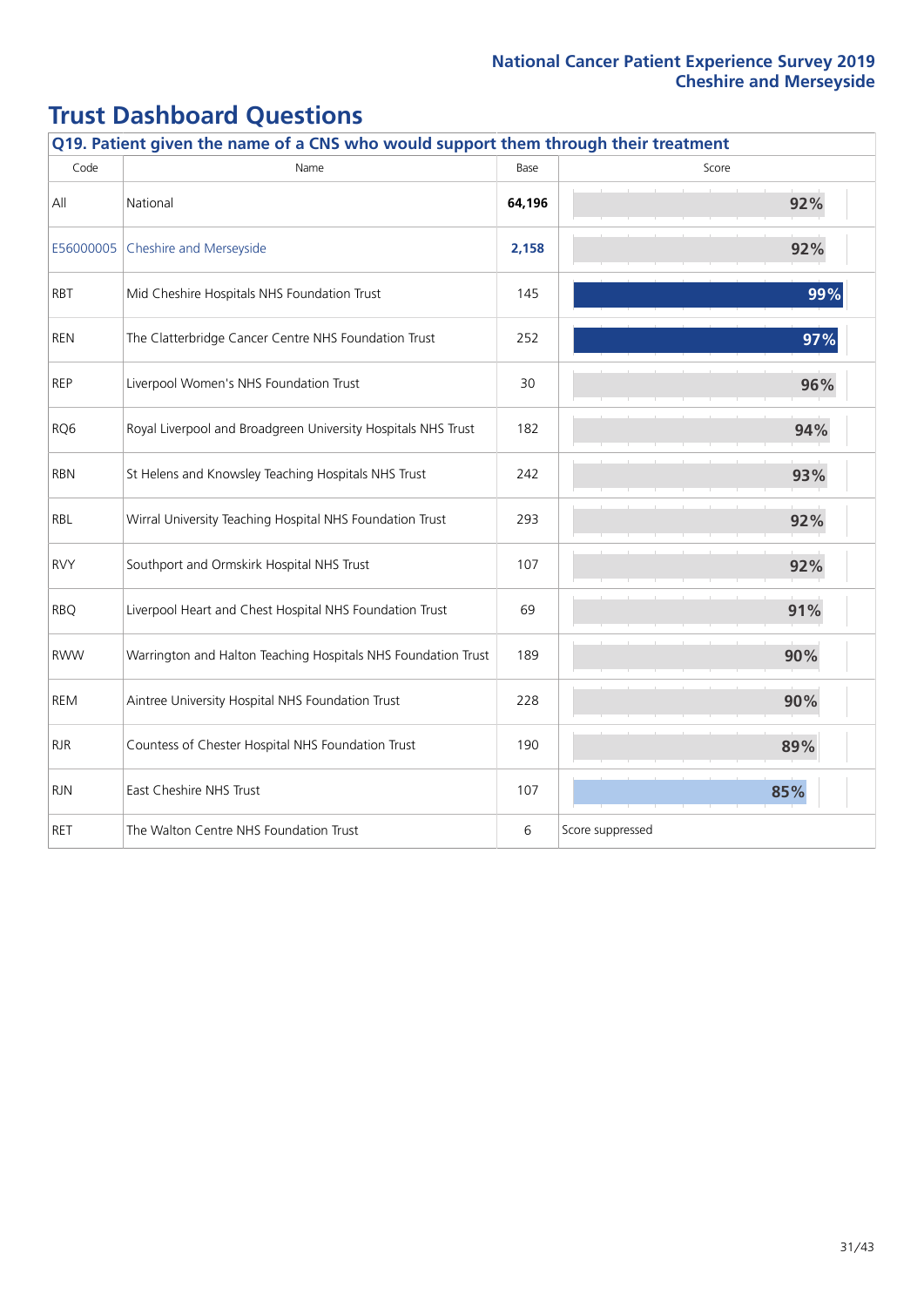| Q20. Patient found it very or quite easy to contact their CNS |                                                               |        |                  |  |
|---------------------------------------------------------------|---------------------------------------------------------------|--------|------------------|--|
| Code                                                          | Name                                                          | Base   | Score            |  |
| All                                                           | National                                                      | 52,999 | 85%              |  |
| E56000005                                                     | Cheshire and Merseyside                                       | 1,774  | 87%              |  |
| <b>RBQ</b>                                                    | Liverpool Heart and Chest Hospital NHS Foundation Trust       | 55     | 96%              |  |
| RQ6                                                           | Royal Liverpool and Broadgreen University Hospitals NHS Trust | 156    | 93%              |  |
| <b>RJN</b>                                                    | East Cheshire NHS Trust                                       | 88     | 91%              |  |
| <b>REN</b>                                                    | The Clatterbridge Cancer Centre NHS Foundation Trust          | 222    | 89%              |  |
| <b>RWW</b>                                                    | Warrington and Halton Teaching Hospitals NHS Foundation Trust | 157    | 88%              |  |
| <b>RBN</b>                                                    | St Helens and Knowsley Teaching Hospitals NHS Trust           | 196    | 88%              |  |
| <b>RBT</b>                                                    | Mid Cheshire Hospitals NHS Foundation Trust                   | 128    | 88%              |  |
| <b>REM</b>                                                    | Aintree University Hospital NHS Foundation Trust              | 185    | 86%              |  |
| <b>RJR</b>                                                    | Countess of Chester Hospital NHS Foundation Trust             | 139    | 86%              |  |
| RBL                                                           | Wirral University Teaching Hospital NHS Foundation Trust      | 229    | 84%              |  |
| <b>REP</b>                                                    | Liverpool Women's NHS Foundation Trust                        | 28     | 83%              |  |
| <b>RVY</b>                                                    | Southport and Ormskirk Hospital NHS Trust                     | 87     | 82%              |  |
| <b>RET</b>                                                    | The Walton Centre NHS Foundation Trust                        | 4      | Score suppressed |  |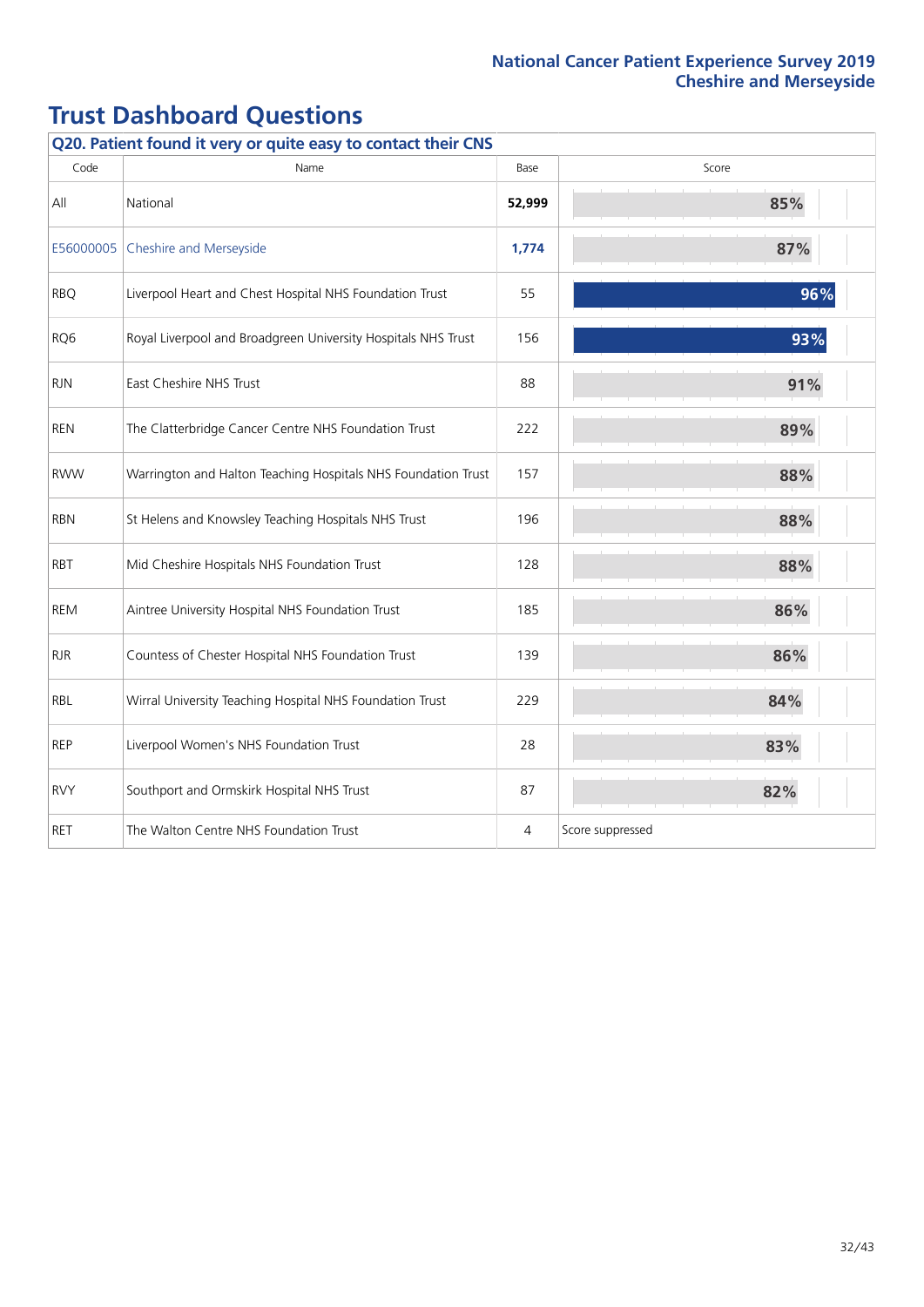|            | Q39. Patient always felt they were treated with respect and dignity while in hospital |        |                  |  |  |
|------------|---------------------------------------------------------------------------------------|--------|------------------|--|--|
| Code       | Name                                                                                  | Base   | Score            |  |  |
| All        | National                                                                              | 32,875 | 88%              |  |  |
| E56000005  | Cheshire and Merseyside                                                               | 1,227  | 89%              |  |  |
| <b>RJN</b> | East Cheshire NHS Trust                                                               | 38     | 95%              |  |  |
| <b>RBQ</b> | Liverpool Heart and Chest Hospital NHS Foundation Trust                               | 55     | 94%              |  |  |
| RQ6        | Royal Liverpool and Broadgreen University Hospitals NHS Trust                         | 141    | 91%              |  |  |
| <b>RBT</b> | Mid Cheshire Hospitals NHS Foundation Trust                                           | 80     | 91%              |  |  |
| <b>RBN</b> | St Helens and Knowsley Teaching Hospitals NHS Trust                                   | 146    | 91%              |  |  |
| <b>RJR</b> | Countess of Chester Hospital NHS Foundation Trust                                     | 74     | 89%              |  |  |
| <b>REN</b> | The Clatterbridge Cancer Centre NHS Foundation Trust                                  | 97     | 89%              |  |  |
| <b>REP</b> | Liverpool Women's NHS Foundation Trust                                                | 26     | 88%              |  |  |
| REM        | Aintree University Hospital NHS Foundation Trust                                      | 153    | 88%              |  |  |
| RBL        | Wirral University Teaching Hospital NHS Foundation Trust                              | 174    | 88%              |  |  |
| <b>RVY</b> | Southport and Ormskirk Hospital NHS Trust                                             | 45     | 86%              |  |  |
| <b>RWW</b> | Warrington and Halton Teaching Hospitals NHS Foundation Trust                         | 97     | 80%              |  |  |
| <b>RET</b> | The Walton Centre NHS Foundation Trust                                                | 6      | Score suppressed |  |  |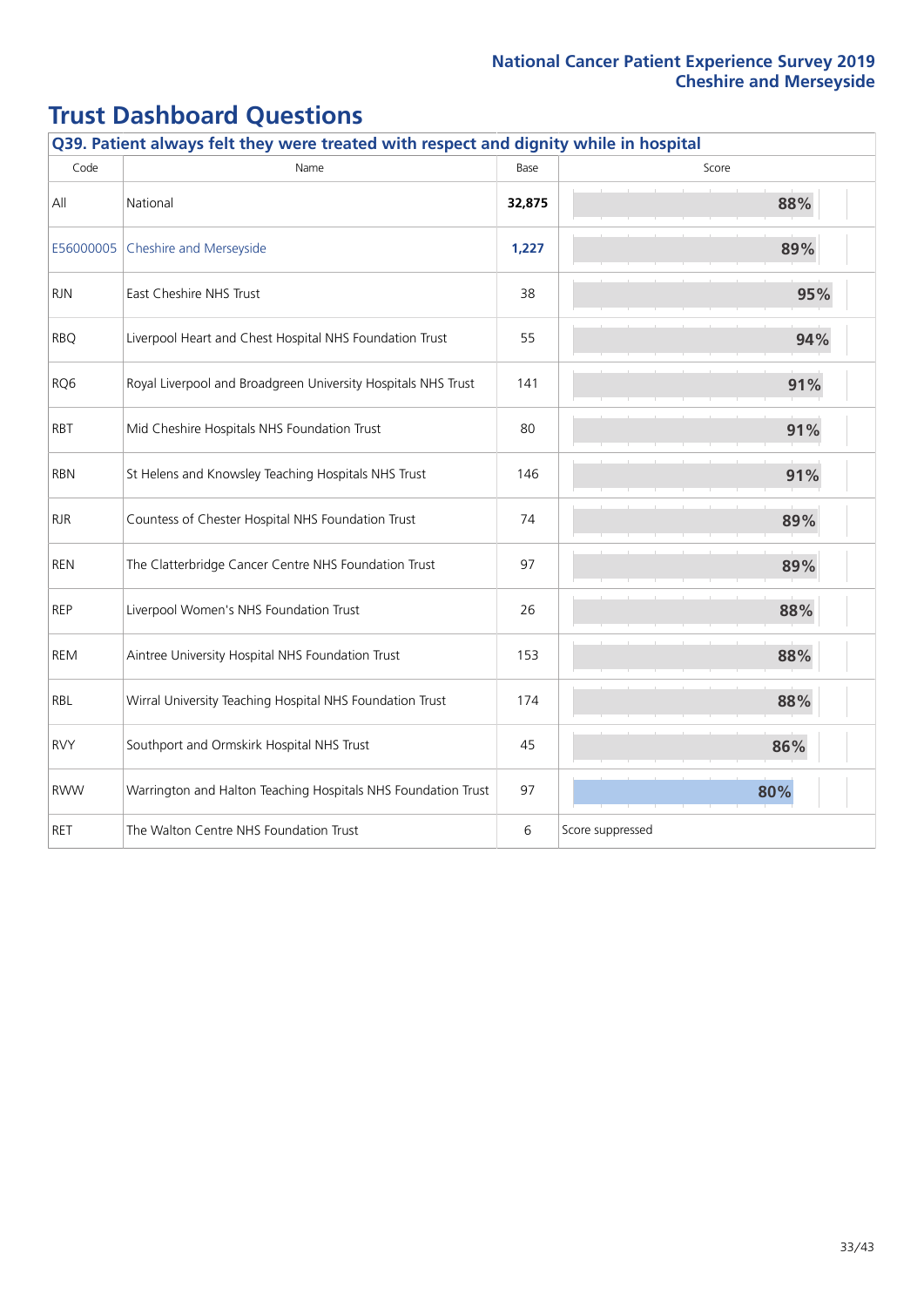| hospital<br>Code | Name                                                          | Base   | Score            |
|------------------|---------------------------------------------------------------|--------|------------------|
| All              | National                                                      | 31,541 | 94%              |
| E56000005        | <b>Cheshire and Merseyside</b>                                | 1,171  | 94%              |
| <b>REN</b>       | The Clatterbridge Cancer Centre NHS Foundation Trust          | 96     | 98%              |
| <b>RBO</b>       | Liverpool Heart and Chest Hospital NHS Foundation Trust       | 52     | 97%              |
| <b>REP</b>       | Liverpool Women's NHS Foundation Trust                        | 25     | 96%              |
| <b>RBT</b>       | Mid Cheshire Hospitals NHS Foundation Trust                   | 79     | 96%              |
| <b>RBN</b>       | St Helens and Knowsley Teaching Hospitals NHS Trust           | 138    | 95%              |
| RQ6              | Royal Liverpool and Broadgreen University Hospitals NHS Trust | 136    | 95%              |
| <b>RWW</b>       | Warrington and Halton Teaching Hospitals NHS Foundation Trust | 90     | 94%              |
| RBL              | Wirral University Teaching Hospital NHS Foundation Trust      | 171    | 94%              |
| <b>RJR</b>       | Countess of Chester Hospital NHS Foundation Trust             | 72     | 92%              |
| REM              | Aintree University Hospital NHS Foundation Trust              | 146    | 92%              |
| <b>RJN</b>       | East Cheshire NHS Trust                                       | 35     | 90%              |
| <b>RVY</b>       | Southport and Ormskirk Hospital NHS Trust                     | 43     | 86%              |
| <b>RET</b>       | The Walton Centre NHS Foundation Trust                        | 5      | Score suppressed |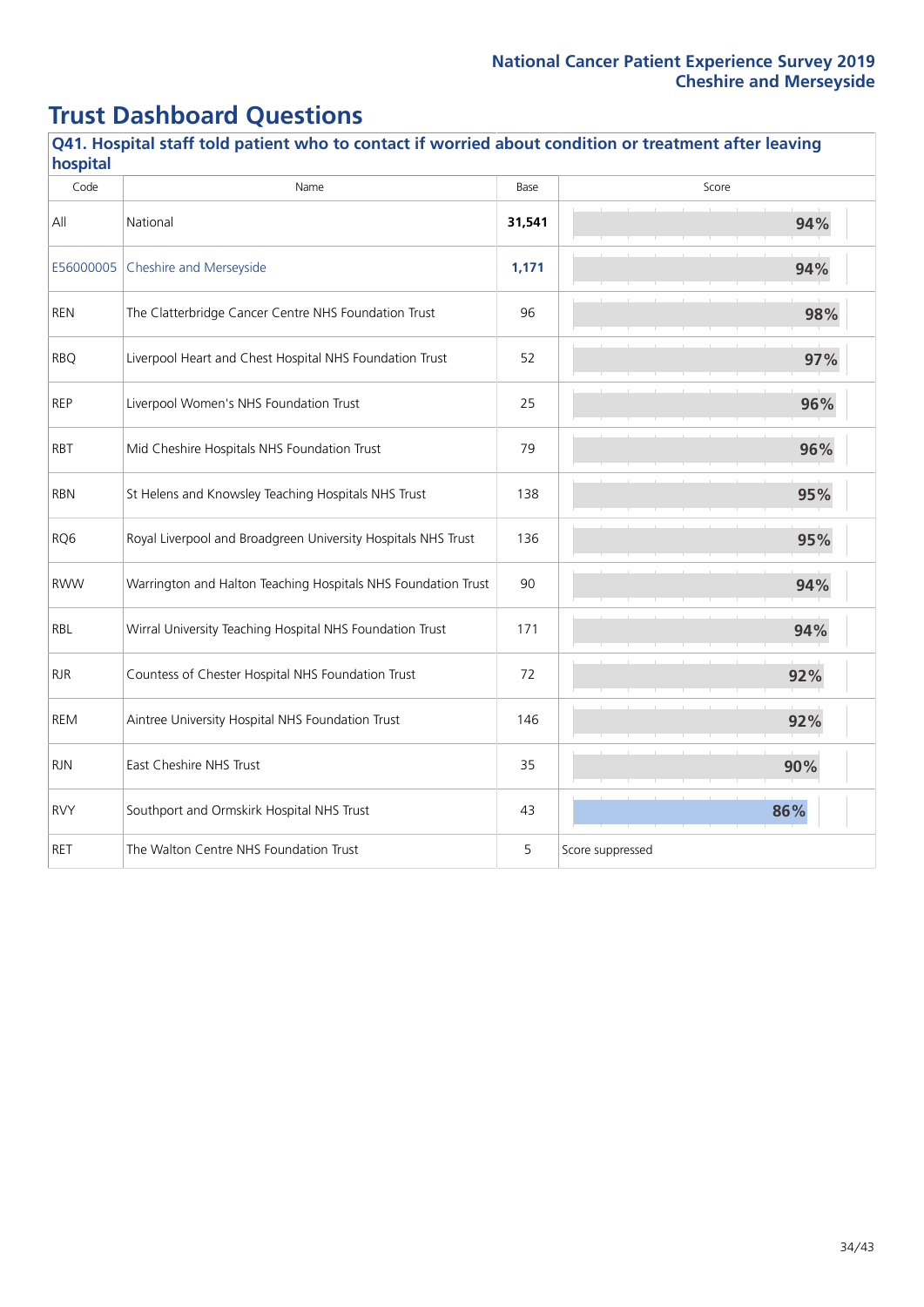| Q55. General practice staff definitely did everything they could to support patient during treatment |                                                               |        |                  |  |
|------------------------------------------------------------------------------------------------------|---------------------------------------------------------------|--------|------------------|--|
| Code                                                                                                 | Name                                                          | Base   | Score            |  |
| All                                                                                                  | National                                                      | 44,055 | 58%              |  |
| E56000005                                                                                            | Cheshire and Merseyside                                       | 1,417  | 59%              |  |
| <b>RBQ</b>                                                                                           | Liverpool Heart and Chest Hospital NHS Foundation Trust       | 40     | 70%              |  |
| <b>REN</b>                                                                                           | The Clatterbridge Cancer Centre NHS Foundation Trust          | 172    | 64%              |  |
| <b>RBN</b>                                                                                           | St Helens and Knowsley Teaching Hospitals NHS Trust           | 147    | 62%              |  |
| <b>RJN</b>                                                                                           | East Cheshire NHS Trust                                       | 59     | 62%              |  |
| REM                                                                                                  | Aintree University Hospital NHS Foundation Trust              | 154    | 59%              |  |
| <b>RVY</b>                                                                                           | Southport and Ormskirk Hospital NHS Trust                     | 73     | 59%              |  |
| <b>RJR</b>                                                                                           | Countess of Chester Hospital NHS Foundation Trust             | 114    | 57%              |  |
| <b>RBT</b>                                                                                           | Mid Cheshire Hospitals NHS Foundation Trust                   | 110    | 56%              |  |
| <b>REP</b>                                                                                           | Liverpool Women's NHS Foundation Trust                        | 23     | 55%              |  |
| RQ6                                                                                                  | Royal Liverpool and Broadgreen University Hospitals NHS Trust | 112    | 54%              |  |
| <b>RBL</b>                                                                                           | Wirral University Teaching Hospital NHS Foundation Trust      | 194    | 52%              |  |
| <b>RWW</b>                                                                                           | Warrington and Halton Teaching Hospitals NHS Foundation Trust | 105    | 51%              |  |
| <b>RET</b>                                                                                           | The Walton Centre NHS Foundation Trust                        | 4      | Score suppressed |  |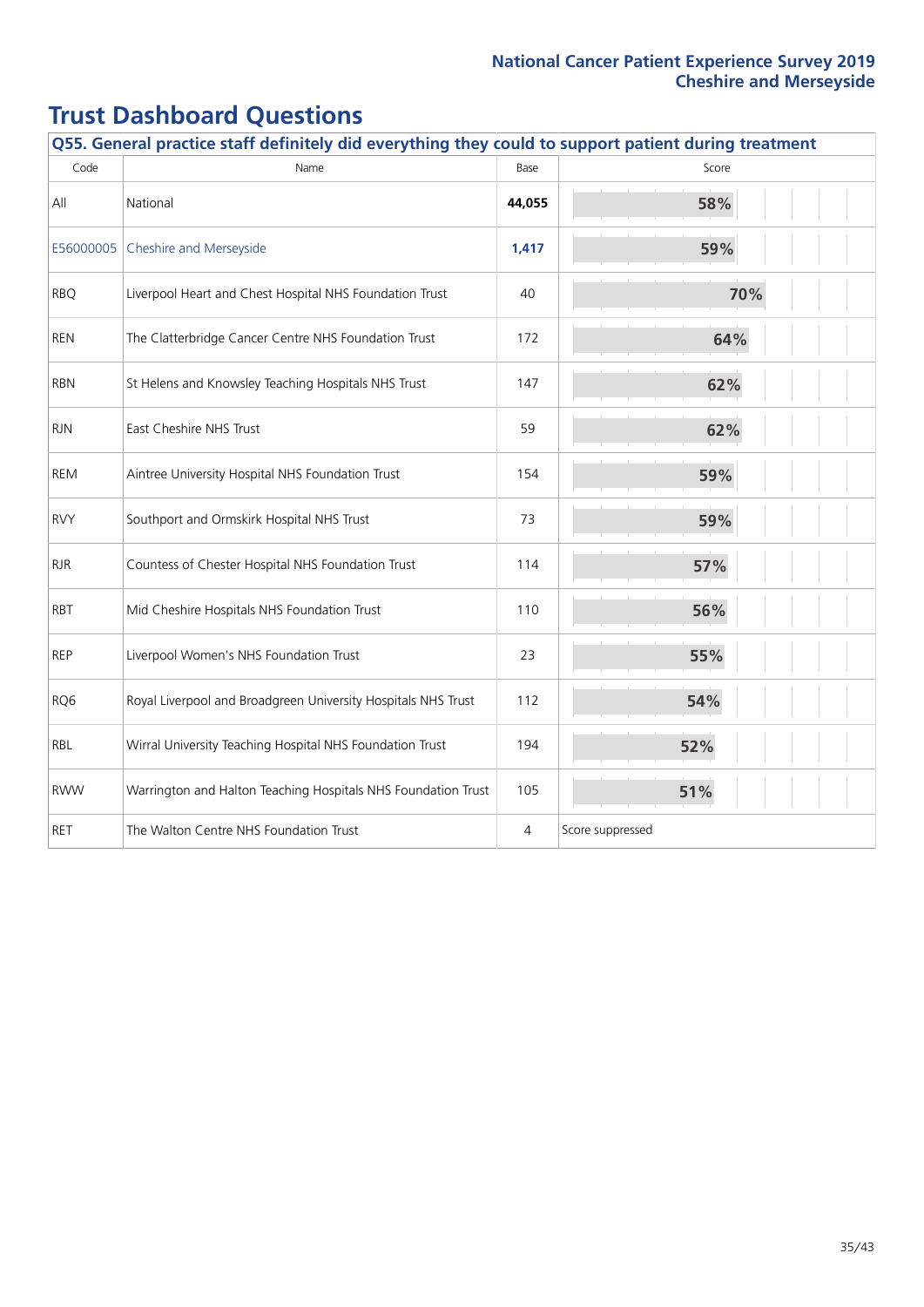## **CCG Expected Range Summary**

|     | CCG                          |                         | <b>Expected Range Classification</b> |                         |
|-----|------------------------------|-------------------------|--------------------------------------|-------------------------|
| 01T | NHS South Sefton CCG         |                         | 42                                   | 10 <sub>1</sub>         |
| 99A | NHS Liverpool CCG            |                         | 42                                   | $\overline{9}$          |
| 01X | NHS St Helens CCG            |                         | 45                                   | $\overline{7}$          |
| 01R | NHS South Cheshire CCG       |                         | 48                                   | 4                       |
| 02D | NHS Vale Royal CCG           |                         | 44                                   | $\overline{\mathbf{5}}$ |
| 01F | NHS Halton CCG               |                         | 47                                   | 4                       |
| 02F | NHS West Cheshire CCG        |                         | 49                                   | $\vert$ 2               |
| 01J | NHS Knowsley CCG             |                         | 50                                   |                         |
| 12F | NHS Wirral CCG               |                         | 52                                   |                         |
| 01C | NHS Eastern Cheshire CCG     | $\overline{\mathbf{3}}$ | 47                                   | 2                       |
| 01V | NHS Southport and Formby CCG | 1                       | 51                                   |                         |
| 02E | NHS Warrington CCG           | 12                      | 40                                   |                         |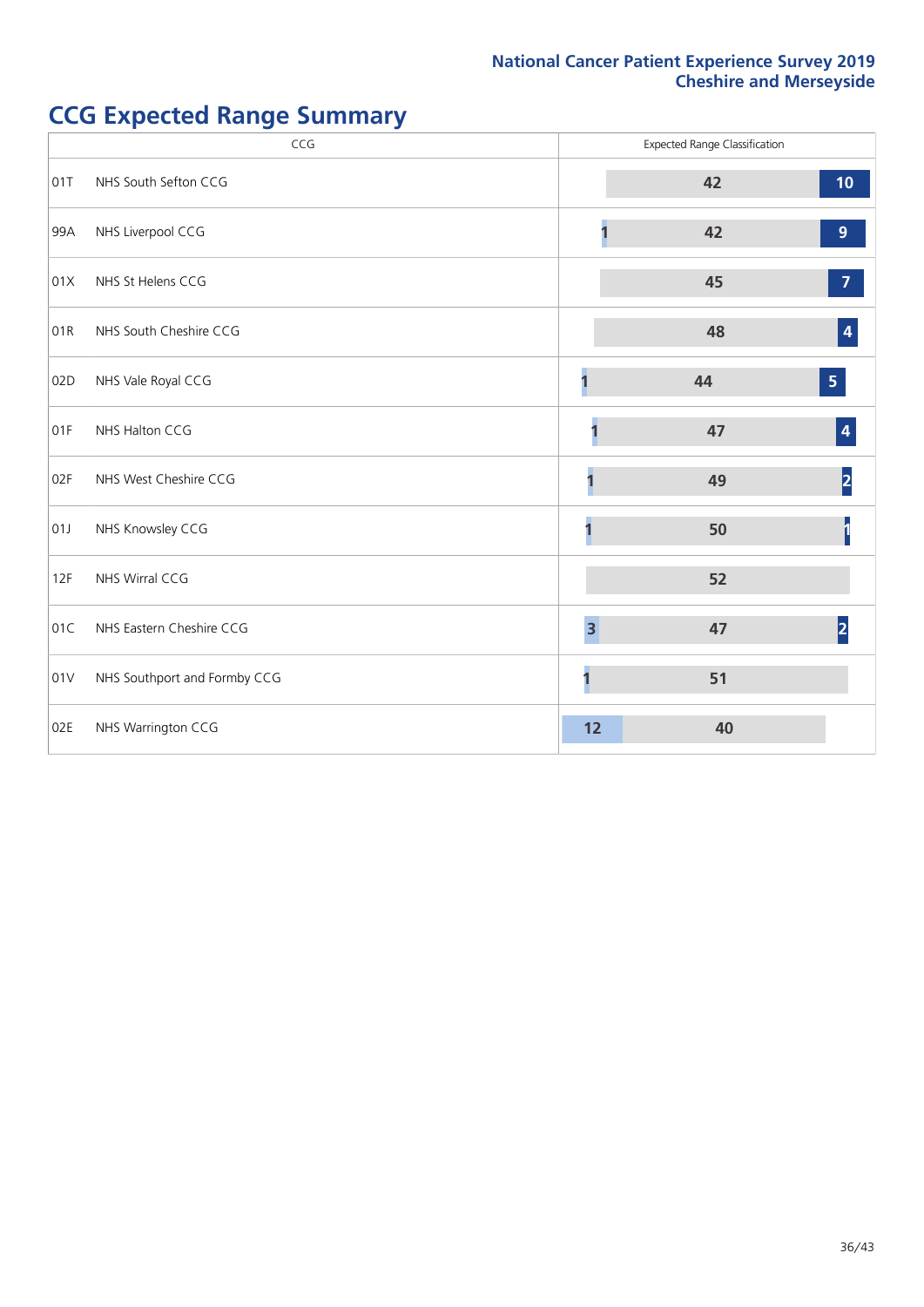| Q61. Patient's average rating of care scored from very poor to very good |                              |        |       |  |
|--------------------------------------------------------------------------|------------------------------|--------|-------|--|
| Code                                                                     | Name                         | Base   | Score |  |
| All                                                                      | National                     | 65,135 | 8.8   |  |
| E56000005                                                                | Cheshire and Merseyside      | 2,204  | 8.9   |  |
| 01X                                                                      | NHS St Helens CCG            | 168    | 9.1   |  |
| 01J                                                                      | NHS Knowsley CCG             | 105    | 9.0   |  |
| 99A                                                                      | NHS Liverpool CCG            | 263    | 9.0   |  |
| 01F                                                                      | NHS Halton CCG               | 113    | 9.0   |  |
| 01T                                                                      | NHS South Sefton CCG         | 116    | 8.9   |  |
| 01R                                                                      | NHS South Cheshire CCG       | 188    | 8.9   |  |
| 02D                                                                      | NHS Vale Royal CCG           | 89     | 8.9   |  |
| 12F                                                                      | NHS Wirral CCG               | 345    | 8.9   |  |
| 02F                                                                      | NHS West Cheshire CCG        | 286    | 8.9   |  |
| 01C                                                                      | NHS Eastern Cheshire CCG     | 232    | 8.8   |  |
| 01V                                                                      | NHS Southport and Formby CCG | 107    | 8.8   |  |
| 02E                                                                      | NHS Warrington CCG           | 192    | 8.7   |  |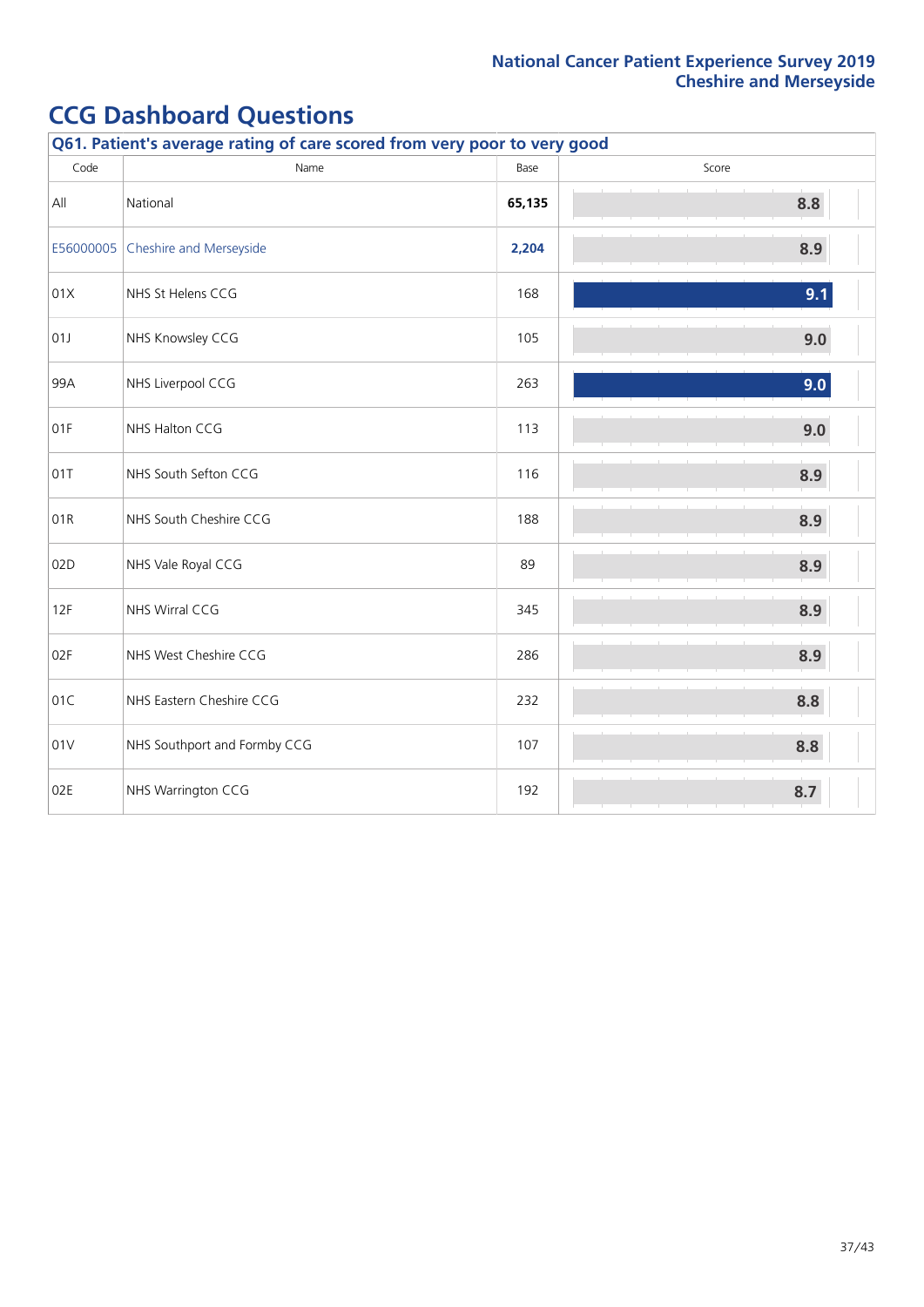| Code      | Name                         | Base   | Score |
|-----------|------------------------------|--------|-------|
| All       | National                     | 65,989 | 81%   |
| E56000005 | Cheshire and Merseyside      | 2,216  | 82%   |
| 01J       | NHS Knowsley CCG             | 105    | 88%   |
| 02D       | NHS Vale Royal CCG           | 91     | 86%   |
| 99A       | NHS Liverpool CCG            | 269    | 85%   |
| 01V       | NHS Southport and Formby CCG | 110    | 85%   |
| 01R       | NHS South Cheshire CCG       | 186    | 85%   |
| 01T       | NHS South Sefton CCG         | 118    | 85%   |
| 01F       | NHS Halton CCG               | 113    | 84%   |
| 01X       | NHS St Helens CCG            | 166    | 84%   |
| 12F       | NHS Wirral CCG               | 338    | 82%   |
| 01C       | NHS Eastern Cheshire CCG     | 232    | 81%   |
| 02F       | NHS West Cheshire CCG        | 294    | 78%   |
| 02E       | NHS Warrington CCG           | 194    | 75%   |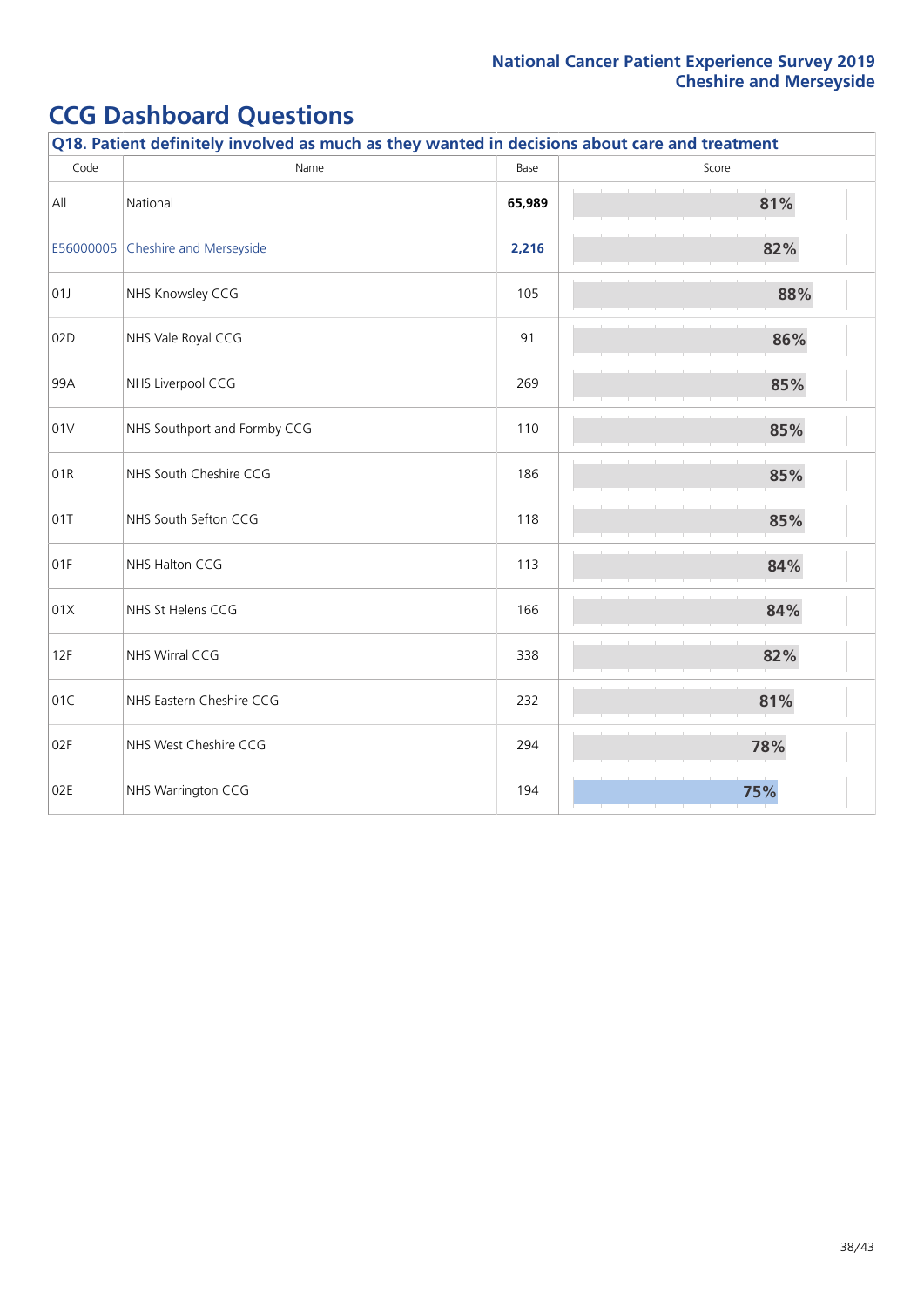| Code      | Name                         | Base   | Score |
|-----------|------------------------------|--------|-------|
| All       | National                     | 64,196 | 92%   |
| E56000005 | Cheshire and Merseyside      | 2,158  | 92%   |
| 01F       | NHS Halton CCG               | 111    | 97%   |
| 99A       | NHS Liverpool CCG            | 257    | 95%   |
| 01R       | NHS South Cheshire CCG       | 179    | 95%   |
| 01X       | NHS St Helens CCG            | 165    | 95%   |
| 02D       | NHS Vale Royal CCG           | 85     | 93%   |
| 01T       | NHS South Sefton CCG         | 115    | 93%   |
| 02F       | NHS West Cheshire CCG        | 289    | 92%   |
| 01J       | NHS Knowsley CCG             | 102    | 92%   |
| 01V       | NHS Southport and Formby CCG | 105    | 92%   |
| 12F       | NHS Wirral CCG               | 330    | 91%   |
| 02E       | NHS Warrington CCG           | 193    | 89%   |
| 01C       | NHS Eastern Cheshire CCG     | 227    | 89%   |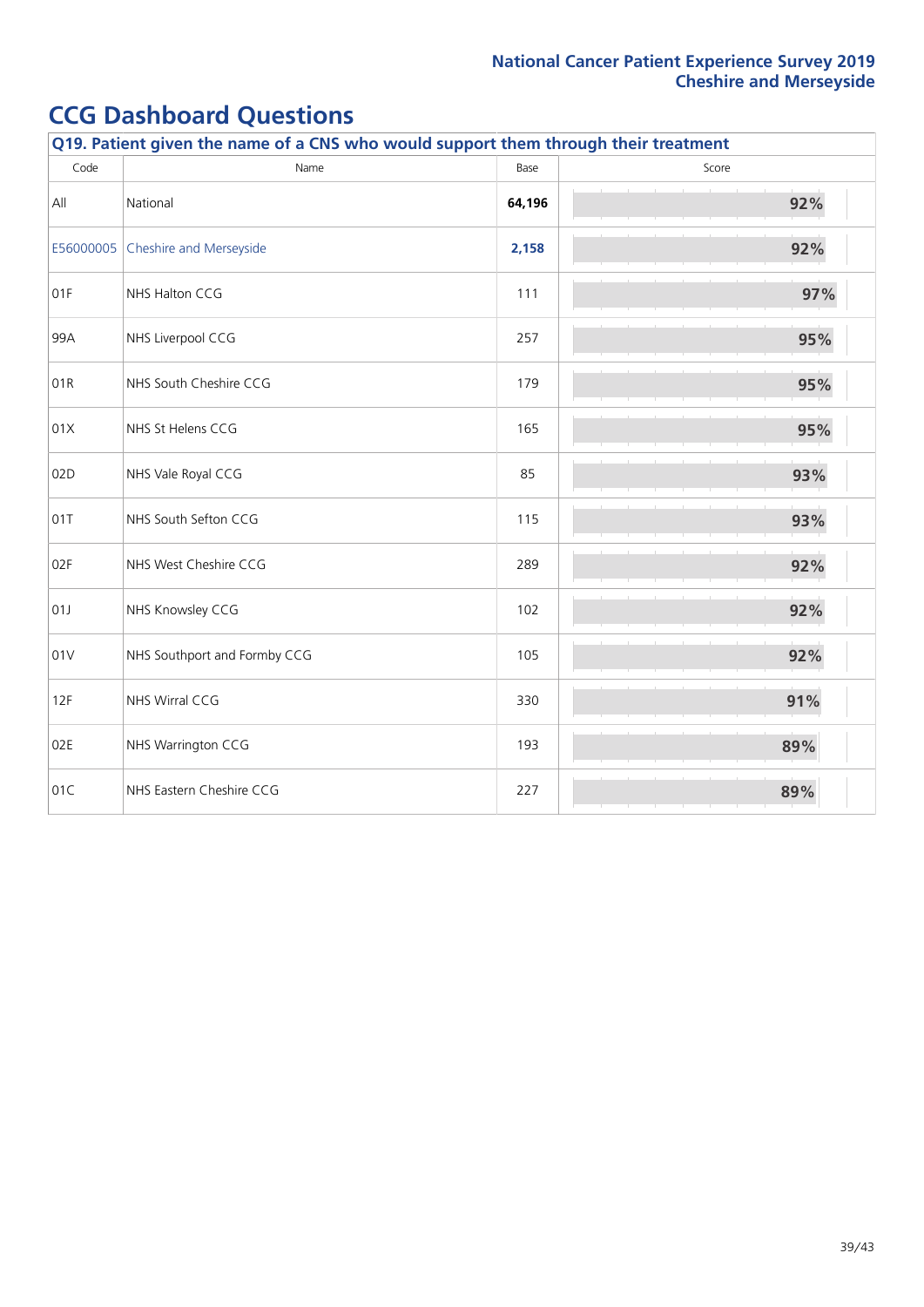| Q20. Patient found it very or quite easy to contact their CNS |                              |        |       |  |
|---------------------------------------------------------------|------------------------------|--------|-------|--|
| Code                                                          | Name                         | Base   | Score |  |
| All                                                           | National                     | 52,999 | 85%   |  |
| E56000005                                                     | Cheshire and Merseyside      | 1,774  | 87%   |  |
| 99A                                                           | NHS Liverpool CCG            | 224    | 91%   |  |
| 01T                                                           | NHS South Sefton CCG         | 94     | 90%   |  |
| 01R                                                           | NHS South Cheshire CCG       | 149    | 89%   |  |
| 02F                                                           | NHS West Cheshire CCG        | 224    | 88%   |  |
| 01X                                                           | NHS St Helens CCG            | 142    | 88%   |  |
| 02D                                                           | NHS Vale Royal CCG           | 70     | 88%   |  |
| 02E                                                           | NHS Warrington CCG           | 160    | 86%   |  |
| 01C                                                           | NHS Eastern Cheshire CCG     | 186    | 85%   |  |
| 12F                                                           | NHS Wirral CCG               | 258    | 85%   |  |
| 01J                                                           | NHS Knowsley CCG             | 86     | 85%   |  |
| 01V                                                           | NHS Southport and Formby CCG | 82     | 85%   |  |
| 01F                                                           | NHS Halton CCG               | 99     | 84%   |  |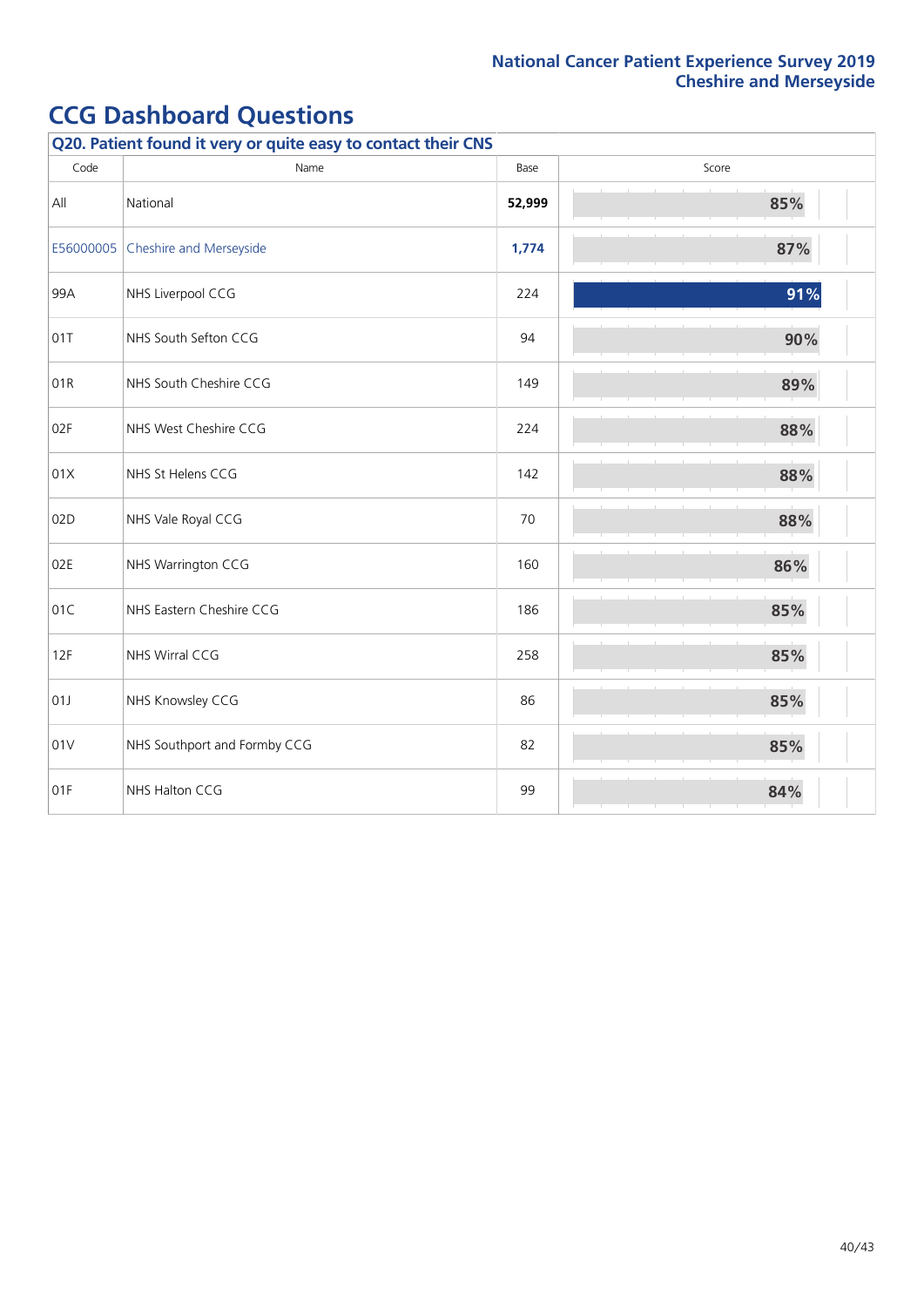|           | Q39. Patient always felt they were treated with respect and dignity while in hospital |        |       |  |  |
|-----------|---------------------------------------------------------------------------------------|--------|-------|--|--|
| Code      | Name                                                                                  | Base   | Score |  |  |
| All       | National                                                                              | 32,875 | 88%   |  |  |
| E56000005 | Cheshire and Merseyside                                                               | 1,227  | 89%   |  |  |
| 01V       | NHS Southport and Formby CCG                                                          | 54     | 96%   |  |  |
| 01J       | NHS Knowsley CCG                                                                      | 61     | 92%   |  |  |
| 01X       | NHS St Helens CCG                                                                     | 105    | 92%   |  |  |
| 02D       | NHS Vale Royal CCG                                                                    | 56     | 91%   |  |  |
| 01C       | NHS Eastern Cheshire CCG                                                              | 124    | 91%   |  |  |
| 01F       | NHS Halton CCG                                                                        | 46     | 91%   |  |  |
| 02F       | NHS West Cheshire CCG                                                                 | 143    | 90%   |  |  |
| 01R       | NHS South Cheshire CCG                                                                | 108    | 90%   |  |  |
| 99A       | NHS Liverpool CCG                                                                     | 155    | 89%   |  |  |
| 12F       | NHS Wirral CCG                                                                        | 203    | 85%   |  |  |
| 01T       | NHS South Sefton CCG                                                                  | 57     | 85%   |  |  |
| 02E       | NHS Warrington CCG                                                                    | 115    | 84%   |  |  |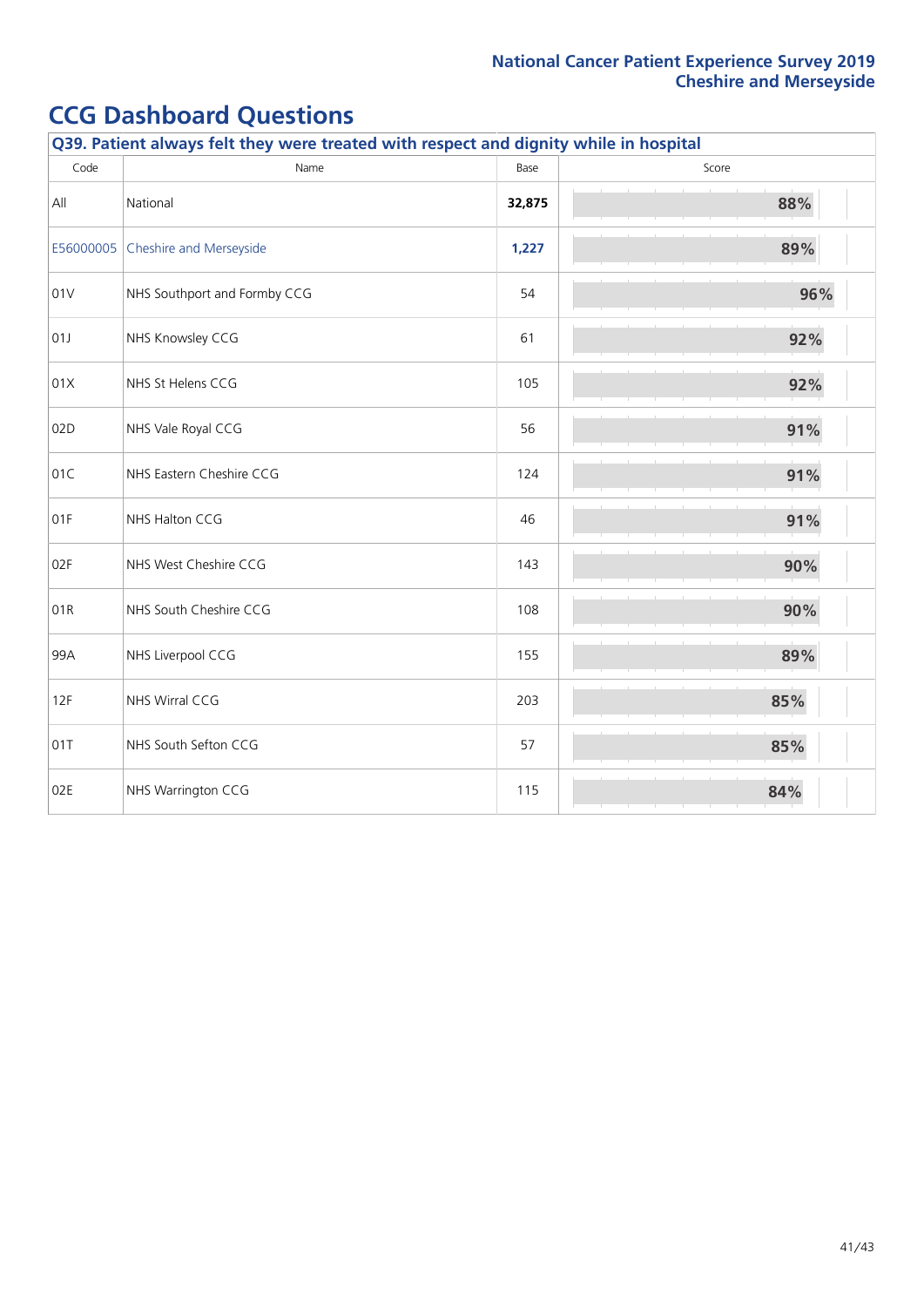| Q41. Hospital staff told patient who to contact if worried about condition or treatment after leaving<br>hospital |                              |        |       |  |
|-------------------------------------------------------------------------------------------------------------------|------------------------------|--------|-------|--|
| Code                                                                                                              | Name                         | Base   | Score |  |
| All                                                                                                               | National                     | 31,541 | 94%   |  |
| E56000005                                                                                                         | Cheshire and Merseyside      | 1,171  | 94%   |  |
| 02D                                                                                                               | NHS Vale Royal CCG           | 53     | 96%   |  |
| 02E                                                                                                               | NHS Warrington CCG           | 107    | 96%   |  |
| 01R                                                                                                               | NHS South Cheshire CCG       | 106    | 95%   |  |
| 12F                                                                                                               | NHS Wirral CCG               | 200    | 94%   |  |
| 01C                                                                                                               | NHS Eastern Cheshire CCG     | 112    | 94%   |  |
| 01X                                                                                                               | NHS St Helens CCG            | 100    | 94%   |  |
| 01J                                                                                                               | NHS Knowsley CCG             | 57     | 94%   |  |
| 01V                                                                                                               | NHS Southport and Formby CCG | 49     | 94%   |  |
| 99A                                                                                                               | NHS Liverpool CCG            | 148    | 94%   |  |
| 01T                                                                                                               | NHS South Sefton CCG         | 54     | 93%   |  |
| 01F                                                                                                               | NHS Halton CCG               | 44     | 93%   |  |
| 02F                                                                                                               | NHS West Cheshire CCG        | 141    | 92%   |  |